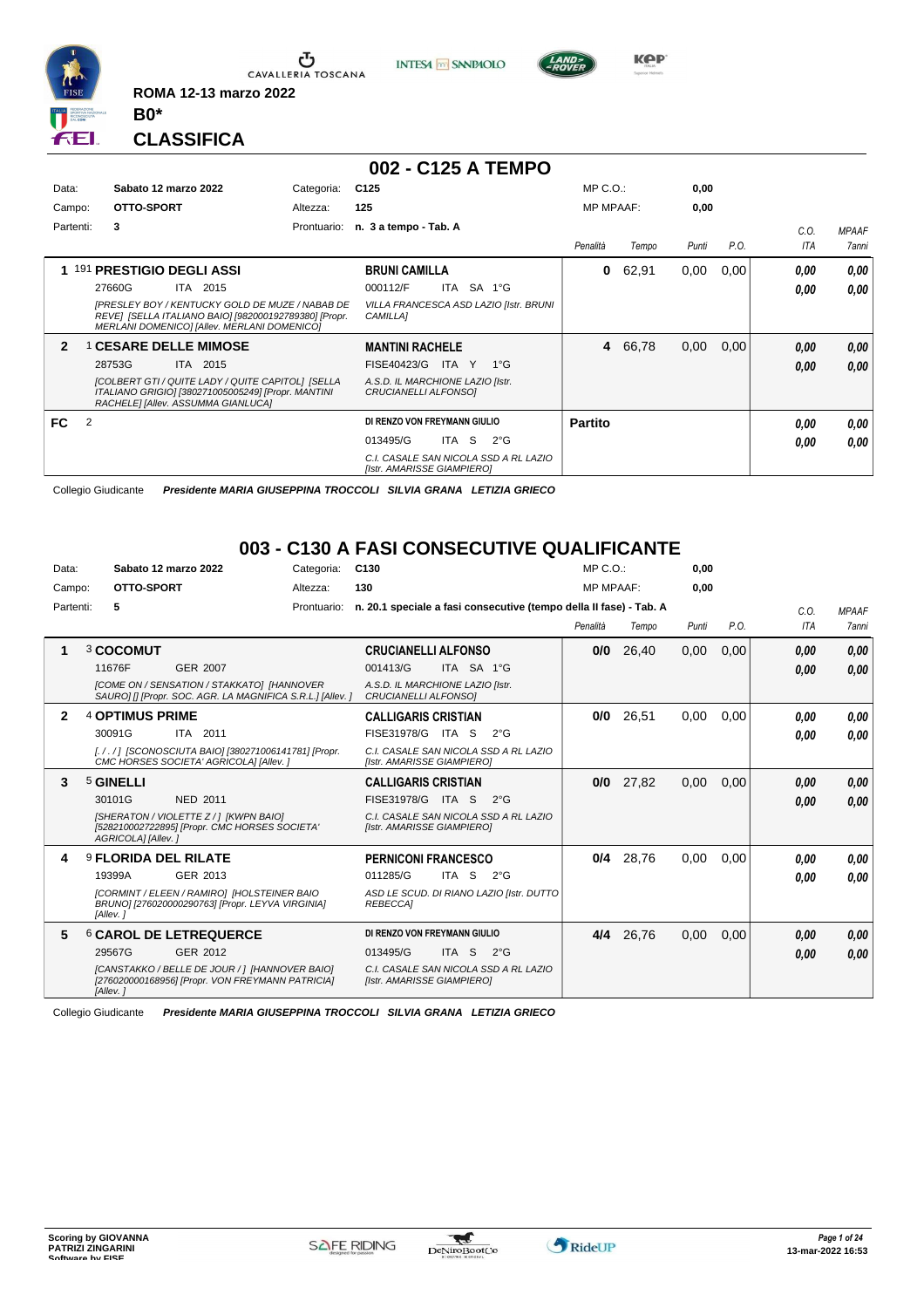

**INTESA** M SANPAOLO



**Kep** 

**CLASSIFICA**

**B0\***

**ROMA 12-13 marzo 2022**

# **004 - C120 A FASI CONSECUTIVE**

| Data:     | Sabato 12 marzo 2022                             | Categoria:                                                                                         | C <sub>120</sub>                                                               | MP C. O.         |             | 0,00  |      |            |              |
|-----------|--------------------------------------------------|----------------------------------------------------------------------------------------------------|--------------------------------------------------------------------------------|------------------|-------------|-------|------|------------|--------------|
| Campo:    | OTTO-SPORT                                       | Altezza:                                                                                           | 120                                                                            | <b>MP MPAAF:</b> |             | 0,00  |      |            |              |
| Partenti: | 6                                                |                                                                                                    | Prontuario: n. 20.1 speciale a fasi consecutive (tempo della II fase) - Tab. A |                  |             |       |      | C.0.       | <b>MPAAF</b> |
|           |                                                  |                                                                                                    |                                                                                | Penalità         | Tempo       | Punti | P.O. | <b>ITA</b> | <b>7anni</b> |
|           | 1 190 EDFU                                       |                                                                                                    | <b>TAMMI FRANCESCA</b>                                                         |                  | $0/4$ 26,49 | 0,00  | 0,00 | 0,00       | 0.00         |
|           | BEL 2004<br>23240G                               |                                                                                                    | FISE29775/G ITA S<br>$1^{\circ}$ G                                             |                  |             |       |      | 0.00       | 0.00         |
|           | FRANCESCA] [Allev.]                              | [CARTIER VD HEFFINCK / QUINCEY / 1 [WARMBLOED<br>PAARDEN NE SAURO] [981100000678564] [Propr. TAMMI | C.I. CASALE SAN NICOLA SSD A RL LAZIO<br>[Istr. CARTA GIAMPIERO]               |                  |             |       |      |            |              |
|           | 2 192 SAN FRANCISCO                              |                                                                                                    | <b>PONZO LIVIA</b>                                                             |                  | $0/4$ 27,05 | 0,00  | 0,00 | 0,00       | 0,00         |
|           | 25149G<br>GER 2009                               |                                                                                                    | FISE28253/G<br>ITA S<br>$1^{\circ}G$                                           |                  |             |       |      | 0,00       | 0.00         |
|           | [276020000304531] [Propr. PONZO LIVIA] [Allev. ] | [STARON / ALMERA / ACOBAT II] [HANNOVER BAIO]                                                      | C.I. CASALE SAN NICOLA SSD A RL LAZIO<br>[Istr. CARTA GIAMPIERO]               |                  |             |       |      |            |              |
| 3         | <b>7 TITOU DU VALON</b>                          |                                                                                                    | <b>MELE GAIA</b>                                                               | 4/8              | 29,30       | 0,00  | 0,00 | 0,00       | 0,00         |
|           | 30448K<br><b>SCN 2007</b>                        |                                                                                                    | FISE59738/G<br>ITA S<br>$1^{\circ}G$                                           |                  |             |       |      | 0.00       | 0.00         |
|           |                                                  | [X / X / 1 [SELLA FRANCESE BAIO] [] [Propr. ] [Allev. ]                                            | EQUTATION ROMA ASD LAZIO [Istr.<br><b>AMARISSE GIAMPIEROI</b>                  |                  |             |       |      |            |              |
| <b>FC</b> | 10                                               |                                                                                                    | <b>FELICI GIUSEPPE</b>                                                         | Partito          |             |       |      | 0,00       | 0.00         |
|           |                                                  |                                                                                                    | ITA <sub>S</sub><br>009644/G<br>$2^{\circ}$ G                                  |                  |             |       |      | 0.00       | 0.00         |
|           |                                                  |                                                                                                    | LE PIANE ASD LAZIO [Istr. FELICI<br><b>EMANUELA1</b>                           |                  |             |       |      |            |              |
| <b>FC</b> | 12                                               |                                                                                                    | PELLICCIONE PIERFRANCESCO                                                      | <b>Partito</b>   |             |       |      | 0,00       | 0.00         |
|           |                                                  |                                                                                                    | ITA S $2^{\circ}G$<br>001623/S                                                 |                  |             |       |      | 0,00       | 0.00         |
|           |                                                  |                                                                                                    | AF ASD LAZIO [Istr. FIUMEFREDDO<br><b>ANTONIOI</b>                             |                  |             |       |      |            |              |
| <b>FC</b> | 8                                                |                                                                                                    | <b>CALLIGARIS CRISTIAN</b>                                                     | <b>Partito</b>   |             |       |      | 0,00       | 0,00         |
|           |                                                  |                                                                                                    | FISE31978/G ITA S<br>$2^{\circ}$ G                                             |                  |             |       |      | 0,00       | 0.00         |
|           |                                                  |                                                                                                    | C.I. CASALE SAN NICOLA SSD A RL LAZIO<br>[Istr. AMARISSE GIAMPIERO]            |                  |             |       |      |            |              |

Collegio Giudicante *Presidente MARIA GIUSEPPINA TROCCOLI SILVIA GRANA LETIZIA GRIECO*

## **005 - C115 A TEMPO**

| Data:     | Sabato 12 marzo 2022                                                                                                                                                                            | Categoria:  | C <sub>115</sub>                                                                                                                   | $MP C. O.$ :     |       | 0,00  |      |              |                              |
|-----------|-------------------------------------------------------------------------------------------------------------------------------------------------------------------------------------------------|-------------|------------------------------------------------------------------------------------------------------------------------------------|------------------|-------|-------|------|--------------|------------------------------|
| Campo:    | OTTO-SPORT                                                                                                                                                                                      | Altezza:    | 115                                                                                                                                | <b>MP MPAAF:</b> |       | 0.00  |      |              |                              |
| Partenti: | 11                                                                                                                                                                                              | Prontuario: | n. 3 a tempo - Tab. A                                                                                                              | Penalità         | Tempo | Punti | P.O. | C.0.<br>ITA  | <b>MPAAF</b><br><b>7anni</b> |
|           | 22 JOXANNE<br>26967G<br><b>NED 2014</b><br><b>IAREZZO VDL / ROXANNE / 1 IKWPN SAUROI</b><br>[528210004046771] [Propr. BORGNI DANIELE] [Allev.]                                                  |             | <b>COLESANTI PETRANA</b><br>ITA S<br>$1^{\circ}G$<br>006666/G<br>SCUD. LA ZERLINA ASD LAZIO [Istr. FEDELI<br><b>DOMENICO1</b>      | 0                | 61,26 | 0,00  | 0.00 | 0,00<br>0,00 | 0.00<br>0,00                 |
| 2         | 24 ABBA FOGOSA<br>28921G<br>ITA 2016<br>[KSAR-SITTE / MILLA / ] [SELLA ITALIANO BAIO]<br>[380271000018081] [Propr. 4° REGGIMENTO CARABINIERI<br>A CAVALLOI [Allev. CHERCHI PIETRO GAVINO]       |             | <b>FEDELI DOMENICO</b><br>ITA SA 1°G<br>001880/G<br>IV REGGIMENTO CARABINIERI A CAVALLO<br>LAZIO [Istr. FEDELI DOMENICO]           | $\mathbf{0}$     | 63,41 | 0,00  | 0.00 | 0,00<br>0,00 | 0,00<br>0,00                 |
| 3         | <b>14 TRAMONTANA SO KIND</b><br>GER 2011<br>23996G<br>[CORRADO I / NOBLESS IV / 1 [HOLSTEINER BAIO]<br>[276020000072562] [Propr. ALLEVAMENTO TRAMONTANA<br>DI MAURIZIO CINTI PIREDDA] [Allev. ] |             | <b>DI DOMENICO SIRIA</b><br>FISE81540/G ITA Y<br>$1^{\circ}G$<br>EXCALIBUR SSD A RL LAZIO [Istr.<br>ALESSANDRINI GIULIA GAIA]      | $\mathbf{0}$     | 63,68 | 0.00  | 0.00 | 0.00<br>0,00 | 0,00<br>0.00                 |
| 4         | <b>19 CARAIBES DU TAILLIS</b><br>FRA 2012<br>29700G<br>[CASSINI II / HAIBLEU DU TAILLIS / ] [SELLA FRANCESE<br>GRIGIO] [250258500070464] [Propr. MAUGERI AZZURRA]<br>[Allev.]                   |             | <b>MAUGERI AZZURRA</b><br>FISE24179/G<br>ITA S<br>$1^{\circ}G$<br>CASSIA EQUESTRIAN CLUB SSD A RL<br>LAZIO [Istr. MAUGERI ALBERTO] | $\bf{0}$         | 67,70 | 0.00  | 0.00 | 0,00<br>0,00 | 0,00<br>0,00                 |
| 5         | 16 ROMBO SAURO<br>ITA 2010<br>24070G<br>[KSAR-SITTE / QUERIMONIA / SANDOKAI] [SELLA<br>ITALIANO SAURO] [982000121896266] [Propr. SIAS ELIO]<br>[Allev. SIAS ELIO]                               |             | <b>COSATTI CLAUDIA</b><br>FISE61096/G ITA J<br>Brev.<br>A.S.D. IL MARCHIONE LAZIO [Istr.<br>CRUCIANELLI ALFONSO1                   | 4                | 66.28 | 0.00  | 0.00 | 0,00<br>0,00 | 0.00<br>0.00                 |

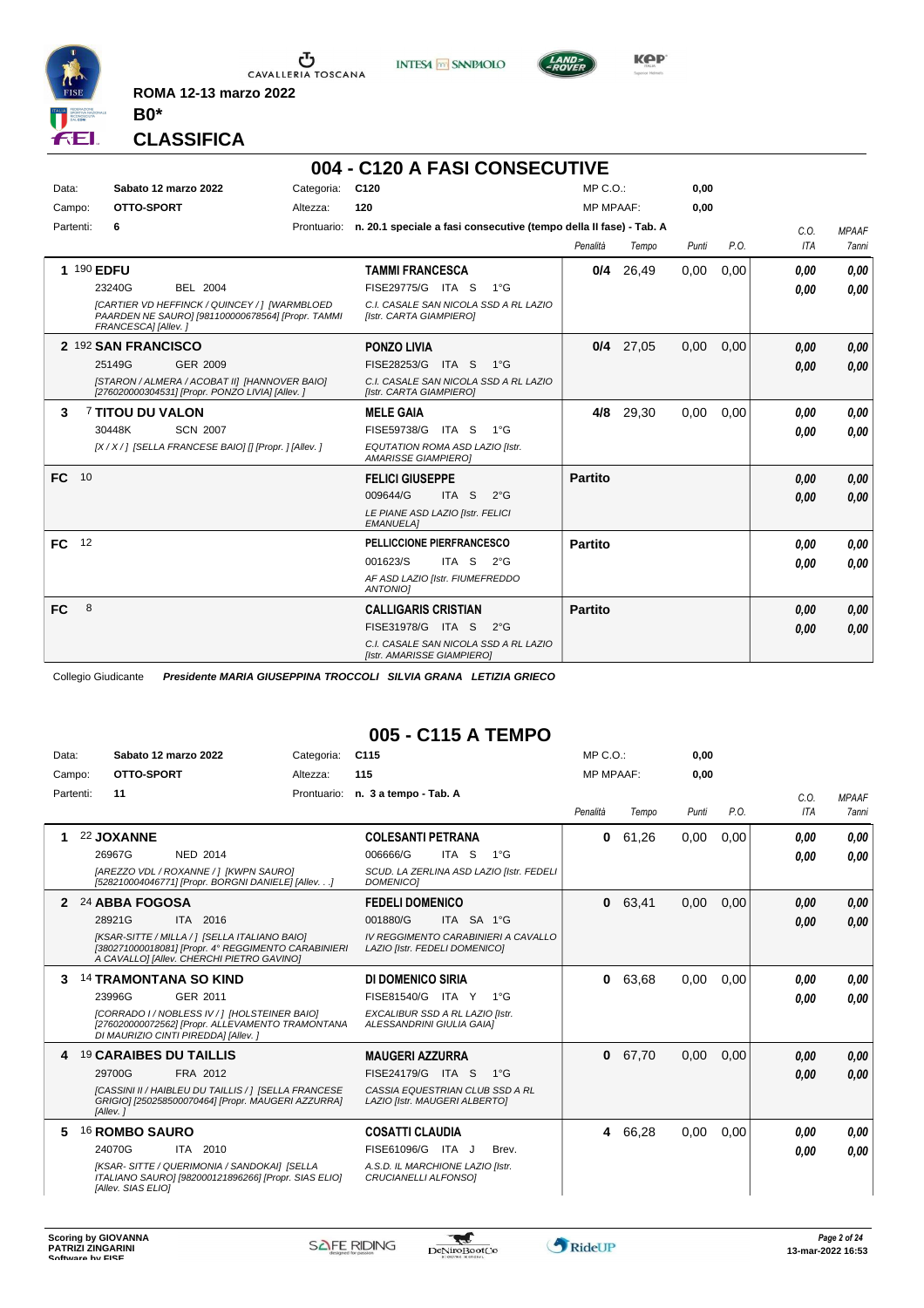

**INTESA** M SANPAOLO



**Kep** 

## **CLASSIFICA**

**B0\***

**ROMA 12-13 marzo 2022**

|                   |                                                                                                                                                                                          |            | 005 - C115 A TEMPO                                                                                                      |                  |       |       |      |                    |                                     |
|-------------------|------------------------------------------------------------------------------------------------------------------------------------------------------------------------------------------|------------|-------------------------------------------------------------------------------------------------------------------------|------------------|-------|-------|------|--------------------|-------------------------------------|
| Data:             | Sabato 12 marzo 2022                                                                                                                                                                     | Categoria: | C115                                                                                                                    | $MP C. O.$ :     |       | 0,00  |      |                    |                                     |
| Campo:            | OTTO-SPORT                                                                                                                                                                               | Altezza:   | 115                                                                                                                     | <b>MP MPAAF:</b> |       | 0,00  |      |                    |                                     |
| Partenti:         | 11                                                                                                                                                                                       |            | Prontuario: n. 3 a tempo - Tab. A                                                                                       | Penalità         | Tempo | Punti | P.O. | C.0.<br><b>ITA</b> | <b>MPAAF</b><br><i><b>7anni</b></i> |
|                   | <b>15 KANOKI</b><br>ITA 2012<br>15287E<br>[KANNAN / OKINAWA DU HOUSSOIT / KASR-SITTE]<br>[SELLA ITALIANO SAURO] [982000192324952] [Propr.<br>ROLLI GIAN PAOLO] [Allev. ROLLI GIAN PAOLO] |            | <b>CAROSI VIOLA</b><br>FISE72867/G ITA J<br>Brev.<br>SCUD. S. ANNA ASD LAZIO [Istr. VIOLATI<br><b>DAMIANO1</b>          | Elim.            | 0,00  | 0,00  | 0,00 | 0,00<br>0,00       | 0.00<br>0.00                        |
|                   | 18 JEREZ DE LA FRONTERA<br>26908G<br>BEL 2009<br>[CANADIAN RIVER / WINDE / ] [BEL. WARMBLOEDPAARD<br>GRIGIO] [981100002164185] [Propr. COCHETTI CAROLINA]<br>[Allev.]                    |            | <b>CENCI BEATRICE</b><br>FISE34350/G ITA Y<br>$1^{\circ}G$<br>SCUD. S. ANNA ASD LAZIO [Istr. VIOLATI<br><b>DAMIANO1</b> | Elim.            | 0.00  | 0,00  | 0,00 | 0.00<br>0.00       | 0,00<br>0.00                        |
|                   | 29 FLY HIGH<br>15040E<br>GER 2009<br>[FOR PLEASURE / ACHILLA / ACHILL-LIBERO H]<br>[WESTFALEN BAIO] [380271006029779] [Propr. NISTI<br>VIVIANA] [Allev.]                                 |            | <b>CURI MARGHERITA</b><br>FISE76098/G ITA J<br>Brev.<br>007 CAVALLI OLGIATA ASD LAZIO [Istr.<br>SBARDELLA DAVIDI        | Elim.            | 0,00  | 0,00  | 0,00 | 0.00<br>0.00       | 0,00<br>0.00                        |
| $FC$ 23           |                                                                                                                                                                                          |            | DI FEDERICO MATTIA<br>008377/G<br>ITA S<br>$2^{\circ}G$<br>EXCALIBUR SSD A RL LAZIO [Istr.<br>ALESSANDRINI GIULIA GAIAI | Partito          |       |       |      | 0.00<br>0.00       | 0,00<br>0,00                        |
| <b>FC</b><br>- 25 |                                                                                                                                                                                          |            | <b>PELLICCIONE PIERFRANCESCO</b><br>ITA S 2°G<br>001623/S<br>AF ASD LAZIO [Istr. FIUMEFREDDO<br><b>ANTONIOI</b>         | <b>Partito</b>   |       |       |      | 0.00<br>0.00       | 0,00<br>0.00                        |
| FC<br>- 20        |                                                                                                                                                                                          |            | <b>FELICI GIUSEPPE</b><br>009644/G<br>ITA S<br>$2^{\circ}G$<br>LE PIANE ASD LAZIO [Istr. FELICI<br><b>EMANUELA1</b>     | Partito          |       |       |      | 0.00<br>0,00       | 0,00<br>0,00                        |

Collegio Giudicante *Presidente MARIA GIUSEPPINA TROCCOLI SILVIA GRANA LETIZIA GRIECO*

## **006 - B110 A FASI CONSECUTIVE**

| Data:     | Sabato 12 marzo 2022                                           |                                                                                                                                                                      | Categoria:  | <b>B110</b>                                                                                                  |              | MP C. O.         |       | 0,00  |      |              |                              |
|-----------|----------------------------------------------------------------|----------------------------------------------------------------------------------------------------------------------------------------------------------------------|-------------|--------------------------------------------------------------------------------------------------------------|--------------|------------------|-------|-------|------|--------------|------------------------------|
| Campo:    | OTTO-SPORT                                                     |                                                                                                                                                                      | Altezza:    | 110                                                                                                          |              | <b>MP MPAAF:</b> |       | 0.00  |      |              |                              |
| Partenti: | 12                                                             |                                                                                                                                                                      | Prontuario: | n. 19.2 speciale a fasi consecutive - Tab. A                                                                 |              | Penalità         | Tempo | Punti | P.O. | C.O.<br>ITA  | <b>MPAAF</b><br><b>7anni</b> |
|           | 28 CONAN<br>25245G<br>TRIPODI GIORGIA] [Allev.]                | ITA 2007<br>[////// ] [INDIGENA BAIO] [941000011142112] [Propr.                                                                                                      |             | <b>GONZALES FEDERICO</b><br>FISE86007/G<br>ITA C<br>A.S.D. IL MARCHIONE LAZIO [Istr.<br>CRUCIANELLI ALFONSOI | Brev.        | 0/0              | 23,84 | 0,00  | 0,00 | 0.00<br>0,00 | 0,00<br>0,00                 |
| 2         | 31 URAGANO DEL TIRSO<br>25892G<br>SOCIETA' SEMPLICE LE QUERCEI | ITA 2013<br>IKSAR-SITTE / ODISSEA DEL TIRSO / QUIDAM DE LA<br>CERE] ISELLA ITALIANO SAURO] [982000192772397]<br>[Propr. 4° REGGIMENTO CARABINIERI A CAVALLO] [Allev. |             | <b>TORRONI FABIO</b><br>FISE39932/G<br>ITA S<br>SCUD. LA ZERLINA ASD LAZIO [Istr. FEDELI<br><b>DOMENICO1</b> | Brev.        | 0/0              | 28,44 | 0,00  | 0,00 | 0.00<br>0.00 | 0.00<br>0.00                 |
| 3         | 32 GO ON<br>16234P                                             | ITA 2008<br><b>ICOME ON / ZIGANA DI LUNGAIANO / QUIDAM DE LA</b><br>CERE] [SELLA ITALIANO GRIGIO] [982009106721652]<br>[Propr. TONELLI RENZO] [Allev. TONELLI RENZO] |             | <b>DE MAIO GIANLUCA</b><br>FISE36123/G<br>GLB EQUITAZIONE ASD LAZIO [Istr. LO<br><b>BALBO SALVATOREI</b>     | ITA SA Brev. | 0/0              | 28,46 | 0,00  | 0,00 | 0,00<br>0,00 | 0,00<br>0,00                 |
|           | <sup>16</sup> ROMBO SAURO<br>24070G<br>[Allev. SIAS ELIO]      | 2010<br>ITA<br>[KSAR-SITTE / QUERIMONIA / SANDOKAI] [SELLA<br>ITALIANO SAURO] [982000121896266] [Propr. SIAS ELIO]                                                   |             | <b>COSATTI CLAUDIA</b><br>FISE61096/G<br>ITA J<br>A.S.D. IL MARCHIONE LAZIO [Istr.<br>CRUCIANELLI ALFONSO1   | Brev.        | 0/4              | 26,79 | 0,00  | 0,00 | 0.00<br>0,00 | 0,00<br>0,00                 |

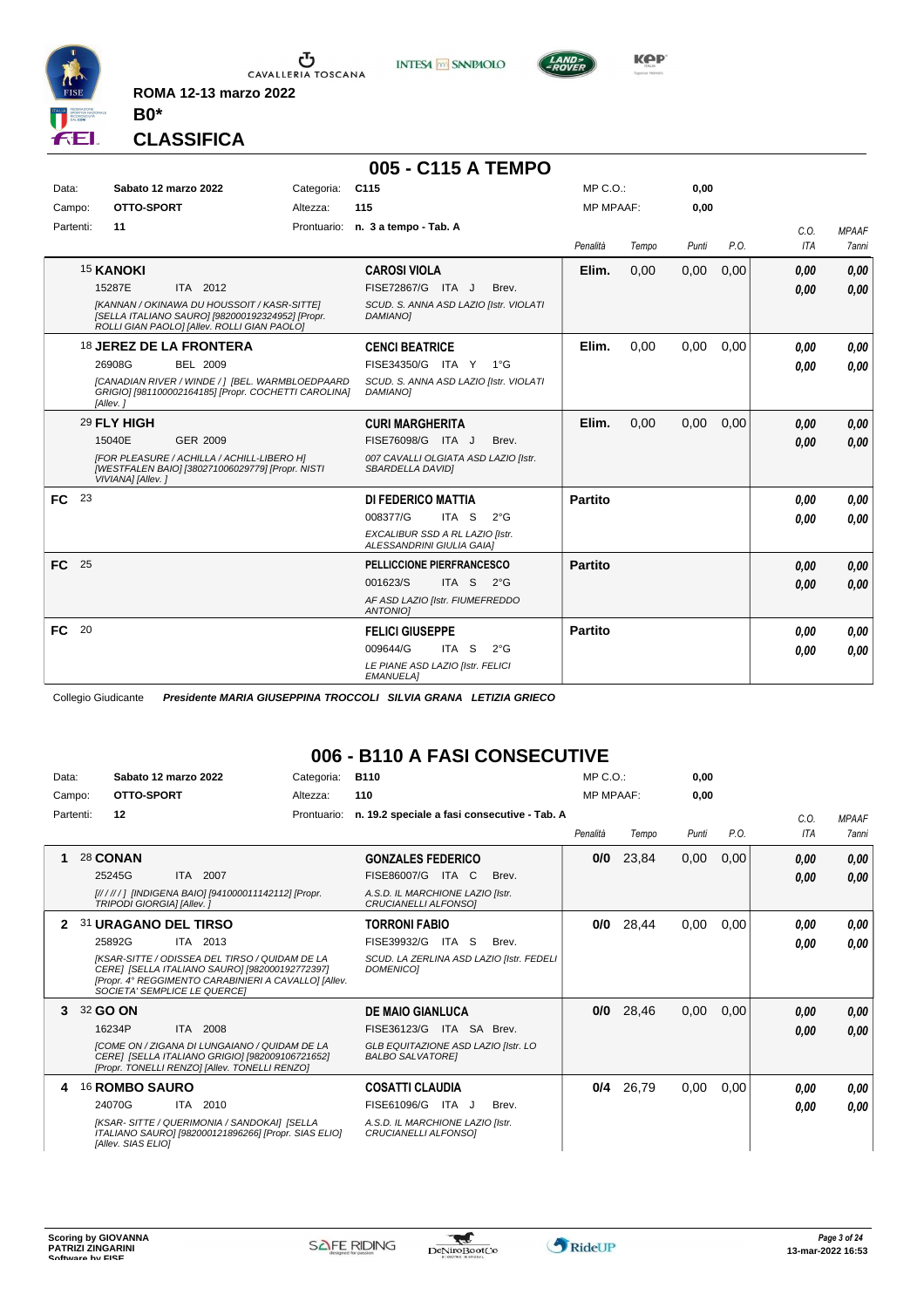

**INTESA** M SANPAOLO



**KOP** 

**CLASSIFICA**

**B0\***

**ROMA 12-13 marzo 2022**

# **006 - B110 A FASI CONSECUTIVE**

| Data:        |    | Sabato 12 marzo 2022                                                                                                                                    | Categoria: | B110                                                                  | $MP C. O.$ :     |          | 0,00  |      |            |              |
|--------------|----|---------------------------------------------------------------------------------------------------------------------------------------------------------|------------|-----------------------------------------------------------------------|------------------|----------|-------|------|------------|--------------|
| Campo:       |    | OTTO-SPORT                                                                                                                                              | Altezza:   | 110                                                                   | <b>MP MPAAF:</b> |          | 0,00  |      |            |              |
| Partenti:    |    | 12                                                                                                                                                      |            | Prontuario: n. 19.2 speciale a fasi consecutive - Tab. A              |                  |          |       |      | C.O.       | <b>MPAAF</b> |
|              |    |                                                                                                                                                         |            |                                                                       | Penalità         | Tempo    | Punti | P.O. | <b>ITA</b> | 7anni        |
| 5            |    | 26 THE JUMPING FROG                                                                                                                                     |            | <b>AMBROSANIO MICHELA</b>                                             | 4                | 56,97    | 0,00  | 0,00 | 0.00       | 0,00         |
|              |    | 19121G<br>ITA 2006                                                                                                                                      |            | FISE92106/G ITA S<br>Brev.                                            |                  |          |       |      | 0.00       | 0,00         |
|              |    | [FERGAR MAIL / LA RUSSALKA / LAGUNA'] [SELLA<br>ITALIANO SAURO] [977121002646002] [Propr.<br>AZ.AGR.CASTEL LOMBARDO] [Allev. AZ.AGR.CASTEL<br>LOMBARDO] |            | A.SP.E.R. TEAM ASD LAZIO [Istr. MANCINI<br><b>CATERINI VALENTINAI</b> |                  |          |       |      |            |              |
| 6            |    | 29 FLY HIGH                                                                                                                                             |            | <b>CURI MARGHERITA</b>                                                |                  | 25 89,08 | 0,00  | 0.00 | 0.00       | 0,00         |
|              |    | <b>GER 2009</b><br>15040E                                                                                                                               |            | FISE76098/G ITA J<br>Brev.                                            |                  |          |       |      | 0.00       | 0,00         |
|              |    | [FOR PLEASURE / ACHILLA / ACHILL-LIBERO H]<br>[WESTFALEN BAIO] [380271006029779] [Propr. NISTI<br>VIVIANA] [Allev.]                                     |            | 007 CAVALLI OLGIATA ASD LAZIO [Istr.<br>SBARDELLA DAVIDI              |                  |          |       |      |            |              |
|              |    | 37 PIKAMA'S                                                                                                                                             |            | <b>FANCIULLI SARA</b>                                                 | Elim.            | 0.00     | 0,00  | 0,00 | 0,00       | 0,00         |
|              |    | 27772G<br>ITA 2014                                                                                                                                      |            | FISE66617/G ITA C<br>Brev.                                            |                  |          |       |      | 0.00       | 0,00         |
|              |    | [LINCOLM L / IMOLA BAIA / LUCI A SAN SIRO] [SELLA<br>ITALIANO BAIO] [982000192789630] [Propr. PARISI<br>ANNAMARIA] [Allev. PARISI ANNAMARIA]            |            | A.S.D. IL MARCHIONE LAZIO [Istr. SPAZIANI<br>ALESSIA]                 |                  |          |       |      |            |              |
| <b>FC</b> 30 |    |                                                                                                                                                         |            | <b>PETRUCCI BARBARA</b>                                               | <b>Partito</b>   |          |       |      | 0,00       | 0,00         |
|              |    |                                                                                                                                                         |            | FISE60000/G ITA S<br>$2^{\circ}$ G                                    |                  |          |       |      | 0.00       | 0,00         |
|              |    |                                                                                                                                                         |            | GLB EQUITAZIONE ASD LAZIO [Istr. LO<br><b>BALBO SALVATORE!</b>        |                  |          |       |      |            |              |
| FC 34        |    |                                                                                                                                                         |            | <b>DI MARIO MARTA</b>                                                 | <b>Partito</b>   |          |       |      | 0.00       | 0,00         |
|              |    |                                                                                                                                                         |            | 006876/G<br>ITA S<br>1°G                                              |                  |          |       |      | 0,00       | 0.00         |
|              |    |                                                                                                                                                         |            | C.I. CASALE SAN NICOLA SSD A RL LAZIO<br>[Istr. CANEVARO ANTONELLA]   |                  |          |       |      |            |              |
| FC 21        |    |                                                                                                                                                         |            | <b>CURSIO MARTINA</b>                                                 | <b>Partito</b>   |          |       |      | 0.00       | 0,00         |
|              |    |                                                                                                                                                         |            | 007536/G<br>ITA S 1°G                                                 |                  |          |       |      | 0.00       | 0,00         |
|              |    |                                                                                                                                                         |            | A.S.D. IL MARCHIONE LAZIO [Istr.<br>CRUCIANELLI ALFONSO1              |                  |          |       |      |            |              |
| $FC$ 17      |    |                                                                                                                                                         |            | <b>TASSI SOFIA</b>                                                    | <b>Partito</b>   |          |       |      | 0,00       | 0,00         |
|              |    |                                                                                                                                                         |            | FISE47320/G ITA Y<br>$1^{\circ}G$                                     |                  |          |       |      | 0.00       | 0,00         |
|              |    |                                                                                                                                                         |            | A.S.D. IL MARCHIONE LAZIO [Istr.<br>CRUCIANELLI ALFONSO]              |                  |          |       |      |            |              |
| FC           | 33 |                                                                                                                                                         |            | <b>CALLIGARIS CRISTIAN</b>                                            | <b>Partito</b>   |          |       |      | 0.00       | 0,00         |
|              |    |                                                                                                                                                         |            | FISE31978/G ITA S<br>$2^{\circ}G$                                     |                  |          |       |      | 0.00       | 0.00         |
|              |    |                                                                                                                                                         |            | C.I. CASALE SAN NICOLA SSD A RL LAZIO<br>[Istr. AMARISSE GIAMPIERO]   |                  |          |       |      |            |              |

Collegio Giudicante *Presidente MARIA GIUSEPPINA TROCCOLI SILVIA GRANA LETIZIA GRIECO*

# **007 - B100 A FASI CONSECUTIVE**

| Data:     |                  |                                                 | Sabato 12 marzo 2022                                                                                                                                            | Categoria:  | <b>B100</b>                                                     |       |                                                     | MP C. O.         |       | 0,00  |      |              |                                   |
|-----------|------------------|-------------------------------------------------|-----------------------------------------------------------------------------------------------------------------------------------------------------------------|-------------|-----------------------------------------------------------------|-------|-----------------------------------------------------|------------------|-------|-------|------|--------------|-----------------------------------|
| Campo:    |                  | OTTO-SPORT                                      |                                                                                                                                                                 | Altezza:    | 100                                                             |       |                                                     | <b>MP MPAAF:</b> |       | 0,00  |      |              |                                   |
| Partenti: |                  | 17                                              |                                                                                                                                                                 | Prontuario: |                                                                 |       | n. 19.2 speciale a fasi consecutive - Tab. A        | Penalità         | Tempo | Punti | P.O. | C.O.<br>ITA  | <b>MPAAF</b><br>7anni             |
| 1         |                  | 23518G                                          | <b>38 VIRTUOSE DU VAL TIBERMONT</b><br><b>BEL 2005</b>                                                                                                          |             | <b>PIERSANTI ALICE</b><br>FISE63957/G                           | ITA J | Brev.                                               | 0/0              | 21,87 | 0,00  | 0,00 | 0,00         | 0,00                              |
|           |                  | CELESTE] [Allev.]                               | <b>IFELICIANO / RIVAGE DU VAL TIBERMONT / 1 ISELLA</b><br>BELGA BAIO SCURO] [981100000185064] [Propr. IMPROTA                                                   |             | <b>IANNUCCI FABIOI</b>                                          |       | ASD LE SCUD. DI RIANO LAZIO [Istr.                  |                  |       |       |      | 0.00         | 0.00                              |
| 2         |                  | 17885G<br>MARCO1                                | <b>35 DARKO DELLA VOLSCA</b><br>2006<br>ITA<br>[WADI KID M / GERANA / EURIPO] [SELLA ITALIANO BAIO]<br>[977200004179765] [Propr. LAURENTI GIULIA] [Allev. NANNI |             | <b>GIOIA LIDIA</b><br>FISE89131/G<br><b>IANNUCCI FABIOI</b>     | ITA   | Brev.<br>J.<br>ASD LE SCUD. DI RIANO LAZIO [Istr.   | 0/0              | 27,29 | 0,00  | 0,00 | 0.00<br>0.00 | 0.00<br>0.00                      |
| 3         |                  | 41 CLEOPATRA 250<br>29096G<br>[Allev.]          | GER 2009<br>[CLINTON I / HANDRA / ] [VERBAND HESSI.PFERD.<br>SAURO] [528210006118121] [Propr. LEONARDI PAOLA]                                                   |             | <b>LEONARDI PAOLA</b><br>FISE43120/G<br><b>BALBO SALVATOREI</b> |       | ITA SA Brev.<br>GLB EQUITAZIONE ASD LAZIO [Istr. LO | 0/0              | 29,08 | 0,00  | 0,00 | 0,00<br>0,00 | 0,00<br>0,00                      |
|           | Coftware by FICE | <b>Scoring by GIOVANNA</b><br>PATRIZI ZINGARINI |                                                                                                                                                                 |             | <b>SAFE RIDING</b>                                              |       | TeNiroBoot('o                                       | <b>RideUP</b>    |       |       |      |              | Page 4 of 24<br>13-mar-2022 16:53 |

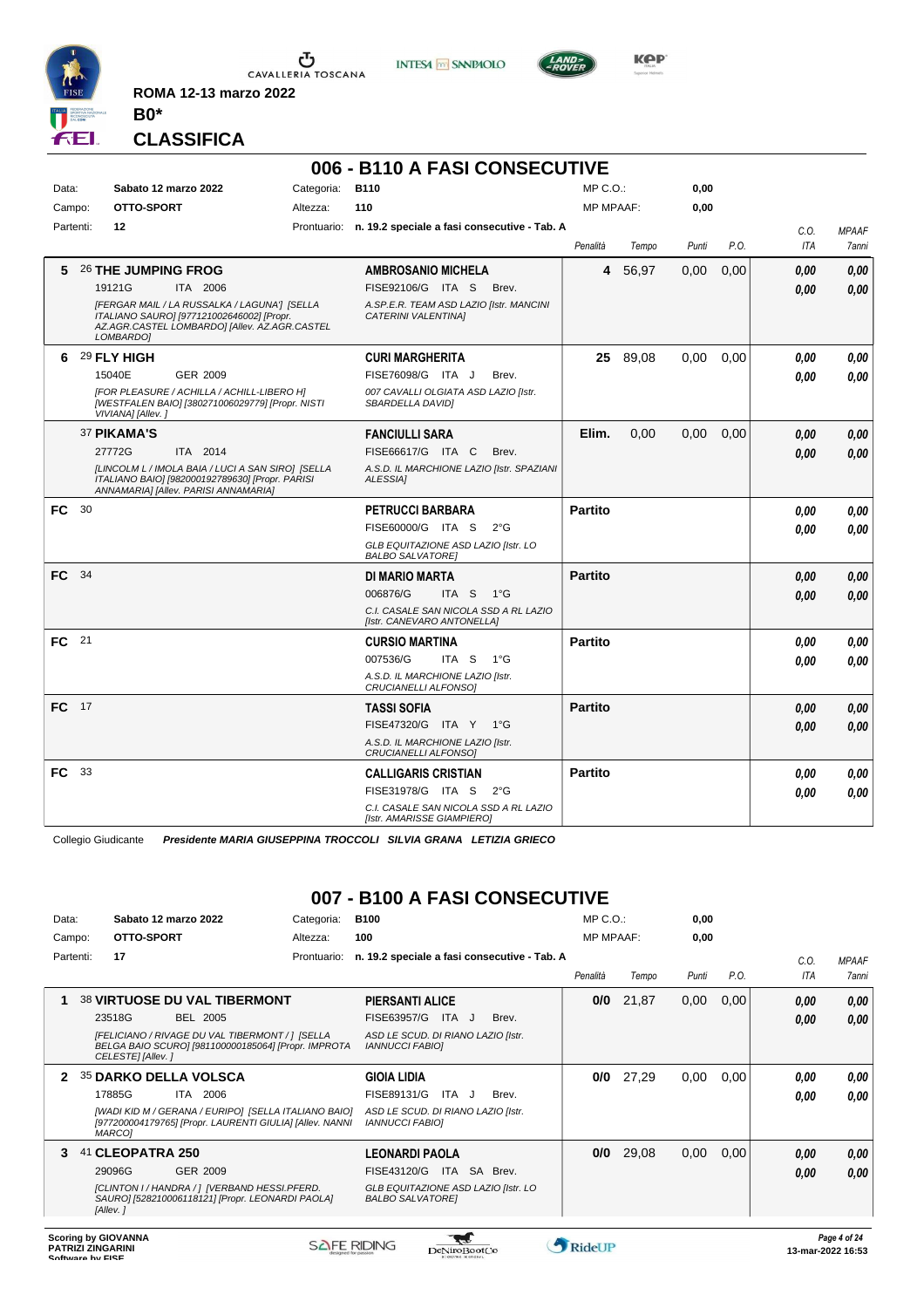

**INTESA M** SANPAOLO



**KOP** 

**CLASSIFICA**

**B0\***

**ROMA 12-13 marzo 2022**

# **007 - B100 A FASI CONSECUTIVE**

| Data:     | Sabato 12 marzo 2022<br>OTTO-SPORT                                                                                                                                                                                                  | Categoria: | <b>B100</b>                                                                                                                        | MP C.O.:         |          | 0,00  |      |                    |                       |
|-----------|-------------------------------------------------------------------------------------------------------------------------------------------------------------------------------------------------------------------------------------|------------|------------------------------------------------------------------------------------------------------------------------------------|------------------|----------|-------|------|--------------------|-----------------------|
| Campo:    | 17                                                                                                                                                                                                                                  | Altezza:   | 100<br>Prontuario: n. 19.2 speciale a fasi consecutive - Tab. A                                                                    | <b>MP MPAAF:</b> |          | 0,00  |      |                    |                       |
| Partenti: |                                                                                                                                                                                                                                     |            |                                                                                                                                    | Penalità         | Tempo    | Punti | P.O. | C.O.<br><b>ITA</b> | <b>MPAAF</b><br>7anni |
| 4         | 42 BOOSTER<br>22741G<br><b>NED 2006</b><br>[UPTOWN / VICTORIA / ] [KWPN BAIO] [528210000824040]<br>[Propr. DAMIANI BENEDETTA] [Allev.]                                                                                              |            | <b>BATTISTA ELENA</b><br>FISE40624/G ITA S<br>Brev.<br>EXCALIBUR SSD A RL LAZIO [Istr.<br>ALESSANDRINI GIULIA GAIA]                | 0/4              | 22,01    | 0,00  | 0,00 | 0.00<br>0.00       | 0,00<br>0.00          |
| 5.        | 45 DONTFORGETTOLAUGH<br>IRL 2015<br>06040N<br>[RED JAZZ / DABOUSIYA / ]  [PUROSANGUE INGLESE<br>BAIO] [985101045243270] [Propr. OPPES FRANCESCO]<br>[Allev.]                                                                        |            | <b>GUADAGNOLI ALESSIA</b><br>009598/G<br>ITA S<br>Brev.<br>A.S.D. IL MARCHIONE LAZIO IIstr.<br>CRUCIANELLI ALFONSO]                | 0/4              | 26,26    | 0,00  | 0,00 | 0.00<br>0.00       | 0,00<br>0,00          |
| 6.        | 32 GO ON<br>16234P<br>ITA 2008<br><b>[COME ON / ZIGANA DI LUNGAIANO / QUIDAM DE LA</b><br>CERE] [SELLA ITALIANO GRIGIO] [982009106721652]<br>[Propr. TONELLI RENZO] [Allev. TONELLI RENZO]                                          |            | <b>DE MAIO GIANLUCA</b><br>FISE36123/G ITA SA Brev.<br>GLB EQUITAZIONE ASD LAZIO [Istr. LO<br><b>BALBO SALVATORE]</b>              | 0/8              | 30,02    | 0,00  | 0,00 | 0.00<br>0.00       | 0,00<br>0,00          |
|           | 7 54 HOUSTON VAN LOO<br>25765G<br><b>BEL 2007</b><br><b>IMASSIMO / QUINTA VAN HET GOOR / PAVAROTTI V/DE</b><br>HELLE  [BEL. WARMBLOEDPAARD GRIGIO]<br>[967000001159870] [Propr. S.S.D. POLISPORTIVA SETTE<br>COLLI S.R.L.] [Allev.] |            | <b>FLORISSI LUCREZIA</b><br>FISE101683/G ITA C<br>Brev.<br>SEABISCUIT ASD LAZIO [Istr. FALCINELLI<br><b>FILIPPO]</b>               |                  | 4 51,93  | 0,00  | 0,00 | 0.00<br>0.00       | 0,00<br>0,00          |
|           | 8 56 VEGA<br>19947G<br>ITA 2007<br>[GRAF NOIR / CALINE DU BOIS III / ] [SELLA ITALIANO<br>BAIO SCURO] [985000380503560] [Propr. CAROSELLI<br>SIMONETTA] [Allev. DAMIANO ANDREA]                                                     |            | SANTARELLI ELISABETTA<br>FISE70557/G ITA C<br>Brev.<br>AF ASD LAZIO [Istr. FIUMEFREDDO<br>ANTONIO]                                 |                  | 4 55,60  | 0.00  | 0,00 | 0.00<br>0.00       | 0,00<br>0.00          |
|           | 9 37 PIKAMA'S<br>ITA 2014<br>27772G<br>[LINCOLM L / IMOLA BAIA / LUCI A SAN SIRO] [SELLA<br>ITALIANO BAIO] [982000192789630] [Propr. PARISI<br>ANNAMARIA] [Allev. PARISI ANNAMARIA]                                                 |            | <b>FANCIULLI SARA</b><br>FISE66617/G ITA C<br>Brev.<br>A.S.D. IL MARCHIONE LAZIO [Istr. SPAZIANI<br>ALESSIA1                       | 4                | 62,53    | 0,00  | 0,00 | 0.00<br>0.00       | 0,00<br>0,00          |
|           | 10 55 ANGEL WHITE<br>28964G<br>ITA 2010<br>[ACOBAT I / GIOIA DE VILLANOVA / ] [SELLA ITALIANO<br>GRIGIO] [982000123234625] [Propr. GIORGI GIADA] [Allev. ]                                                                          |            | <b>CERQUAGLIA SOFIA</b><br>FISE84869/G ITA J<br>Brev.<br>AF ASD LAZIO [Istr. FIUMEFREDDO<br>ANTONIO]                               |                  | 4 65,32  | 0,00  | 0,00 | 0.00<br>0.00       | 0,00<br>0.00          |
| 11        | 46 SEAGAL<br>28955G<br>ITA 2013<br>[././] [SCONOSCIUTA BAIO] [380271006012306] [Propr.<br>CECCARINI GIUSEPPE] [Allev.]                                                                                                              |            | <b>SAGNOTTI ALESSANDRO</b><br>015616/G<br>ITA S<br>Brev.<br>C.I. CASALE SAN NICOLA SSD A RL LAZIO<br>[Istr. CALLIGARIS CRISTIAN]   | 8                | 69,25    | 0,00  | 0,00 | 0.00<br>0.00       | 0,00<br>0,00          |
|           | 12 64 QUITE BARBIE<br>12646F<br>ITA 2009<br>[QUITE CAPITOL / BARONES / BARRING] [SELLA<br>ITALIANO GRIGIO] [982000121895785] [Propr. RANUCCI<br>LUCA] [Allev. RANUCCI LUCA]                                                         |            | <b>BARACAGLIA IRENE</b><br>FISE15323/G ITA S<br>Brev.<br>AF ASD LAZIO [Istr. FIUMEFREDDO<br>ANTONIO]                               |                  | 8 73,26  | 0.00  | 0,00 | 0.00<br>0,00       | 0.00<br>0,00          |
|           | 13 43 M.FASCINO LATINO<br>30667G<br>ITA 2016<br>[M.TELEMACO / M.GIUSY / ] [MAREMMANO BAIO]<br>[380271006022084] [Propr. SANTINI ELENA] [Allev. ]                                                                                    |            | <b>SANTINI ELENA</b><br>FISE38893/G ITA J<br>Brev.<br>SCUD. LA ZERLINA ASD LAZIO [Istr. FEDELI<br><b>DOMENICO]</b>                 |                  | 11 85,57 | 0,00  | 0,00 | 0.00<br>0.00       | 0,00<br>0,00          |
| FC 21     |                                                                                                                                                                                                                                     |            | <b>CURSIO MARTINA</b><br>007536/G<br>ITA <sub>S</sub><br>1°G<br>A.S.D. IL MARCHIONE LAZIO [Istr.<br>CRUCIANELLI ALFONSO]           | <b>Partito</b>   |          |       |      | 0.00<br>0.00       | 0,00<br>0,00          |
| FC 57     |                                                                                                                                                                                                                                     |            | <b>FELICI GIUSEPPE</b><br>009644/G<br>ITA S<br>$2^{\circ}$ G<br>LE PIANE ASD LAZIO [Istr. FELICI<br><b>EMANUELA]</b>               | <b>Partito</b>   |          |       |      | 0.00<br>0.00       | 0,00<br>0,00          |
| FC 108    |                                                                                                                                                                                                                                     |            | <b>CARNICELLI EMANUELE</b><br>013101/G<br>ITA S<br>$2^{\circ}$ G<br>A.SP.E.R. TEAM ASD LAZIO [Istr. MANCINI<br>CATERINI VALENTINA] | <b>Partito</b>   |          |       |      | 0.00<br>0.00       | 0,00<br>0,00          |

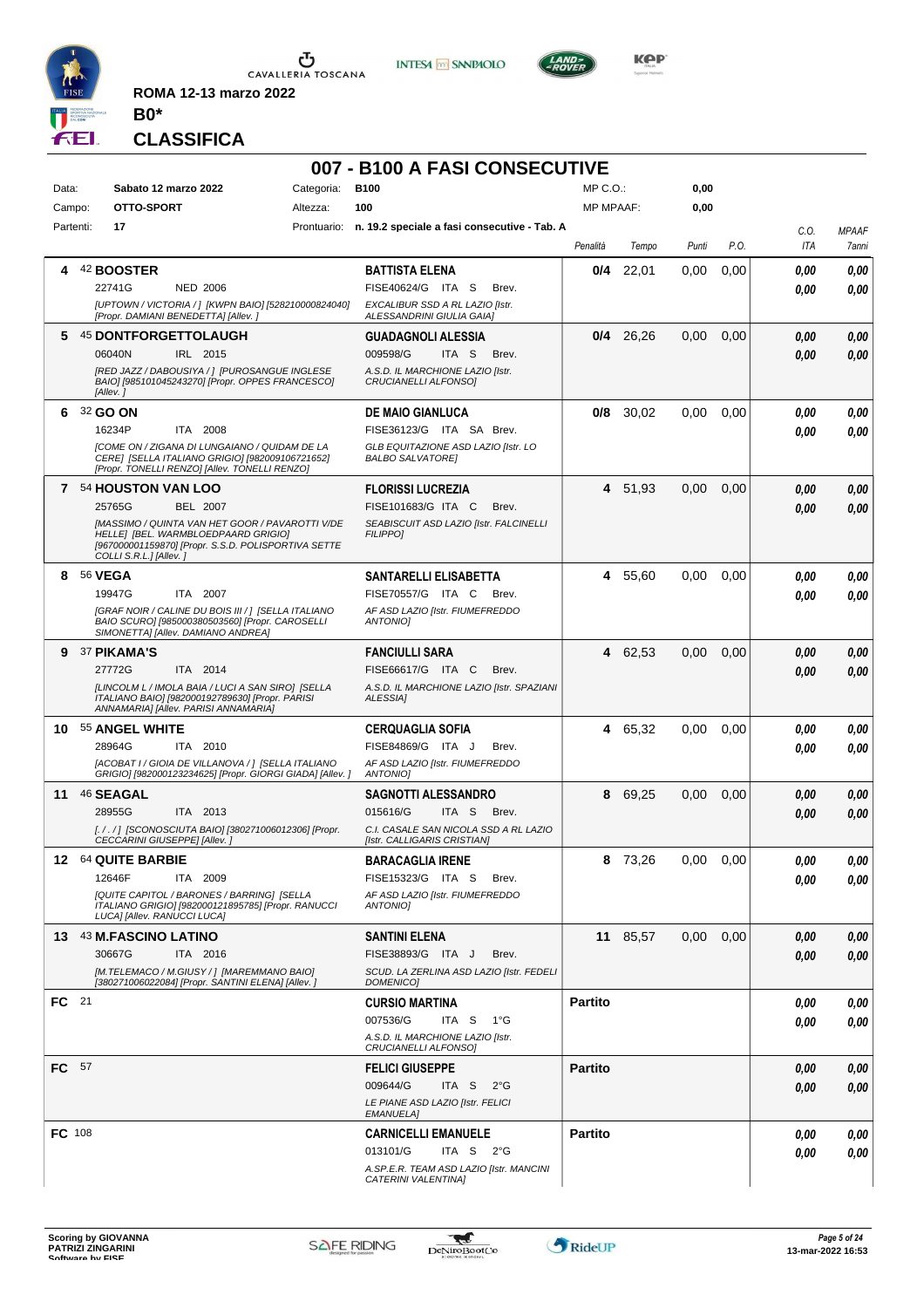

Ⴠ CAVALLERIA TOSCANA **INTESA M** SANPAOLO



**KOP** 

#### **CLASSIFICA**

**B0\***

**ROMA 12-13 marzo 2022**

#### **007 - B100 A FASI CONSECUTIVE** Data: Sabato 12 marzo 2022 Categoria: B100 Prontuario: **n. 19.2 speciale a fasi consecutive - Tab. A** Campo: **OTTO-SPORT** Partenti: **17** Altezza: **100** MP C.O.: MP MPAAF: **0,00 0,00** *Penalità Tempo Punti P.O. C.O. ITA MPAAF 7anni* **NP** 27 **PYLGRYM** ITA 1999 **ROSATI FLAVIA** *[FAIRSTED / WINDOVER / PLATANO D. IRMINIO] [SELLA ITALIANO BAIO] [411511373E] [Propr. CAMBRIA GIUSEPPE] [Allev. AZ AGR. LA FOGLIARINA] A.S.D. IL MARCHIONE LAZIO [Istr. CRUCIANELLI ALFONSO]* ITA J Brev. 12991G FISE90002/G *0,00* **N.P.** 0,00 0,00 0,00 *0,00 0,00 0,00*

Collegio Giudicante *Presidente MARIA GIUSEPPINA TROCCOLI SILVIA GRANA LETIZIA GRIECO*

## **008 - LB80 DI PRECISIONE**

| Data:  |           | Sabato 12 marzo 2022          |                                                                                                            | Categoria: | <b>LB80</b>                                                           |               | $MP C. O.$ :     |       | 0,00  |      |      |              |
|--------|-----------|-------------------------------|------------------------------------------------------------------------------------------------------------|------------|-----------------------------------------------------------------------|---------------|------------------|-------|-------|------|------|--------------|
| Campo: |           | OTTO-SPORT                    |                                                                                                            | Altezza:   | 80                                                                    |               | <b>MP MPAAF:</b> |       | 0,00  |      |      |              |
|        | Partenti: | 8                             |                                                                                                            |            | Prontuario: n. 1 di Precisione - Tab. A                               |               |                  |       |       |      | C.O. | <b>MPAAF</b> |
|        |           |                               |                                                                                                            |            |                                                                       |               | Penalità         | Tempo | Punti | P.O. | ITA  | <b>7anni</b> |
| 1      |           | 48 DENTLEINER                 |                                                                                                            |            | <b>LANGIU ALESSANDRO</b>                                              |               | $\bf{0}$         | 0.00  | 0.00  | 0,00 | 0.00 | 0.00         |
|        |           | 25688G                        | <b>GER 2011 Pony</b>                                                                                       |            | FISE100818/G ITA C                                                    | Brev.         |                  |       |       |      | 0.00 | 0.00         |
|        |           | FERRACCI PIERANGELO] [Allev.] | [DAILY PLEASURE / THAT'S MY LOVE / THE BREAS MY<br>MOBILITY] [ SAURO] [276020000045876] [Propr.            |            | PASSION HORSES LAZIO [Istr. BRUSA'<br>ANGELOI                         |               |                  |       |       |      |      |              |
| 1      |           | 50 ET VOILA'                  |                                                                                                            |            | BRUSCHI LAURA                                                         |               | $\Omega$         | 0,00  | 0.00  | 0.00 | 0.00 | 0,00         |
|        |           | 08791G                        | ITA 2000                                                                                                   |            | FISE82479/G ITA J                                                     | Brev.         |                  |       |       |      | 0.00 | 0,00         |
|        |           | MINNA KATRIINA] [Allev.]      | [ASCOT DES IFS / PREMIATA / FOX TROTT] [SELLA<br>ITALIANO SAURO] [985100006111727] [Propr. TIITINEN        |            | A.SP.E.R. TEAM ASD LAZIO [Istr. MANCINI<br><b>CATERINI VALENTINAI</b> |               |                  |       |       |      |      |              |
| 1      |           | 51 CLONMORE CHARLOTTE         |                                                                                                            |            | DE LUNA LUDOVICA CORNELIA                                             |               | $\bf{0}$         | 0,00  | 0,00  | 0,00 | 0.00 | 0,00         |
|        |           | 28693G                        | IRL 2014 Pony                                                                                              |            | FISE63142/G ITA J                                                     | Brev.         |                  |       |       |      | 0.00 | 0.00         |
|        |           | [Allev.]                      | [GWENNIC DE GOARIVA / MISTY LADY / ] [CONNEMARA<br>BAIO] [372100400050626] [Propr. DE LUNA ADOLFO]         |            | C.I. CASALE SAN NICOLA SSD A RL LAZIO<br>[Istr. BERGOMI MARCO]        |               |                  |       |       |      |      |              |
| 1      |           | 52 URAGANO SLAM               |                                                                                                            |            | <b>CURCI ANTONELLA GILDA</b>                                          |               | $\mathbf{0}$     | 0,00  | 0.00  | 0.00 | 0.00 | 0,00         |
|        |           | 25260G                        | ITA 2009                                                                                                   |            | FISE21806/G ITA S                                                     | Brev.         |                  |       |       |      | 0.00 | 0.00         |
|        |           | [Allev. AGRILLO VALENTINA]    | [GRATUS D.C. / NAPOLI MILIONARIA / 1 [SELLA ITALIANO<br>BAIO] [982000123246085] [Propr. AGRILLO VALENTINA] |            | EQUITANDO ASD LAZIO [Istr. AGRILLO<br><b>VALENTINA1</b>               |               |                  |       |       |      |      |              |
| 1      |           | 68 UTAH V.                    |                                                                                                            |            | <b>TARANTO CECILIA</b>                                                |               | $\bf{0}$         | 0,00  | 0.00  | 0.00 | 0.00 | 0.00         |
|        |           | 03824S                        | <b>NED 2001</b>                                                                                            |            | FISE105294/G ITA Y ALUDI                                              |               |                  |       |       |      | 0.00 | 0.00         |
|        |           | <b>VOESENEK1</b>              | [HORS LA LOI II / PROMOLGA V / ] [KWPN SAURO]<br>[528210000513760] [Propr. ARQUILLA PAOLO] [Allev. H.      |            | EXCALIBUR SSD A RL LAZIO [Istr.<br>ALESSANDRINI GIULIA GAIAI          |               |                  |       |       |      |      |              |
| 1      |           | 80 CORO ALTO                  |                                                                                                            |            | <b>IOCCA FABIANA</b>                                                  |               | $\Omega$         | 0.00  | 0.00  | 0.00 | 0.00 | 0,00         |
|        |           | 12521F                        | ITA 2007                                                                                                   |            | FISE11766/H ITA S ALUDI                                               |               |                  |       |       |      | 0.00 | 0.00         |
|        |           |                               | [TREASURE / WHY NOT II / ] [SELLA ITALIANO BAIO]<br>[941000011085582] [Propr. MORELLI FRANCESCO] [Allev. ] |            | SEABISCUIT ASD LAZIO [Istr. FALCINELLI<br><b>FILIPPO]</b>             |               |                  |       |       |      |      |              |
| 7      |           | 74 PLAYBOY                    |                                                                                                            |            | <b>ARIANI LUDOVICA</b>                                                |               | 4                | 0,00  | 0,00  | 0,00 | 0.00 | 0.00         |
|        |           | 30065G                        | ITA 2015 Pony                                                                                              |            | FISE107308/G ITA G ALUDI                                              |               |                  |       |       |      | 0.00 | 0,00         |
|        |           | [Allev.]                      | [SCONOSCIUTO / SCONOSCIUTO / ] [PONY PEZZATO<br>NERO] [380271006093759] [Propr. MOLINARO VALENTINA]        |            | SEABISCUIT ASD LAZIO [Istr. FALCINELLI<br><b>FILIPPO1</b>             |               |                  |       |       |      |      |              |
| FC.    | 53        |                               |                                                                                                            |            | <b>FELICI GIUSEPPE</b>                                                |               | <b>Partito</b>   |       |       |      | 0.00 | 0,00         |
|        |           |                               |                                                                                                            |            | 009644/G<br>ITA <sub>S</sub>                                          | $2^{\circ}$ G |                  |       |       |      | 0.00 | 0.00         |
|        |           |                               |                                                                                                            |            | LE PIANE ASD LAZIO [Istr. FELICI<br><b>EMANUELA]</b>                  |               |                  |       |       |      |      |              |

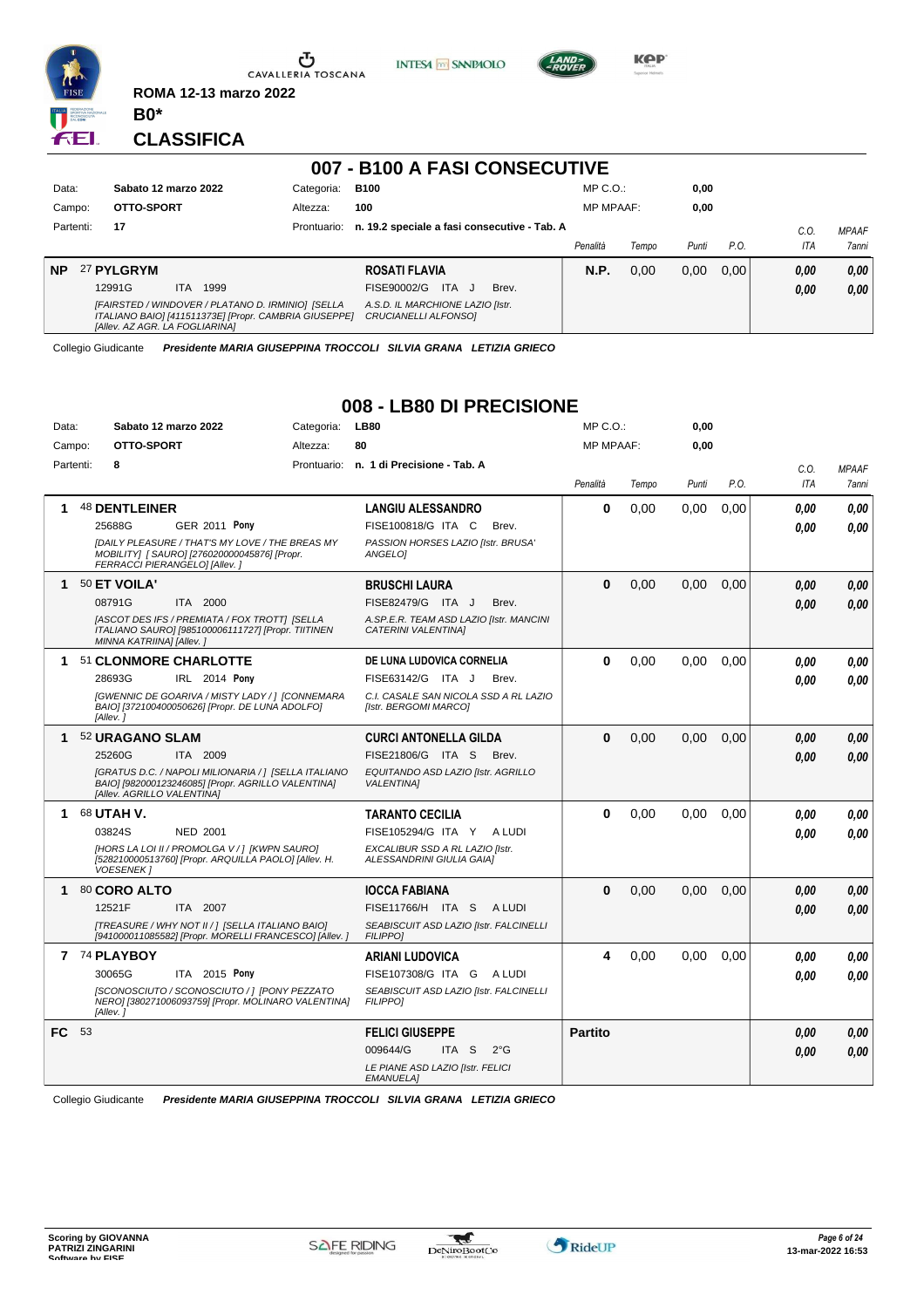

**INTESA** M SANPAOLO



**Kep** 

**CLASSIFICA**

**B0\***

**ROMA 12-13 marzo 2022**

## **009 - B90 DI PRECISIONE**

| Data:        |                 | Sabato 12 marzo 2022                                                                                                                                                                                        | Categoria: | <b>B90</b>                                                     | MP C.O.:         |           | 0,00  |      |      |              |
|--------------|-----------------|-------------------------------------------------------------------------------------------------------------------------------------------------------------------------------------------------------------|------------|----------------------------------------------------------------|------------------|-----------|-------|------|------|--------------|
| Campo:       |                 | OTTO-SPORT                                                                                                                                                                                                  | Altezza:   | 90                                                             | <b>MP MPAAF:</b> |           | 0,00  |      |      |              |
| Partenti:    |                 | 11                                                                                                                                                                                                          |            | Prontuario: n. 1 di Precisione - Tab. A                        |                  |           |       |      | C.O. | <b>MPAAF</b> |
|              |                 |                                                                                                                                                                                                             |            |                                                                | Penalità         | Tempo     | Punti | P.O. | ITA  | 7anni        |
|              |                 | 51 CLONMORE CHARLOTTE                                                                                                                                                                                       |            | DE LUNA LUDOVICA CORNELIA                                      | 0                | 0,00      | 0,00  | 0,00 | 0,00 | 0,00         |
|              |                 | 28693G<br>IRL 2014 Pony                                                                                                                                                                                     |            | FISE63142/G ITA J<br>Brev.                                     |                  |           |       |      | 0,00 | 0,00         |
|              |                 | [GWENNIC DE GOARIVA / MISTY LADY / ] [CONNEMARA<br>BAIO] [372100400050626] [Propr. DE LUNA ADOLFO]<br>[Allev.]                                                                                              |            | C.I. CASALE SAN NICOLA SSD A RL LAZIO<br>[Istr. BERGOMI MARCO] |                  |           |       |      |      |              |
| 1            |                 | 52 URAGANO SLAM                                                                                                                                                                                             |            | <b>CURCI ANTONELLA GILDA</b>                                   | 0                | 0,00      | 0,00  | 0,00 | 0.00 | 0,00         |
|              |                 | 25260G<br>ITA 2009                                                                                                                                                                                          |            | FISE21806/G ITA S<br>Brev.                                     |                  |           |       |      | 0.00 | 0,00         |
|              |                 | [GRATUS D.C. / NAPOLI MILIONARIA / ] [SELLA ITALIANO<br>BAIO] [982000123246085] [Propr. AGRILLO VALENTINA]<br>[Allev. AGRILLO VALENTINA]                                                                    |            | EQUITANDO ASD LAZIO [Istr. AGRILLO<br><b>VALENTINA1</b>        |                  |           |       |      |      |              |
| 1            |                 | 55 ANGEL WHITE                                                                                                                                                                                              |            | <b>CERQUAGLIA SOFIA</b>                                        | 0                | 0,00      | 0,00  | 0.00 | 0.00 | 0,00         |
|              |                 | 28964G<br>ITA 2010                                                                                                                                                                                          |            | FISE84869/G ITA J<br>Brev.                                     |                  |           |       |      | 0.00 | 0,00         |
|              |                 | [ACOBAT I / GIOIA DE VILLANOVA / ] [SELLA ITALIANO<br>GRIGIO] [982000123234625] [Propr. GIORGI GIADA] [Allev. ]                                                                                             |            | AF ASD LAZIO [Istr. FIUMEFREDDO<br><b>ANTONIOI</b>             |                  |           |       |      |      |              |
| 1            | <b>56 VEGA</b>  |                                                                                                                                                                                                             |            | <b>SANTARELLI ELISABETTA</b>                                   | 0                | 0,00      | 0,00  | 0,00 | 0,00 | 0,00         |
|              |                 | 19947G<br>ITA 2007                                                                                                                                                                                          |            | FISE70557/G ITA C<br>Brev.                                     |                  |           |       |      | 0.00 | 0,00         |
|              |                 | [GRAF NOIR / CALINE DU BOIS III / ] [SELLA ITALIANO<br>BAIO SCURO] [985000380503560] [Propr. CAROSELLI<br>SIMONETTA] [Allev. DAMIANO ANDREA]                                                                |            | AF ASD LAZIO [Istr. FIUMEFREDDO<br><b>ANTONIOI</b>             |                  |           |       |      |      |              |
| 1            |                 | 60 MADONNA                                                                                                                                                                                                  |            | <b>FERRACCI AZZURRA</b>                                        | 0                | 0,00      | 0,00  | 0.00 | 0.00 | 0,00         |
|              |                 | 19782G<br>BEL 2004                                                                                                                                                                                          |            | FISE56206/G ITA J<br>Brev.                                     |                  |           |       |      | 0.00 | 0,00         |
|              |                 | [MADNESS / RIANA / MECENAS] [SELLA BELGA PEZZATO<br>BAIO] [250259600116988] [Propr. HLAVACKOVA DANIELA]<br>[Allev.]                                                                                         |            | PASSION HORSES LAZIO [Istr. BRUSA'<br>ANGELOI                  |                  |           |       |      |      |              |
| 1.           |                 | 62 GITANA                                                                                                                                                                                                   |            | <b>BALLANTI BIANCA</b>                                         | 0                | 0,00      | 0,00  | 0,00 | 0,00 | 0,00         |
|              |                 | <b>BEL 2006 Pony</b><br>26145G                                                                                                                                                                              |            | FISE53074/G ITA J<br>Brev.                                     |                  |           |       |      | 0.00 | 0,00         |
|              |                 | [GOTTWALD / TINA / ] [WARMBLOED PAARDEN NE BAIO]<br>[981100000310263] [Propr. BALLANTI CLAUDIO] [Allev. ]                                                                                                   |            | SEABISCUIT ASD LAZIO [Istr. FALCINELLI<br><b>FILIPPO1</b>      |                  |           |       |      |      |              |
| 1.           |                 | 63 CRISTALLINA DI VILLA FRANCESCA                                                                                                                                                                           |            | <b>ANTOCI MATTEO</b>                                           | 0                | 0,00      | 0,00  | 0,00 | 0,00 | 0,00         |
|              |                 | 26302G<br><b>ITA 2009</b>                                                                                                                                                                                   |            | FISE52279/G ITA J<br>Brev.                                     |                  |           |       |      | 0.00 | 0,00         |
|              |                 | [CASTER DI VILLA FRANCESCA / CORTIANA DI VILLA<br>FRANCESCA / COR DE LA BRYERE] [SELLA ITALIANO<br>BAIO] [982000123243759] [Propr. ANTOCI SEBASTIANO<br>MARIA] [Allev. VILLA FRANCESCA S.R.L. UNIPERSONALE] |            | SEABISCUIT ASD LAZIO [Istr. FALCINELLI<br><b>FILIPPO1</b>      |                  |           |       |      |      |              |
|              |                 | 1 132 M. CARUSO DI POMONTE                                                                                                                                                                                  |            | <b>BIANCHINI ALDO</b>                                          | 0                | 0,00      | 0,00  | 0,00 | 0,00 | 0,00         |
|              |                 | 30463G<br>ITA 2013                                                                                                                                                                                          |            | FISE62869/G ITA S<br>Brev.                                     |                  |           |       |      | 0,00 | 0.00         |
|              |                 | [ECCOLO / M.IRA / ULVERO] [MAREMMANO SAURO]<br>[941000013210806] [Propr. BIANCHINI ALDO] [Allev.]                                                                                                           |            | A.S.D. IL MARCHIONE LAZIO [Istr. ]                             |                  |           |       |      |      |              |
| 9            | <b>58 IVETE</b> |                                                                                                                                                                                                             |            | <b>CESAROTTI CARLOTTA</b>                                      |                  | 16 120,00 | 0,00  | 0,00 | 0,00 | 0,00         |
|              |                 | 27204G<br>ITA 2013                                                                                                                                                                                          |            | FISE62484/G ITA J<br>Brev.                                     |                  |           |       |      | 0,00 | 0,00         |
|              |                 | [LIBERTY LIFE / ZAANDAM PRINCESS / ZAANDAM]<br>[SELLA ITALIANO BAIO SCURO] [982000192324256] [Propr.<br>CESAROTTI FILIPPOI [Allev. SCUDERIA FONTE BIANCA]                                                   |            | PASSION HORSES LAZIO [Istr. BRUSA'<br>ANGELO]                  |                  |           |       |      |      |              |
| <b>FC</b> 59 |                 |                                                                                                                                                                                                             |            | PETRUCCI BARBARA                                               | <b>Partito</b>   |           |       |      | 0.00 | 0,00         |
|              |                 |                                                                                                                                                                                                             |            | FISE60000/G ITA S<br>$2^{\circ}G$                              |                  |           |       |      | 0,00 | 0,00         |
|              |                 |                                                                                                                                                                                                             |            | GLB EQUITAZIONE ASD LAZIO [Istr. LO<br><b>BALBO SALVATORE]</b> |                  |           |       |      |      |              |
| FC 61        |                 |                                                                                                                                                                                                             |            | <b>FELICI GIUSEPPE</b>                                         | <b>Partito</b>   |           |       |      | 0.00 | 0,00         |
|              |                 |                                                                                                                                                                                                             |            | 009644/G<br>ITA S $2^{\circ}G$                                 |                  |           |       |      | 0.00 | 0,00         |
|              |                 |                                                                                                                                                                                                             |            | LE PIANE ASD LAZIO [Istr. FELICI<br><b>EMANUELA]</b>           |                  |           |       |      |      |              |

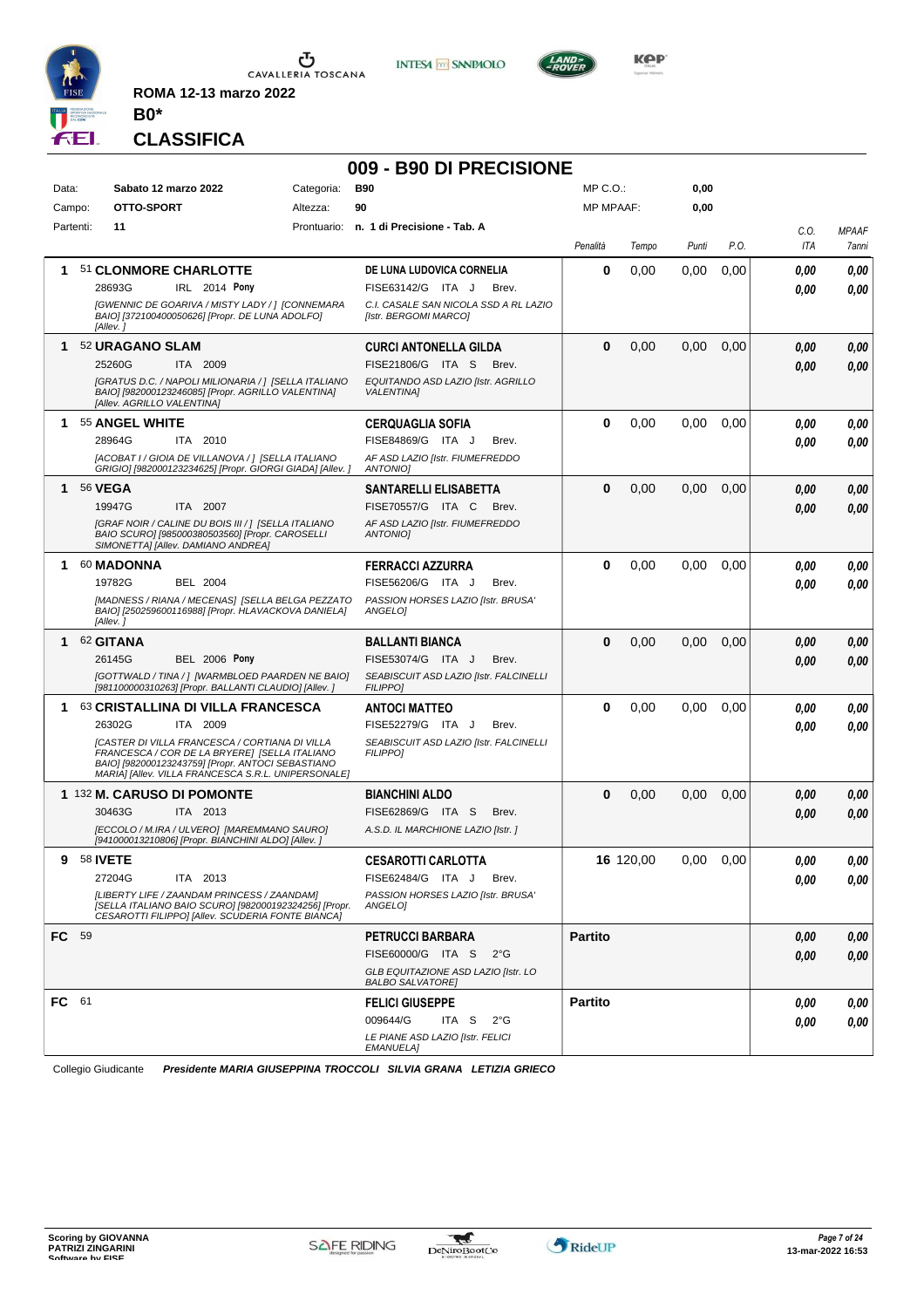

CAVALLERIA TOSCANA

**INTESA** M SANPAOLO



KOP

### **CLASSIFICA**

**B0\***

**ROMA 12-13 marzo 2022**

#### **010 - L60 DI PRECISIONE** Data: Sabato 12 marzo 2022 Categoria: L60 Prontuario: **n. 1 di Precisione - Tab. A** Campo: **OTTO-SPORT** Partenti: **7** Altezza: **60** MP C.O.: MP MPAAF: **0,00 0,00** *Penalità Tempo Punti P.O. C.O. ITA MPAAF 7anni* **1** 66 **MARILYN MONROE SCN 2001 Pony FANTOZZI SOFIA** *[ / / ] [SCONOSCIUTA SAURO] [] [Propr. ASS.SPORT.DIL.EQUIN CAMPING] [Allev. ] CE ISOLA SACRA SSD ARL LAZIO [Istr. DOLCE NICOLÒ]* ITA C A LUDI 17639G FISE108419/G *0,00* **Pony 0** 0,00 0,00 0,00 *0,00 0,00 0,00* **1** 67 **MAYLA** ITA 2004 **QUIROGA MIKHAJELA** *[REDIPUGLIA / MILVA I / GABBIANELLO DELLA TRAPPOLA] [SELLA ITALIANO BAIO] [977121001743751] [Propr. DE SANTIS LODOVICO] [Allev. DE SANTIS LODOVICO] CE ISOLA SACRA SSD ARL LAZIO [Istr. DOLCE NICOLÒ]* 14988G ITA 2004 FISE108413/G ITA C A LUDI *0,00 0,00* **0** 0,00 0,00 0,00 *0,00 0,00 0,00* **1** 70 **BOLLA PEZZATA SCN 2001 Pony COFELICE DENISE** *[ / / ] [SCONOSCIUTA PEZZATO TOBIANO] [] [Propr. PIZEI OLVINIA] [Allev. ] CE ISOLA SACRA SSD ARL LAZIO [Istr. DOLCE NICOLÒ]* ITA G A LUDI 15772G FISE99963/G *0,00* **Pony 0** 0,00 0,00 0,00 *0,00 0,00 0,00* **1** 71 **AOLLY** ITA 2009 **SOBRINO MARIA ANNASOFIA** *[AOLIVER / LOVLY DAY / KARAT] [SELLA ITALIANO SAURO] [982009106710050] [Propr. NOVELLI GIANLUCA] [Allev. BEATI MANUELA] C.I. CASALE SAN NICOLA SSD A RL LAZIO [Istr. AMARISSE GIAMPIERO]* 25681G ITA 2009 FISE96034/G ITA J A LUDI *0,00 0,00* **0** 0,00 0,00 0,00 *0,00 0,00 0,00* **1** 152 **NETT ROC DES DAUGES FRA 2001 Pony PELLICCIONI KRYSTEL** *[ROCOCO DU THUIT / QUINTONINE IV / KAOLIN DE TYV] [PONY ISABELLA] [250259700111996] [Propr. DE DONNO PAOLA] [Allev. ] A.S.D. IL MARCHIONE LAZIO [Istr. SPAZIANI ALESSIA]* ITA G A LUDI 19732G FISE90177/G *0,00* **Pony 0** 0,00 0,00 0,00 *0,00 0,00 0,00* **6** 65 **MAYLA** ITA 2004 **MARINACCI VIOLA** *[REDIPUGLIA / MILVA I / GABBIANELLO DELLA TRAPPOLA] [SELLA ITALIANO BAIO] [977121001743751] [Propr. DE SANTIS LODOVICO] [Allev. DE SANTIS LODOVICO] CE ISOLA SACRA SSD ARL LAZIO [Istr. DOLCE NICOLÒ]* 14988G ITA 2004 FISE119210/G ITA C A LUDI **0,00 0,00 4** 0,00 0,00 0,00 *0,00 0,00 0,00* 69 **FRIDA ITA** 2018 **Pony RUGGERI BEATRICE** *[. / . / ] [SCONOSCIUTA SAURO] [380271006075820] [Propr. FERRACCI PIERANGELO] [Allev. ] PASSION HORSES LAZIO [Istr. BRUSA' ANGELO]* 30711G ITA 2018 Pony FISE100851/GITA J Brev. *0,00 0,00* **Elim.** 0,00 0,00 0,00 *0,00 0,00 0,00*

Collegio Giudicante *Presidente MARIA GIUSEPPINA TROCCOLI SILVIA GRANA LETIZIA GRIECO*

# **011 - L70 DI PRECISIONE**

| Data:  |           | Sabato 12 marzo 2022                                                                                                                      | Categoria:  | <b>L70</b>                                           | $MP C. O.$ :     |       | 0,00  |      |      |              |
|--------|-----------|-------------------------------------------------------------------------------------------------------------------------------------------|-------------|------------------------------------------------------|------------------|-------|-------|------|------|--------------|
| Campo: |           | OTTO-SPORT                                                                                                                                | Altezza:    | 70                                                   | <b>MP MPAAF:</b> |       | 0,00  |      |      |              |
|        | Partenti: | 6                                                                                                                                         | Prontuario: | n. 1 di Precisione - Tab. A                          |                  |       |       |      | C.0. | <b>MPAAF</b> |
|        |           |                                                                                                                                           |             |                                                      | Penalità         | Tempo | Punti | P.O. | ITA  | 7anni        |
|        |           | 73 AMERICA                                                                                                                                |             | <b>BROSCO BENEDETTA</b>                              | 0                | 0,00  | 0,00  | 0,00 | 0.00 | 0,00         |
|        |           | 2013 Pony<br>16930F<br>ITA I                                                                                                              |             | FISE108424/G ITA C<br>A LUDI                         |                  |       |       |      | 0,00 | 0,00         |
|        |           | [-/-/] [PONY SAURO] [380271006046985] [Propr. ASS.<br>IPPICA DILETTANTISTICA LA FARNIA] [Allev. ASS. IPPICA<br>DILETTANTISTICA LA FARNIA] |             | CE ISOLA SACRA SSD ARL LAZIO [Istr.<br>DOLCE NICOLOI |                  |       |       |      |      |              |
|        |           | <b>75 STURLA</b>                                                                                                                          |             | <b>BENEDETTI ALESSANDRA</b>                          | 0                | 0,00  | 0,00  | 0,00 | 0,00 | 0.00         |
|        |           | ITA 2007<br>22436G                                                                                                                        |             | FISE94242/G<br>ITA C<br>A LUDI                       |                  |       |       |      | 0.00 | 0.00         |
|        |           | [SCONOSCIUTA GRIGIO] [939000010000795] [Propr.<br>PAGANO VALENTINA] [Allev.]                                                              |             | CE ISOLA SACRA SSD ARL LAZIO [Istr.<br>DOLCE NICOLOI |                  |       |       |      |      |              |
|        |           | <b>76 STURLA</b>                                                                                                                          |             | <b>CECCARELLI GIULIA</b>                             | 0                | 0,00  | 0,00  | 0.00 | 0.00 | 0,00         |
|        |           | 22436G<br>ITA 2007                                                                                                                        |             | FISE91645/G<br>ITA C<br>A LUDI                       |                  |       |       |      | 0,00 | 0.00         |
|        |           | [SCONOSCIUTA GRIGIO] [939000010000795] [Propr.<br>PAGANO VALENTINAI [Allev. ]                                                             |             | CE ISOLA SACRA SSD ARL LAZIO [Istr.<br>DOLCE NICOLOI |                  |       |       |      |      |              |

\*

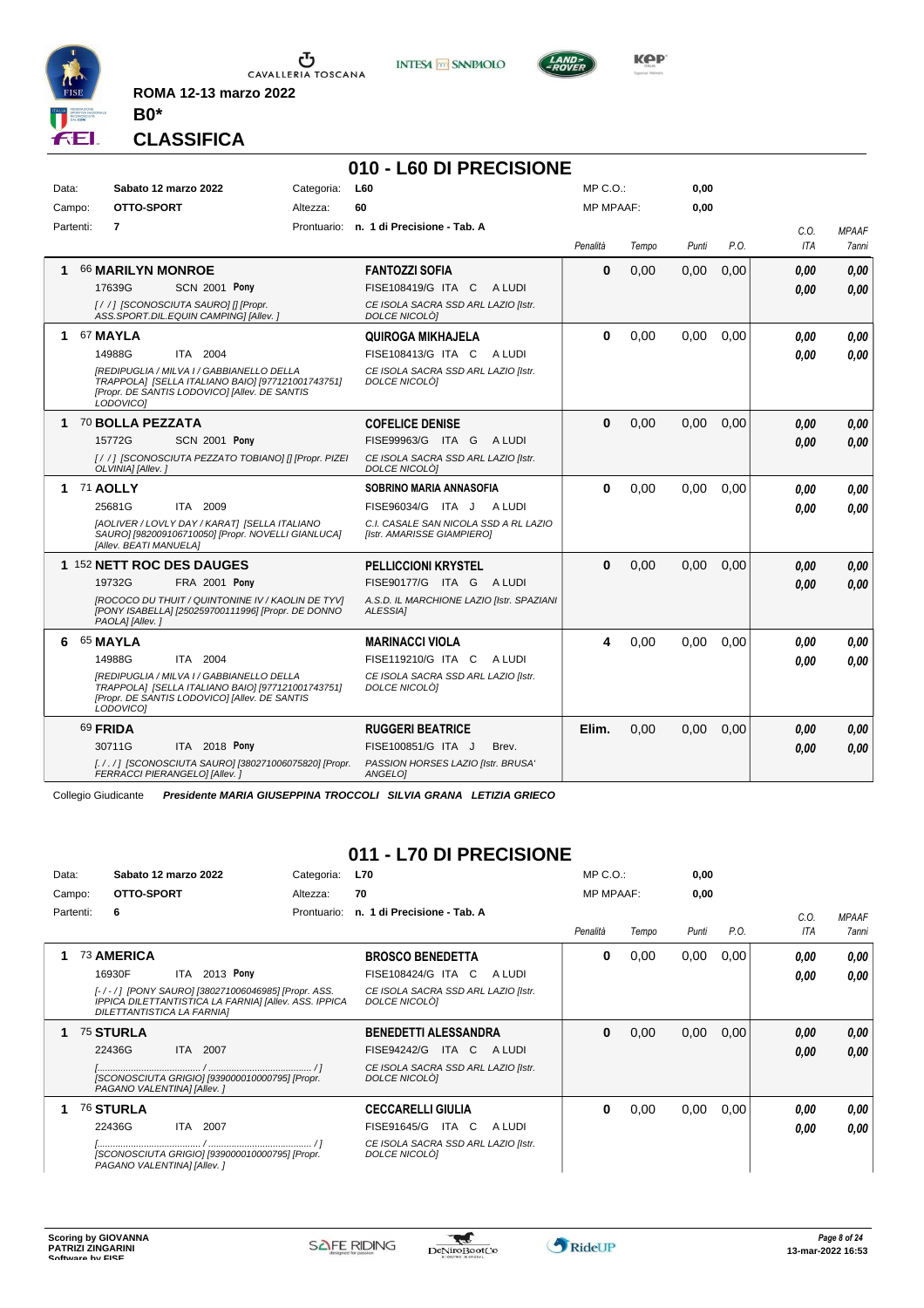

 $\sigma$  CAVALLERIA TOSCANA

**INTESA** M SANPAOLO



**KPP** 

#### **CLASSIFICA**

**B0\***

**ROMA 12-13 marzo 2022**

|           |                                                                                                                                           |             | 011 - L70 DI PRECISIONE                                   |                  |       |       |      |            |              |
|-----------|-------------------------------------------------------------------------------------------------------------------------------------------|-------------|-----------------------------------------------------------|------------------|-------|-------|------|------------|--------------|
| Data:     | Sabato 12 marzo 2022                                                                                                                      | Categoria:  | <b>L70</b>                                                | $MP C. O.$ :     |       | 0,00  |      |            |              |
| Campo:    | OTTO-SPORT                                                                                                                                | Altezza:    | 70                                                        | <b>MP MPAAF:</b> |       | 0,00  |      |            |              |
| Partenti: | 6                                                                                                                                         | Prontuario: | n. 1 di Precisione - Tab. A                               |                  |       |       |      | C.O.       | <b>MPAAF</b> |
|           |                                                                                                                                           |             |                                                           | Penalità         | Tempo | Punti | P.O. | <b>ITA</b> | <b>7anni</b> |
|           | 72 SCHIZZO                                                                                                                                |             | <b>CAVALIERE GIULIA</b>                                   | 4                | 0,00  | 0,00  | 0,00 | 0,00       | 0,00         |
|           | <b>SCN 2000 Pony</b><br>11156G                                                                                                            |             | FISE95761/G<br>ITA G<br>A LUDI                            |                  |       |       |      | 0.00       | 0.00         |
|           | [//] [PONY GRIGIO] [] [Propr. PAOLILLO RENATO] [Allev.]                                                                                   |             | SEABISCUIT ASD LAZIO [Istr. FALCINELLI<br><b>FILIPPO1</b> |                  |       |       |      |            |              |
| 77<br>4   | <b>AMERICA</b>                                                                                                                            |             | DI GIOVANNI VIOLA                                         | 4                | 0,00  | 0,00  | 0,00 | 0.00       | 0.00         |
|           | 2013 Pony<br>16930F<br>ITA                                                                                                                |             | FISE91644/G<br>ITA C<br>A LUDI                            |                  |       |       |      | 0.00       | 0.00         |
|           | [-/-/] [PONY SAURO] [380271006046985] [Propr. ASS.<br>IPPICA DILETTANTISTICA LA FARNIA] [Allev. ASS. IPPICA<br>DILETTANTISTICA LA FARNIA] |             | CE ISOLA SACRA SSD ARL LAZIO [Istr.<br>DOLCE NICOLOI      |                  |       |       |      |            |              |
|           | <b>78 NETT ROC DES DAUGES</b>                                                                                                             |             | <b>BAGLI VITTORIA</b>                                     | Elim.            | 0,00  | 0,00  | 0,00 | 0.00       | 0,00         |
|           | 19732G<br>FRA 2001 Pony                                                                                                                   |             | FISE22042/R<br>ITA G<br>A LUDI                            |                  |       |       |      | 0,00       | 0.00         |
|           | [ROCOCO DU THUIT / QUINTONINE IV / KAOLIN DE TYV]<br>[PONY ISABELLA] [250259700111996] [Propr. DE DONNO<br>PAOLA] [Allev.]                |             | A.S.D. IL MARCHIONE LAZIO [Istr. SPAZIANI<br>ALESSIA1     |                  |       |       |      |            |              |

Collegio Giudicante *Presidente MARIA GIUSEPPINA TROCCOLI SILVIA GRANA LETIZIA GRIECO*

## **013 - L50 DI PRECISIONE**

| Data: |           | Sabato 12 marzo 2022     |      |                                                     | Categoria:  | L50                                           |        | $MP C. O.$ :     |       | 0,00  |      |      |              |
|-------|-----------|--------------------------|------|-----------------------------------------------------|-------------|-----------------------------------------------|--------|------------------|-------|-------|------|------|--------------|
|       | Campo:    | OTTO-SPORT               |      |                                                     | Altezza:    | 50                                            |        | <b>MP MPAAF:</b> |       | 0,00  |      |      |              |
|       | Partenti: | $\overline{2}$           |      |                                                     | Prontuario: | n. 1 di Precisione - Tab. A                   |        |                  |       |       |      | C.0  | <b>MPAAF</b> |
|       |           |                          |      |                                                     |             |                                               |        | Penalità         | Tempo | Punti | P.O. | ITA  | <b>7anni</b> |
|       |           | <b>82 FUJIKO</b>         |      |                                                     |             | <b>BETTI FILIPPO</b>                          |        | 0                | 0,00  | 0,00  | 0,00 | 0.00 | 0.00         |
|       |           | 30319G                   | ITA. | 2013 Pony                                           |             | FISE100817/G ITA C                            | A LUDI |                  |       |       |      | 0.00 | 0,00         |
|       |           | PIETRONI PAOLAI [Allev.] |      | [././] [SCONOSCIUTA BAIO] [380271006137199] [Propr. |             | PASSION HORSES LAZIO [Istr. BRUSA'<br>ANGELO] |        |                  |       |       |      |      |              |
| FC 81 |           |                          |      |                                                     |             | <b>LANGIU ALESSANDRO</b>                      |        | <b>Partito</b>   |       |       |      | 0,00 | 0,00         |
|       |           |                          |      |                                                     |             | FISE100818/G ITA C                            | Brev.  |                  |       |       |      | 0,00 | 0,00         |
|       |           |                          |      |                                                     |             | PASSION HORSES LAZIO [Istr. BRUSA'<br>ANGELO] |        |                  |       |       |      |      |              |

Collegio Giudicante *Presidente MARIA GIUSEPPINA TROCCOLI SILVIA GRANA LETIZIA GRIECO*

## **015 - C125 A FASI CONSECUIVE**

| Data:     | Domenica 13 marzo 2022                                                                                                                        | Categoria:  | C125                                                               | $MP C. O.$ :     |       | 0.00  |      |      |              |
|-----------|-----------------------------------------------------------------------------------------------------------------------------------------------|-------------|--------------------------------------------------------------------|------------------|-------|-------|------|------|--------------|
| Campo:    | OTTO-SPORT                                                                                                                                    | Altezza:    | 125                                                                | <b>MP MPAAF:</b> |       | 0,00  |      |      |              |
| Partenti: | $\mathbf{2}$                                                                                                                                  | Prontuario: | n. 20.1 speciale a fasi consecutive (tempo della II fase) - Tab. A |                  |       |       |      | C.0  | <b>MPAAF</b> |
|           |                                                                                                                                               |             |                                                                    | Penalità         | Tempo | Punti | P.O. | ITA  | 7anni        |
|           | <b>CESARE DELLE MIMOSE</b>                                                                                                                    |             | <b>MANTINI RACHELE</b>                                             | 12/4             | 39.66 | 0,00  | 0.00 | 0,00 | 0,00         |
|           | 28753G<br>ITA 2015                                                                                                                            |             | ITA Y<br>FISE40423/G<br>$1^{\circ}G$                               |                  |       |       |      | 0.00 | 0.00         |
|           | [COLBERT GTI / QUITE LADY / QUITE CAPITOL] [SELLA<br>ITALIANO GRIGIO] [380271005005249] [Propr. MANTINI<br>RACHELE] [Allev. ASSUMMA GIANLUCA] |             | A.S.D. IL MARCHIONE LAZIO [Istr.<br>CRUCIANELLI ALFONSO]           |                  |       |       |      |      |              |
| FC 25     |                                                                                                                                               |             | PELLICCIONE PIERFRANCESCO                                          | <b>Partito</b>   |       |       |      | 0,00 | 0,00         |
|           |                                                                                                                                               |             | ITA S<br>001623/S<br>$2^{\circ}G$                                  |                  |       |       |      | 0,00 | 0.00         |
|           |                                                                                                                                               |             | AF ASD LAZIO [Istr. FIUMEFREDDO<br><b>ANTONIOI</b>                 |                  |       |       |      |      |              |

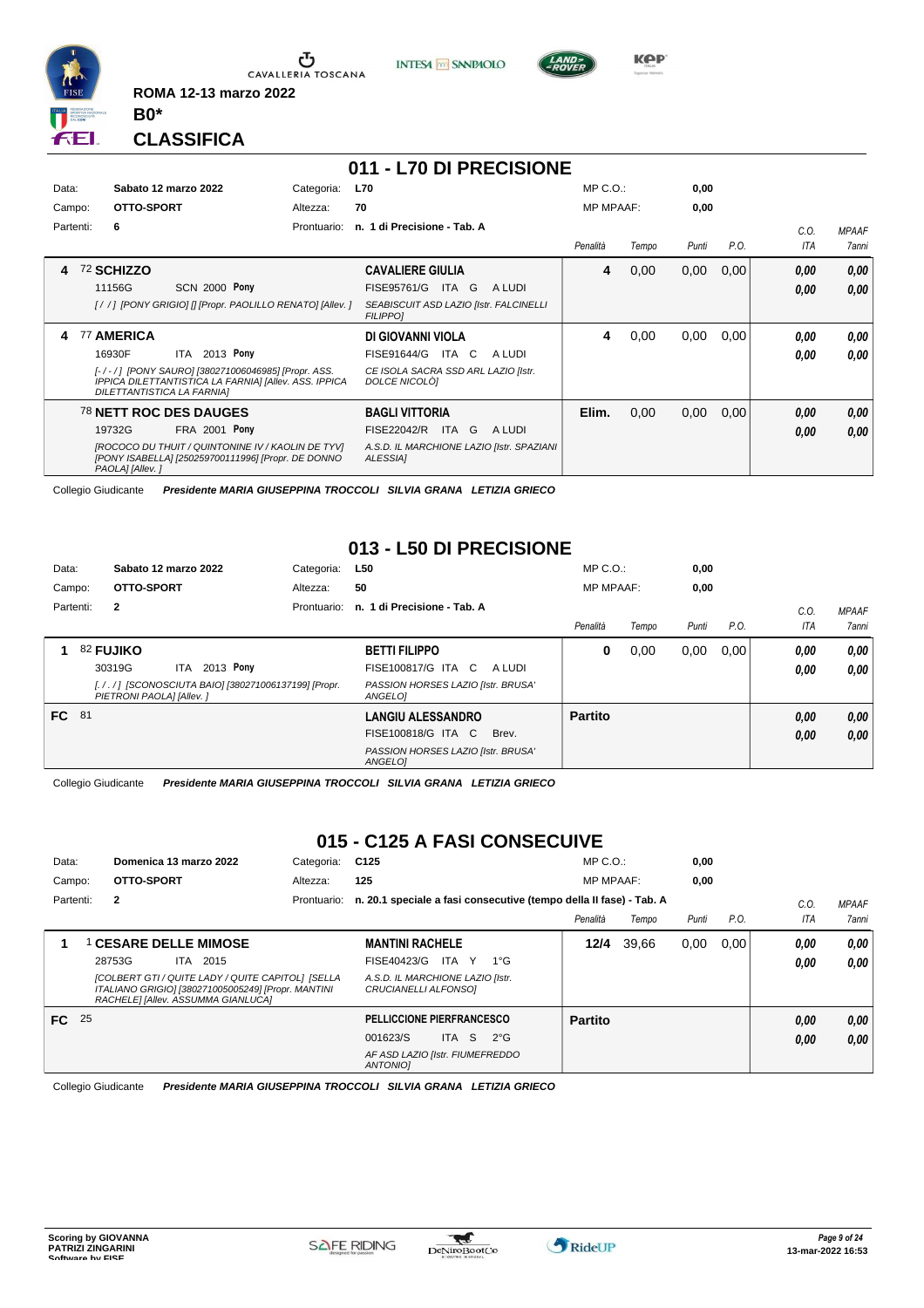

**INTESA** M SANPAOLO



**KPP** 

**CLASSIFICA**

**B0\***

**ROMA 12-13 marzo 2022**

## **016 - C130 MISTA A BARRAGE CONSECUTIVO**

| Data:        |                        | Domenica 13 marzo 2022                                                                         | Categoria:  | C <sub>130</sub>                                                    |               | $MP C. O.$ :     |       | 0,00  |      |      |              |
|--------------|------------------------|------------------------------------------------------------------------------------------------|-------------|---------------------------------------------------------------------|---------------|------------------|-------|-------|------|------|--------------|
| Campo:       | OTTO-SPORT             |                                                                                                | Altezza:    | 130                                                                 |               | <b>MP MPAAF:</b> |       | 0,00  |      |      |              |
| Partenti:    | 3                      |                                                                                                | Prontuario: | n. 10.2 mista a barrage consecutivo - Tab. A                        |               |                  |       |       |      | C.O. | <b>MPAAF</b> |
|              |                        |                                                                                                |             |                                                                     |               | Penalità         | Tempo | Punti | P.O. | ITA  | 7anni        |
|              | 5 GINELLI              |                                                                                                |             | <b>CALLIGARIS CRISTIAN</b>                                          |               | 0/0              | 44.38 | 0,00  | 0,00 | 0.00 | 0,00         |
|              | 30101G                 | NED 2011                                                                                       |             | FISE31978/G<br>ITA S                                                | $2^{\circ}G$  |                  |       |       |      | 0.00 | 0.00         |
|              | AGRICOLA] [Allev. ]    | [SHERATON / VIOLETTE Z / 1 [KWPN BAIO]<br>[528210002722895] [Propr. CMC HORSES SOCIETA'        |             | C.I. CASALE SAN NICOLA SSD A RL LAZIO<br>[Istr. AMARISSE GIAMPIERO] |               |                  |       |       |      |      |              |
| $\mathbf{2}$ | <b>4 OPTIMUS PRIME</b> |                                                                                                |             | <b>CALLIGARIS CRISTIAN</b>                                          |               | 0/0              | 46.37 | 0,00  | 0.00 | 0,00 | 0,00         |
|              | 30091G                 | ITA 2011                                                                                       |             | FISE31978/G<br>ITA S                                                | $2^{\circ}$ G |                  |       |       |      | 0,00 | 0.00         |
|              |                        | [././] [SCONOSCIUTA BAIO] [380271006141781] [Propr.<br>CMC HORSES SOCIETA' AGRICOLA] [Allev. ] |             | C.I. CASALE SAN NICOLA SSD A RL LAZIO<br>[Istr. AMARISSE GIAMPIERO] |               |                  |       |       |      |      |              |
| <b>NP</b>    | 83 BABA BAD            |                                                                                                |             | <b>DE GENNARO FRANCESCO</b>                                         |               | <b>N.P.</b>      | 0,00  | 0.00  | 0,00 | 0.00 | 0,00         |
|              | 27783G                 | ITA 2012                                                                                       |             | FISE16386/G<br>ITA S                                                | $1^{\circ}G$  |                  |       |       |      | 0.00 | 0.00         |
|              |                        | [././] [INDIGENA BAIO] [380271006026714] [Propr. DE<br>GENNARO FRANCESCOI [Allev.]             |             | CE BLUE MOON ASD LAZIO [Istr. DE<br><b>GENNARO FRANCESCOI</b>       |               |                  |       |       |      |      |              |

Collegio Giudicante *Presidente MARIA GIUSEPPINA TROCCOLI SILVIA GRANA LETIZIA GRIECO*

## **017 - C120 MISTA A BARRAGE CONSECUTIVO**

| Data:     | Domenica 13 marzo 2022                                                                                                        | Categoria:  | C <sub>120</sub>                                                    | MP C. O.         |          | 0,00  |      |            |              |
|-----------|-------------------------------------------------------------------------------------------------------------------------------|-------------|---------------------------------------------------------------------|------------------|----------|-------|------|------------|--------------|
| Campo:    | OTTO-SPORT                                                                                                                    | Altezza:    | 120                                                                 | <b>MP MPAAF:</b> |          | 0,00  |      |            |              |
| Partenti: | 6                                                                                                                             | Prontuario: | n. 10.2 mista a barrage consecutivo - Tab. A                        |                  |          |       |      | C.0.       | <b>MPAAF</b> |
|           |                                                                                                                               |             |                                                                     | Penalità         | Tempo    | Punti | P.O. | <b>ITA</b> | 7anni        |
|           | 1 190 EDFU                                                                                                                    |             | <b>TAMMI FRANCESCA</b>                                              | 0/0              | 37,25    | 0,00  | 0,00 | 0,00       | 0.00         |
|           | BEL 2004<br>23240G                                                                                                            |             | FISE29775/G ITA S<br>$1^{\circ}G$                                   |                  |          |       |      | 0,00       | 0.00         |
|           | [CARTIER VD HEFFINCK / QUINCEY / ] [WARMBLOED<br>PAARDEN NE SAURO] [981100000678564] [Propr. TAMMI<br>FRANCESCA] [Allev.]     |             | C.I. CASALE SAN NICOLA SSD A RL LAZIO<br>[Istr. CARTA GIAMPIERO]    |                  |          |       |      |            |              |
|           | 2 <sup>192</sup> SAN FRANCISCO                                                                                                |             | <b>PONZO LIVIA</b>                                                  | 8                | 73,57    | 0,00  | 0,00 | 0,00       | 0.00         |
|           | GER 2009<br>25149G                                                                                                            |             | FISE28253/G ITA S<br>$1^{\circ}G$                                   |                  |          |       |      | 0.00       | 0.00         |
|           | [STARON / ALMERA / ACOBAT II] [HANNOVER BAIO]<br>[276020000304531] [Propr. PONZO LIVIA] [Allev. ]                             |             | C.I. CASALE SAN NICOLA SSD A RL LAZIO<br>[Istr. CARTA GIAMPIERO]    |                  |          |       |      |            |              |
| 3         | <b>7 TITOU DU VALON</b>                                                                                                       |             | <b>MELE GAIA</b>                                                    | 8                | 76,83    | 0,00  | 0,00 | 0,00       | 0,00         |
|           | 30448K<br><b>SCN 2007</b>                                                                                                     |             | FISE59738/G<br>ITA S<br>$1^{\circ}G$                                |                  |          |       |      | 0,00       | 0,00         |
|           | [X / X / ] [SELLA FRANCESE BAIO] [] [Propr. ] [Allev. ]                                                                       |             | EQUTATION ROMA ASD LAZIO [Istr.<br><b>AMARISSE GIAMPIEROI</b>       |                  |          |       |      |            |              |
|           | 84 MAGIA BAIA DELLA QUARTARELLA                                                                                               |             | <b>LATINI NIVES</b>                                                 |                  | 12 72,52 | 0,00  | 0,00 | 0.00       | 0.00         |
|           | ITA 2008<br>25848G                                                                                                            |             | FISE45204/G ITA S 1°G                                               |                  |          |       |      | 0.00       | 0.00         |
|           | [LORD Z / RUCCOLA / ] [SELLA ITALIANO BAIO]<br>[985000380500513] [Propr. LATINI NIVES] [Allev. ALL. LA<br><b>QUARTARELLAI</b> |             | SSD ACQUASANTA RL LAZIO [Istr. BOSSI<br>CARLOTTA]                   |                  |          |       |      |            |              |
| FC.       | 12                                                                                                                            |             | PELLICCIONE PIERFRANCESCO                                           | Partito          |          |       |      | 0.00       | 0,00         |
|           |                                                                                                                               |             | 001623/S<br>ITA S<br>$2^{\circ}$ G                                  |                  |          |       |      | 0.00       | 0.00         |
|           |                                                                                                                               |             | AF ASD LAZIO [Istr. FIUMEFREDDO<br>ANTONIO]                         |                  |          |       |      |            |              |
| <b>FC</b> | 8                                                                                                                             |             | <b>CALLIGARIS CRISTIAN</b>                                          | <b>Partito</b>   |          |       |      | 0,00       | 0,00         |
|           |                                                                                                                               |             | FISE31978/G ITA S<br>$2^{\circ}$ G                                  |                  |          |       |      | 0,00       | 0.00         |
|           |                                                                                                                               |             | C.I. CASALE SAN NICOLA SSD A RL LAZIO<br>[Istr. AMARISSE GIAMPIERO] |                  |          |       |      |            |              |

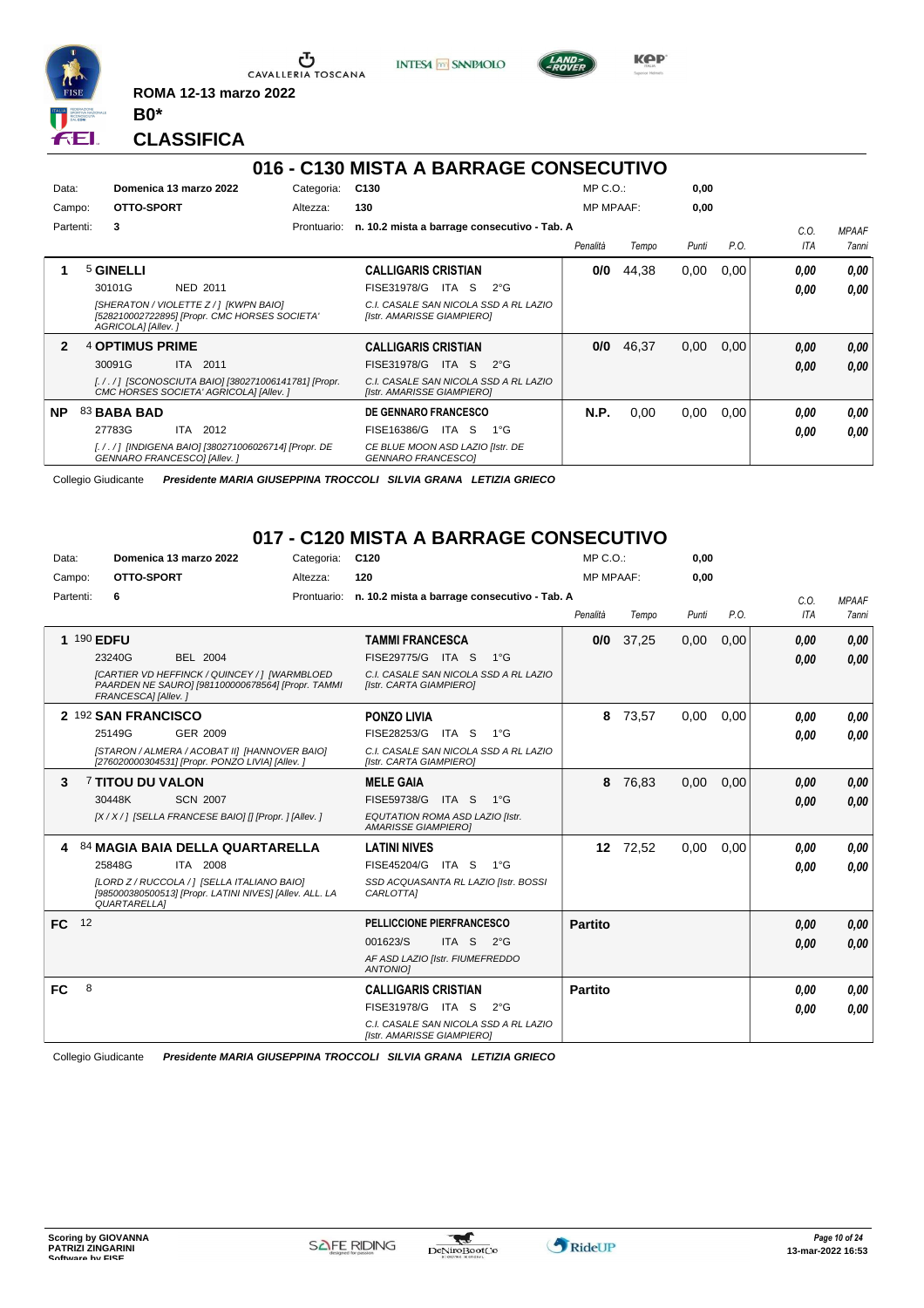

**ROMA 12-13 marzo 2022**





**CLASSIFICA**

**B0\***

# **018 - C115 A FASI CONSECUTIVE**

| Data:     |                                                   | Domenica 13 marzo 2022                                                                                                                                                                | Categoria: | C <sub>115</sub>                                                                                                           | MP C.O.:         |             | 0,00  |      |              |                       |
|-----------|---------------------------------------------------|---------------------------------------------------------------------------------------------------------------------------------------------------------------------------------------|------------|----------------------------------------------------------------------------------------------------------------------------|------------------|-------------|-------|------|--------------|-----------------------|
| Campo:    |                                                   | OTTO-SPORT                                                                                                                                                                            | Altezza:   | 115                                                                                                                        | <b>MP MPAAF:</b> |             | 0,00  |      |              |                       |
| Partenti: | 18                                                |                                                                                                                                                                                       |            | Prontuario: n. 19.2 speciale a fasi consecutive - Tab. A                                                                   | Penalità         | Tempo       | Punti | P.O. | C.O.<br>ITA  | <b>MPAAF</b><br>7anni |
|           | 26959G                                            | 11 VALOROSA GRIGIA<br>ITA 2014<br>[CLOUD Z / QUADRIGA / KSAR-SITTE] [SELLA ITALIANO<br>GRIGIO] [982000196499860] [Propr. REGGIMENTO CC A<br>CAVALLO] [Allev. REGGIMENTO CC A CAVALLO] |            | <b>FEDELI DOMENICO</b><br>001880/G<br>ITA SA 1°G<br>IV REGGIMENTO CARABINIERI A CAVALLO<br>LAZIO [Istr. FEDELI DOMENICO]   | 0/0              | 27,77       | 0,00  | 0,00 | 0,00<br>0.00 | 0,00<br>0.00          |
|           | 29700G<br>[Allev.]                                | 2 19 CARAIBES DU TAILLIS<br>FRA 2012<br>[CASSINI II / HAIBLEU DU TAILLIS / ] [SELLA FRANCESE<br>GRIGIO] [250258500070464] [Propr. MAUGERI AZZURRA]                                    |            | <b>MAUGERI AZZURRA</b><br>FISE24179/G ITA S<br>1°G<br>CASSIA EQUESTRIAN CLUB SSD A RL<br>LAZIO [Istr. MAUGERI ALBERTO]     |                  | $0/0$ 28.47 | 0,00  | 0,00 | 0.00<br>0.00 | 0,00<br>0.00          |
| 3.        | <b>13 RUBEL</b><br>12992D                         | POL 2011<br>[CZAROWNIK / RUBIEZ / LOMBARDO] [SELLA POLONIA<br>BAIO] [616098200042825] [Propr. TULIN ALBERTO] [Allev.]                                                                 |            | <b>AQUILANI BEATRICE MIHIRO</b><br>FISE84094/G ITA J<br>Brev.<br>A.SP.E.R. TEAM ASD LAZIO [Istr. ARDUINI<br><b>FREDDY</b>  |                  | $0/0$ 33,00 | 0,00  | 0,00 | 0.00<br>0.00 | 0,00<br>0,00          |
| 4         | 89 MIA STAR<br>29406G<br><b>VENTURINI MILENA]</b> | ITA 2017<br>[NEXT QUICK / DELIGHT / LAMBADA VAN<br>BERKENBROECK] [SELLA ITALIANO BAIO]<br>[380271000022568] [Propr. VENTURINI MILENA] [Allev.                                         |            | <b>ROSSI VERONICA</b><br>FISE25506/G ITA Y<br>1°G<br>LE PIANE ASD LAZIO [Istr. FELICI<br><b>EMANUELA1</b>                  |                  | $0/4$ 30,95 | 0,00  | 0,00 | 0,00<br>0.00 | 0,00<br>0.00          |
|           | 5 93 CORNEVAL<br>03861S                           | ITA 2006<br>[COME ON / BALALAIKA / ABSATZ KAPITAN] [SELLA<br>ITALIANO BAIO SCURO] [972000000578778] [Propr.<br>MAZZUCCHELLI ADRIANA] [Allev. PRETE SALVATORE]                         |            | <b>MAZZUCCHELLI ADRIANA</b><br>011485/G<br>ITA SA Brev.<br>SCUDERIA FONTE BIANCA SSD A RL LAZIO<br>[Istr. SALVATORI MARCO] |                  | $0/5$ 42,29 | 0,00  | 0,00 | 0.00<br>0.00 | 0,00<br>0,00          |
| 6         | 24082G<br>[Allev.]                                | 86 SCIROCCO DEL NILO<br>ITA 2009<br>SAURO] [982009106253984] [Propr. CORVI ANGELO]                                                                                                    |            | <b>MARCUCCI GIORGIA</b><br>FISE75863/G ITA J<br>Brev.<br>ASD ITALIANA DRESSAGE LAZIO [Istr.<br><b>RICCIONI ROBERTA]</b>    |                  | 4 62,39     | 0.00  | 0,00 | 0,00<br>0.00 | 0,00<br>0.00          |
|           | $7^{29}$ FLY HIGH<br>15040E<br>VIVIANA] [Allev.]  | GER 2009<br>[FOR PLEASURE / ACHILLA / ACHILL-LIBERO H]<br>[WESTFALEN BAIO] [380271006029779] [Propr. NISTI                                                                            |            | <b>CURI MARGHERITA</b><br>FISE76098/G ITA J<br>Brev.<br>007 CAVALLI OLGIATA ASD LAZIO [Istr.<br>SBARDELLA DAVIDI           |                  | 4 70,87     | 0,00  | 0,00 | 0.00<br>0.00 | 0,00<br>0.00          |
| 8         | 91 SAMNAT<br>22865BXX                             | ITA 2003<br>[-/-/] [SELLA ITALIANO SAURO] [968000001657509]<br>[Propr. ALBERTA ROBERTO] [Allev. *** ****]                                                                             |            | <b>SEVERINI MARIA PIA</b><br>FISE14115/G ITA S<br>Brev.<br>CIRCOLO IPPICO KIRÙ ASD LAZIO [Istr.<br><b>GANGI GIANLUCA]</b>  | 8                | 56,32       | 0.00  | 0,00 | 0,00<br>0,00 | 0,00<br>0.00          |
| g         | 88 PEPPER SO<br>26816G                            | ITA 2006<br>[././] [INDIGENA SAURO PEZZATO BIANCO]<br>[941000011062452] [Propr. BOMARSI GIUSEPPE] [Allev.<br><b>SCIALANGA GIACOMOI</b>                                                |            | <b>INGARRICA GINEVRA</b><br>FISE55150/KG ITA Y<br>Brev.<br>CIRCOLO IPPICO KIRÙ ASD LAZIO [Istr.<br><b>GANGI GIANLUCA]</b>  | 8                | 56,86       | 0,00  | 0.00 | 0,00<br>0,00 | 0,00<br>0,00          |
|           | 10 87 URIOLADA<br>05314N<br>[Allev. SIAS NICOLA]  | ITA 2013<br>[O'PIF D'IVRAIE / VIVALDA II / PRINE THAITAN] [ANGLO<br>ARABO BAIO] [982000192772110] [Propr. SIAS NICOLA]                                                                |            | <b>FIORENZA NIVES</b><br>FISE48536/G ITA Y 1°G<br>LD HORSE STABLE LAZIO [Istr. SANTONI<br><b>LUDOVICAI</b>                 |                  | 8 64,25     | 0.00  | 0.00 | 0,00<br>0.00 | 0,00<br>0.00          |
|           | 11 $92$ NOAH M.C.R.<br>27606G<br>CAROLINE]        | ITA 2013<br>[SILVANER DC / PIPILLOTTI RIST / DEFINITE ARTICLE]<br>[SELLA ITALIANO BAIO SCURO] [982000192285219] [Propr.<br>RENGOT MARIE CAROLINE] [Allev. RENGOT MARIE                |            | <b>ARGENZIANO GIULIA</b><br>FISE8396/G<br>ITA S<br>1°G<br>MCR ASD LAZIO [Istr. ARGENZIANO GIULIA]                          |                  | 12 65,90    | 0.00  | 0,00 | 0,00<br>0,00 | 0,00<br>0,00          |
|           | 85 GOOFI "R"<br>09494D                            | POL 2004<br>[CAMPARI M / GRACIA "R" / FAIR PLAY COUDREAU]<br>[SELLA POLONIA BAIO] [380271001026881] [Propr.<br>CASTELLANI FRANCESCA] [Allev.]                                         |            | <b>SILVERI FEDERICO</b><br>FISE81053/G ITA C<br>Brev.<br>IL GIARDINO DI FILIPPO ASDS LAZIO [Istr.<br>FONTANA VINCENZO]     | Elim.            | 0,00        | 0,00  | 0,00 | 0,00<br>0.00 | 0,00<br>0,00          |

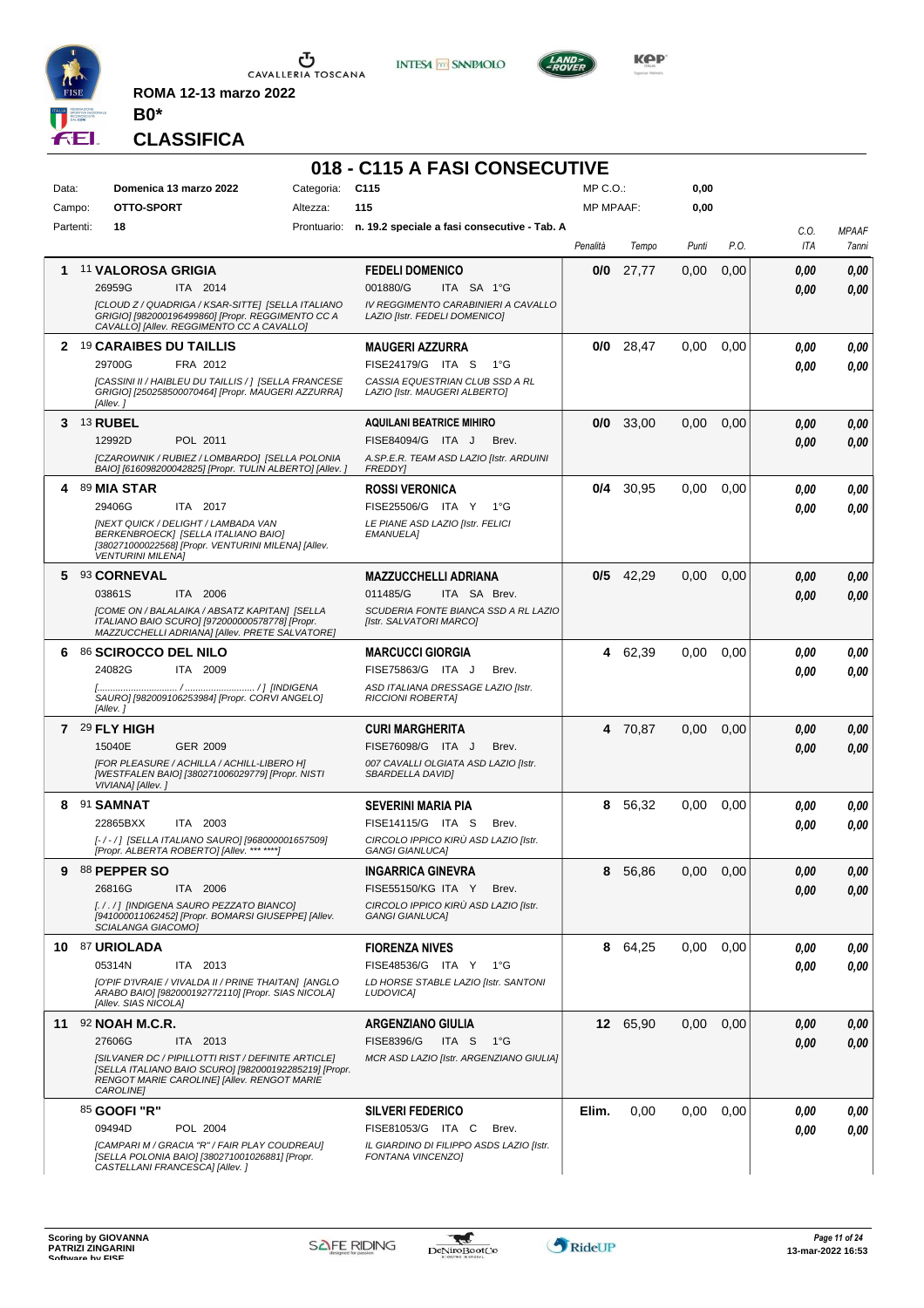

**INTESA** M SANPAOLO



**Kep** 

**CLASSIFICA**

**B0\***

**ROMA 12-13 marzo 2022**

# **018 - C115 A FASI CONSECUTIVE**

| Data:     |   | Domenica 13 marzo 2022                                                                                                                                                                                                                        | Categoria:  | C <sub>115</sub>                                                                                                                        | MP C. O.         |       | 0,00  |      |              |                       |
|-----------|---|-----------------------------------------------------------------------------------------------------------------------------------------------------------------------------------------------------------------------------------------------|-------------|-----------------------------------------------------------------------------------------------------------------------------------------|------------------|-------|-------|------|--------------|-----------------------|
| Campo:    |   | OTTO-SPORT                                                                                                                                                                                                                                    | Altezza:    | 115                                                                                                                                     | <b>MP MPAAF:</b> |       | 0,00  |      |              |                       |
| Partenti: |   | 18                                                                                                                                                                                                                                            | Prontuario: | n. 19.2 speciale a fasi consecutive - Tab. A                                                                                            | Penalità         | Tempo | Punti | P.O. | C.O.<br>ITA  | <b>MPAAF</b><br>7anni |
| <b>FC</b> | 8 |                                                                                                                                                                                                                                               |             | <b>CALLIGARIS CRISTIAN</b><br>FISE31978/G ITA S<br>$2^{\circ}$ G<br>C.I. CASALE SAN NICOLA SSD A RL LAZIO<br>[Istr. AMARISSE GIAMPIERO] | <b>Partito</b>   |       |       |      | 0.00<br>0,00 | 0,00<br>0.00          |
| <b>NP</b> |   | <sup>17</sup> SERENELLA<br>24134G<br>ITA 2011<br>[KSAR-SITTE / DONNAROSA / NEONELI] [SELLA<br>ITALIANO SAURO] [941000012740981] [Propr. FLUMENE<br>GIOVANNA] [Allev. FLUMENE GIOVANNA]                                                        |             | <b>TASSI SOFIA</b><br>FISE47320/G ITA Y<br>$1^{\circ}G$<br>A.S.D. IL MARCHIONE LAZIO [Istr.<br>CRUCIANELLI ALFONSO]                     | N.P.             | 0,00  | 0,00  | 0.00 | 0.00<br>0.00 | 0,00<br>0.00          |
| <b>NP</b> |   | 21 ILDEGARD VAN ARMIDDA<br>26805G<br>BEL 2014<br>[OTELLO DE VILLENEUVE / J'NON STOP / ] [BELGISCH<br>HALFBLOEDPA BAIO] [982000196495791] [Propr. DE TOTIS<br>MARILENA] [Allev. MURA GIUSEPPE]                                                 |             | <b>CURSIO MARTINA</b><br>007536/G<br>ITA <sub>S</sub><br>$1^{\circ}$ G<br>A.S.D. IL MARCHIONE LAZIO [Istr.<br>CRUCIANELLI ALFONSO]      | N.P.             | 0.00  | 0.00  | 0.00 | 0,00<br>0.00 | 0,00<br>0.00          |
| <b>NP</b> |   | 31 URAGANO DEL TIRSO<br>25892G<br>ITA 2013<br><b>IKSAR-SITTE / ODISSEA DEL TIRSO / QUIDAM DE LA</b><br>CERE] [SELLA ITALIANO SAURO] [982000192772397]<br>[Propr. 4° REGGIMENTO CARABINIERI A CAVALLO] [Allev.<br>SOCIETA' SEMPLICE LE QUERCEI |             | <b>TORRONI FABIO</b><br>FISE39932/G ITA S<br>Brev.<br>SCUD. LA ZERLINA ASD LAZIO [Istr. FEDELI<br><b>DOMENICO1</b>                      | N.P.             | 0,00  | 0,00  | 0.00 | 0.00<br>0.00 | 0.00<br>0.00          |
| <b>NP</b> |   | 84 MAGIA BAIA DELLA QUARTARELLA<br>25848G<br>ITA 2008<br>[LORD Z / RUCCOLA / ] [SELLA ITALIANO BAIO]<br>[985000380500513] [Propr. LATINI NIVES] [Allev. ALL. LA<br><b>QUARTARELLA1</b>                                                        |             | <b>LATINI NIVES</b><br>FISE45204/G ITA S<br>$1^{\circ}G$<br>SSD ACQUASANTA RL LAZIO [Istr. BOSSI<br>CARLOTTA]                           | <b>N.P.</b>      | 0,00  | 0,00  | 0.00 | 0,00<br>0,00 | 0,00<br>0.00          |
| <b>NP</b> |   | 90 CHEROKEE STREKE MR<br>29396G<br>ITA 2013<br>[././] [SCONOSCIUTA PEZZATO BAIO]<br>[380271001018300] [Propr. VALENTINI FRANCESCA]<br>[Allev.]                                                                                                |             | <b>VALENTINI FRANCESCA</b><br>FISE19654/G ITA S<br>Brev.<br>CE BLUE MOON ASD LAZIO [Istr. DE<br><b>GENNARO FRANCESCOI</b>               | <b>N.P.</b>      | 0.00  | 0,00  | 0,00 | 0.00<br>0.00 | 0.00<br>0.00          |

Collegio Giudicante *Presidente MARIA GIUSEPPINA TROCCOLI SILVIA GRANA LETIZIA GRIECO*

## **019 - B110 A TEMPO**

| Data:     |                      | Domenica 13 marzo 2022 |                                                                                                                                            | Categoria:  | <b>B110</b>                                                     | MP C. O.         |         | 0,00  |      |            |              |
|-----------|----------------------|------------------------|--------------------------------------------------------------------------------------------------------------------------------------------|-------------|-----------------------------------------------------------------|------------------|---------|-------|------|------------|--------------|
| Campo:    |                      | OTTO-SPORT             |                                                                                                                                            | Altezza:    | 110                                                             | <b>MP MPAAF:</b> |         | 0,00  |      |            |              |
| Partenti: | 19                   |                        |                                                                                                                                            | Prontuario: | n. 3 a tempo - Tab. A                                           |                  |         |       |      | C.0.       | <b>MPAAF</b> |
|           |                      |                        |                                                                                                                                            |             |                                                                 | Penalità         | Tempo   | Punti | P.O. | <b>ITA</b> | <b>7anni</b> |
|           | 99 D'S SHADOW'S SON  |                        |                                                                                                                                            |             | <b>MARINI GIORGIO</b>                                           | 0                | 65,38   | 0,00  | 0,00 | 0,00       | 0,00         |
|           | 30429G               |                        | <b>IRL 2009 Pony</b>                                                                                                                       |             | FISE95195/G ITA C<br>Brev.                                      |                  |         |       |      | 0,00       | 0,00         |
|           |                      | HORSE ASDI [Allev.]    | [BLACK SHADOW / RULLINACURRA ROSE / ]<br>[CONNEMARA BAIO] [372100400016463] [Propr. "G"                                                    |             | "G" HORSE A.S.D. LAZIO [Istr. MARINI<br><b>JULIAN NICHOLASI</b> |                  |         |       |      |            |              |
| 2         | 86 SCIROCCO DEL NILO |                        |                                                                                                                                            |             | <b>MARCUCCI GIORGIA</b>                                         |                  | 1 78,74 | 0,00  | 0,00 | 0.00       | 0,00         |
|           | 24082G               |                        | ITA 2009                                                                                                                                   |             | FISE75863/G ITA J<br>Brev.                                      |                  |         |       |      | 0.00       | 0.00         |
|           | [Allev.]             |                        | SAURO] [982009106253984] [Propr. CORVI ANGELO]                                                                                             |             | ASD ITALIANA DRESSAGE LAZIO [Istr.<br><b>RICCIONI ROBERTAI</b>  |                  |         |       |      |            |              |
| 3         | 26 THE JUMPING FROG  |                        |                                                                                                                                            |             | <b>AMBROSANIO MICHELA</b>                                       | $\mathbf{2}$     | 79,82   | 0,00  | 0,00 | 0,00       | 0,00         |
|           | 19121G               |                        | ITA 2006                                                                                                                                   |             | FISE92106/G<br>ITA<br>S<br>Brev.                                |                  |         |       |      | 0.00       | 0.00         |
|           | LOMBARDO]            |                        | [FERGAR MAIL / LA RUSSALKA / LAGUNA'] [SELLA<br>ITALIANO SAURO] [977121002646002] [Propr.<br>AZ.AGR.CASTEL LOMBARDO] [Allev. AZ.AGR.CASTEL |             | A.SP.E.R. TEAM ASD LAZIO [Istr. MANCINI<br>CATERINI VALENTINAI  |                  |         |       |      |            |              |
|           |                      |                        | <b>45 DONTFORGETTOLAUGH</b>                                                                                                                |             | <b>GUADAGNOLI ALESSIA</b>                                       |                  | 3 80,17 | 0,00  | 0,00 | 0.00       | 0,00         |
|           | 06040N               |                        | IRL 2015                                                                                                                                   |             | 009598/G<br>ITA S<br>Brev.                                      |                  |         |       |      | 0,00       | 0,00         |
|           | [Allev.]             |                        | [RED JAZZ / DABOUSIYA / ] [PUROSANGUE INGLESE<br>BAIO] [985101045243270] [Propr. OPPES FRANCESCO]                                          |             | A.S.D. IL MARCHIONE LAZIO [Istr.<br>CRUCIANELLI ALFONSO1        |                  |         |       |      |            |              |

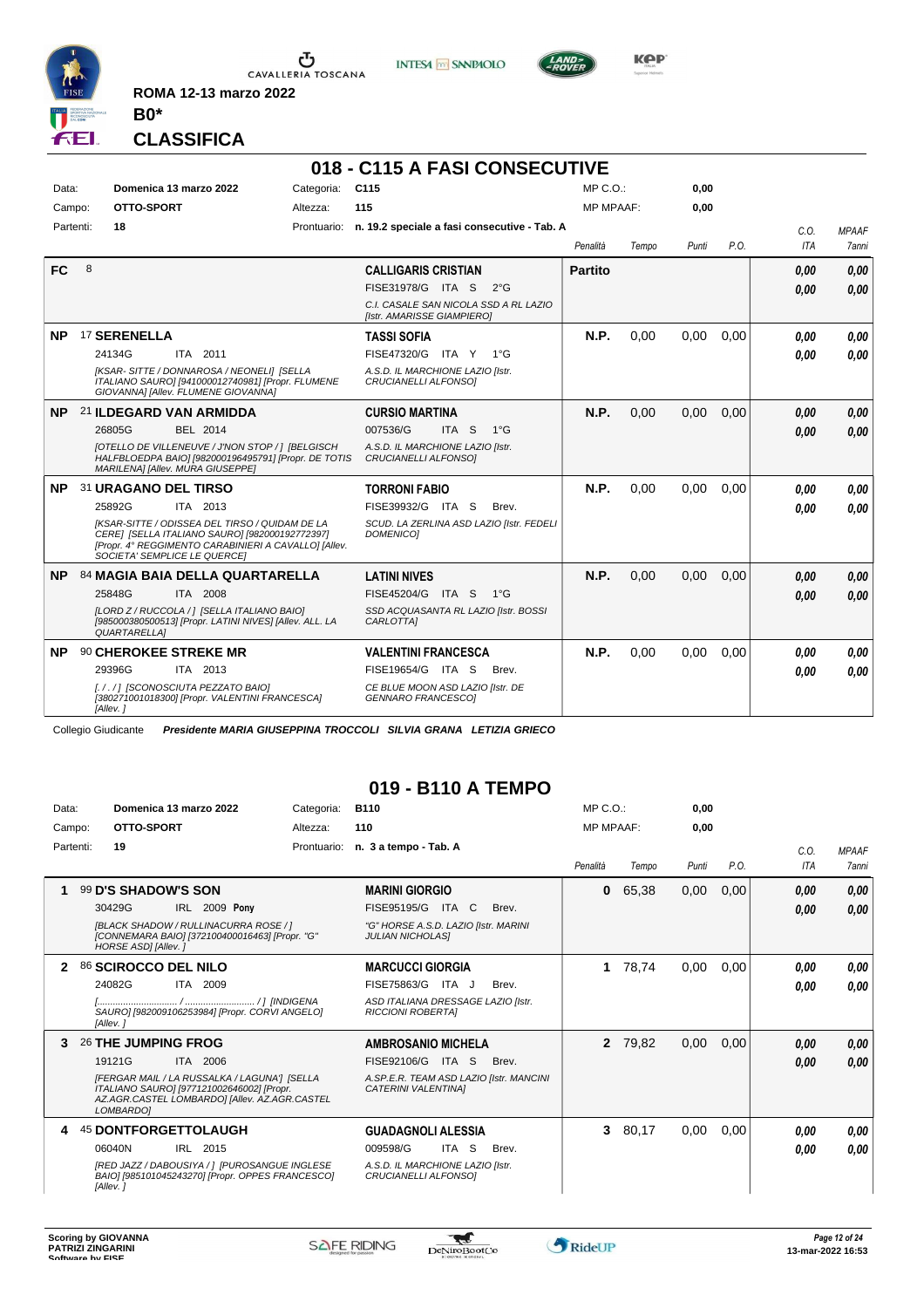

**INTESA M** SANPAOLO



**KOP** 

**CLASSIFICA**

**B0\***

**ROMA 12-13 marzo 2022**

## **019 - B110 A TEMPO**

| Data:        |    | Domenica 13 marzo 2022<br>OTTO-SPORT                                                                                                                                                   | Categoria: | <b>B110</b>                                                                                                                      | MP C.O.:         |           | 0,00  |      |              |                       |
|--------------|----|----------------------------------------------------------------------------------------------------------------------------------------------------------------------------------------|------------|----------------------------------------------------------------------------------------------------------------------------------|------------------|-----------|-------|------|--------------|-----------------------|
| Campo:       |    |                                                                                                                                                                                        | Altezza:   | 110                                                                                                                              | <b>MP MPAAF:</b> |           | 0,00  |      |              |                       |
| Partenti:    |    | 19                                                                                                                                                                                     |            | Prontuario: n. 3 a tempo - Tab. A                                                                                                | Penalità         | Tempo     | Punti | P.O. | C.O.<br>ITA  | <b>MPAAF</b><br>7anni |
| 5.           |    | 88 PEPPER SO<br>ITA 2006<br>26816G<br>[././] [INDIGENA SAURO PEZZATO BIANCO]<br>[941000011062452] [Propr. BOMARSI GIUSEPPE] [Allev.<br>SCIALANGA GIACOMOI                              |            | <b>INGARRICA GINEVRA</b><br><b>FISE55150/KG ITA Y</b><br>Brev.<br>CIRCOLO IPPICO KIRÙ ASD LAZIO [Istr.<br><b>GANGI GIANLUCAI</b> | 4                | 61,56     | 0,00  | 0,00 | 0.00<br>0.00 | 0,00<br>0.00          |
| 6            |    | 94 RED CLOUD Z<br>20513G<br><b>NED 2004</b><br>[RICHEBOURG / GASANDRA Z / GRAND CANYON]<br>[ZANGERSHEIDE BAIO] [528546000156412] [Propr.<br>PASTORE FRANCESCA] [Allev.]                |            | <b>CURATOLO LUNA</b><br>FISE57094/F ITA J<br>Brev.<br>LD HORSE STABLE LAZIO [Istr. SANTONI<br><b>LUDOVICAI</b>                   |                  | 4 67,08   | 0.00  | 0,00 | 0.00<br>0.00 | 0,00<br>0.00          |
|              |    | <b>7 13 RUBEL</b><br>POL 2011<br>12992D<br>[CZAROWNIK / RUBIEZ / LOMBARDO] [SELLA POLONIA<br>BAIO] [616098200042825] [Propr. TULIN ALBERTO] [Allev. ]                                  |            | <b>AQUILANI BEATRICE MIHIRO</b><br>FISE84094/G ITA J<br>Brev.<br>A.SP.E.R. TEAM ASD LAZIO [Istr. ARDUINI<br><b>FREDDY1</b>       |                  | 4 77,50   | 0,00  | 0,00 | 0,00<br>0,00 | 0,00<br>0,00          |
| 8            |    | <b>35 DARKO DELLA VOLSCA</b><br>17885G<br>ITA 2006<br>[WADI KID M / GERANA / EURIPO] [SELLA ITALIANO BAIO]<br>[977200004179765] [Propr. LAURENTI GIULIA] [Allev. NANNI<br>MARCO]       |            | <b>GIOIA LIDIA</b><br>FISE89131/G ITA J<br>Brev.<br>ASD LE SCUD. DI RIANO LAZIO [Istr.<br><b>IANNUCCI FABIOI</b>                 | 8                | 70,30     | 0,00  | 0,00 | 0.00<br>0.00 | 0,00<br>0,00          |
|              |    | 9 <sup>29</sup> FLY HIGH<br>15040E<br>GER 2009<br>[FOR PLEASURE / ACHILLA / ACHILL-LIBERO H]<br>[WESTFALEN BAIO] [380271006029779] [Propr. NISTI<br>VIVIANA] [Allev.]                  |            | <b>CURI MARGHERITA</b><br>FISE76098/G ITA J<br>Brev.<br>007 CAVALLI OLGIATA ASD LAZIO [Istr.<br>SBARDELLA DAVIDI                 |                  | 8 85,30   | 0,00  | 0,00 | 0,00<br>0,00 | 0,00<br>0,00          |
| 10.          |    | 96 TEAM DU GRAND PRE<br>14964E<br>FRA 2007<br>[LAURIER DE HERE / NACRE DE LAUME / CUMANO]<br>[SELLA FRANCESE GRIGIO] [250259700056524] [Propr.<br>MAZZOCCHI STEFANO] [Allev.]          |            | <b>SALVATORI CAMILLA</b><br>FISE33007/G ITA Y<br>Brev.<br>SCUDERIA FONTE BIANCA SSD A RL LAZIO<br>[Istr. SALVATORI MARCO]        | 8                | 85,97     | 0,00  | 0,00 | 0.00<br>0.00 | 0,00<br>0.00          |
| 11           |    | 93 CORNEVAL<br>03861S<br>ITA 2006<br>[COME ON / BALALAIKA / ABSATZ KAPITAN] [SELLA<br>ITALIANO BAIO SCURO] [972000000578778] [Propr.<br>MAZZUCCHELLI ADRIANA] [Allev. PRETE SALVATORE] |            | <b>MAZZUCCHELLI ADRIANA</b><br>011485/G<br>ITA SA Brev.<br>SCUDERIA FONTE BIANCA SSD A RL LAZIO<br>[Istr. SALVATORI MARCO]       |                  | 42 115,40 | 0,00  | 0,00 | 0,00<br>0.00 | 0,00<br>0.00          |
|              |    | 95 MAGGIE BRAUN<br>11589F<br>ITA 2007<br>[MICHAEL BRAUN / GINEVRA X / ] [SELLA ITALIANO BAIO]<br>[985000380503346] [Propr. MARIOTTINI MARCELLO] [Allev.<br><b>MARIOTTINI MARCELLOI</b> |            | <b>SPALLETTA ELISA</b><br>FISE83001/G ITA Y<br>Brev.<br>SSD ACQUASANTA RL LAZIO [Istr. BOSSI<br>CARLOTTA]                        | Elim.            | 0,00      | 0,00  | 0,00 | 0.00<br>0.00 | 0,00<br>0.00          |
| FC .         | 92 |                                                                                                                                                                                        |            | <b>ARGENZIANO GIULIA</b><br>FISE8396/G ITA S 1°G<br>MCR ASD LAZIO [Istr. ARGENZIANO GIULIA]                                      | <b>Partito</b>   |           |       |      | 0,00<br>0,00 | $\it 0,00$<br>0,00    |
| FC 194       |    |                                                                                                                                                                                        |            | <b>ROSSI LUIGI</b><br>009223/G<br>ITA S 1°G<br>C.I. CASALE SAN NICOLA SSD A RL LAZIO<br>[Istr. CALLIGARIS CRISTIAN]              | <b>Partito</b>   |           |       |      | 0.00<br>0.00 | 0,00<br>0,00          |
| FC 87        |    |                                                                                                                                                                                        |            | <b>FIORENZA NIVES</b><br>FISE48536/G ITA Y 1°G<br>LD HORSE STABLE LAZIO [Istr. SANTONI<br>LUDOVICA]                              | <b>Partito</b>   |           |       |      | 0.00<br>0,00 | 0,00<br>0,00          |
| FC 98        |    |                                                                                                                                                                                        |            | <b>SILVERI STEFANO</b><br>21521<br>ITA S 1°G<br>ASD DEGLI ASSI LAZIO [Istr. GAROFALO<br><b>ANTONIO MARIA]</b>                    | <b>Partito</b>   |           |       |      | 0.00<br>0.00 | 0,00<br>0,00          |
| <b>FC</b> 97 |    |                                                                                                                                                                                        |            | <b>MENZIONE PIERRE MATTIA</b><br>FISE10183/G ITA S 1°G<br>A.S.D. IL MARCHIONE LAZIO [Istr.<br>CRUCIANELLI ALFONSO]               | <b>Partito</b>   |           |       |      | 0,00<br>0,00 | 0,00<br>0,00          |

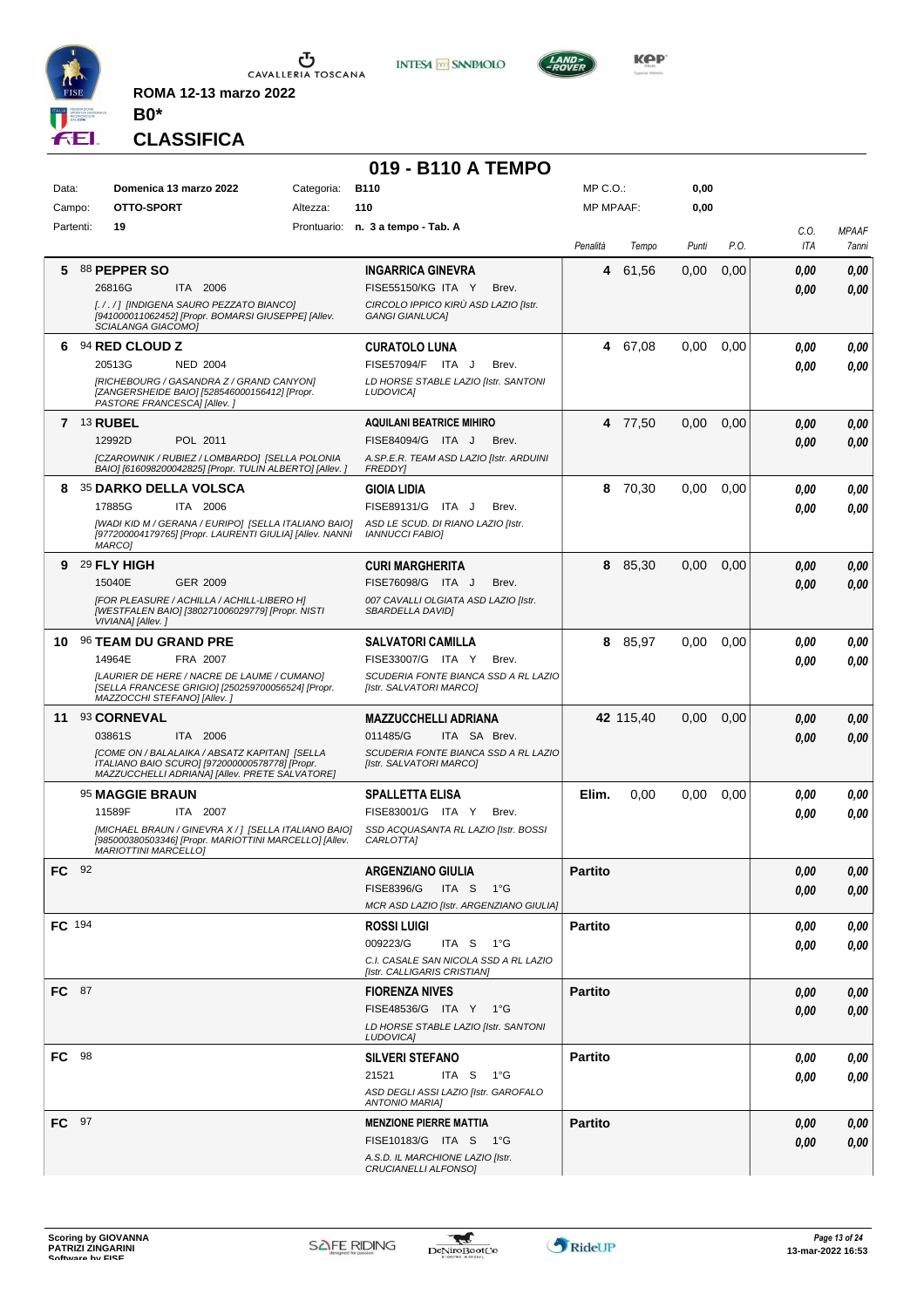

**INTESA** M SANPAOLO



**CLASSIFICA**

**B0\***

**ROMA 12-13 marzo 2022**

## **019 - B110 A TEMPO**

| Data:            | Domenica 13 marzo 2022 | Categoria: | <b>B110</b>                                                         | $MP C. O.$ :     |       | 0,00  |      |      |              |
|------------------|------------------------|------------|---------------------------------------------------------------------|------------------|-------|-------|------|------|--------------|
| Campo:           | OTTO-SPORT             | Altezza:   | 110                                                                 | <b>MP MPAAF:</b> |       | 0,00  |      |      |              |
| Partenti:        | 19                     |            | Prontuario: n. 3 a tempo - Tab. A                                   |                  |       |       |      | C.0  | <b>MPAAF</b> |
|                  |                        |            |                                                                     | Penalità         | Tempo | Punti | P.O. | ITA  | 7anni        |
| FC<br>- 33       |                        |            | <b>CALLIGARIS CRISTIAN</b>                                          | <b>Partito</b>   |       |       |      | 0.00 | 0,00         |
|                  |                        |            | FISE31978/G<br>ITA S<br>$2^{\circ}$ G                               |                  |       |       |      | 0.00 | 0,00         |
|                  |                        |            | C.I. CASALE SAN NICOLA SSD A RL LAZIO<br>[Istr. AMARISSE GIAMPIERO] |                  |       |       |      |      |              |
| FC <sup>34</sup> |                        |            | DI MARIO MARTA                                                      | <b>Partito</b>   |       |       |      | 0,00 | 0,00         |
|                  |                        |            | ITA S<br>$1^{\circ}G$<br>006876/G                                   |                  |       |       |      | 0,00 | 0,00         |
|                  |                        |            | C.I. CASALE SAN NICOLA SSD A RL LAZIO<br>[Istr. CANEVARO ANTONELLA] |                  |       |       |      |      |              |

Collegio Giudicante *Presidente MARIA GIUSEPPINA TROCCOLI SILVIA GRANA LETIZIA GRIECO*

# **020 - B100 A TEMPO**

| Data:     | Domenica 13 marzo 2022                                                                                                                                                  | Categoria: | <b>B100</b>                                                      | $MP C. O.$ :     |         | 0,00  |      |            |              |
|-----------|-------------------------------------------------------------------------------------------------------------------------------------------------------------------------|------------|------------------------------------------------------------------|------------------|---------|-------|------|------------|--------------|
| Campo:    | OTTO-SPORT                                                                                                                                                              | Altezza:   | 100                                                              | <b>MP MPAAF:</b> |         | 0,00  |      |            |              |
| Partenti: | 23                                                                                                                                                                      |            | Prontuario: n. 3 a tempo - Tab. A                                |                  |         |       |      | C.O.       | <b>MPAAF</b> |
|           |                                                                                                                                                                         |            |                                                                  | Penalità         | Tempo   | Punti | P.O. | <b>ITA</b> | 7anni        |
|           | 1 101 DUBAI TOURNERIE                                                                                                                                                   |            | <b>PANGALLOZZI ELENA</b>                                         | 0                | 63,38   | 0.00  | 0.00 | 0.00       | 0.00         |
|           | 28687G<br>FRA 2013 Pony                                                                                                                                                 |            | FISE81688/G ITA J<br>Brev.                                       |                  |         |       |      | 0.00       | 0.00         |
|           | [UBAYE PONDI / PASSION D'AZUR / 1 [SELLA FRANCESE<br>GRIGIO] [250258500102530] [Propr. ECOMITO SRL] [Allev. ]                                                           |            | "G" HORSE A.S.D. LAZIO [Istr. MARINI<br><b>JULIAN NICHOLAS]</b>  |                  |         |       |      |            |              |
|           | 2 104 SPIRIT                                                                                                                                                            |            | <b>NIGRO CASSIOPEA</b>                                           | 0                | 63,96   | 0.00  | 0.00 | 0.00       | 0.00         |
|           | 24268G<br>ITA 2004                                                                                                                                                      |            | FISE60141/G ITA J<br>Brev.                                       |                  |         |       |      | 0.00       | 0.00         |
|           | [?????????????????????????????? /<br>????????????????????????????? / ] [SCONOSCIUTA<br>BAIO] [941000011136608] [Propr. CALDERINI ELIO] [Allev. ]                        |            | SSD ACQUASANTA RL LAZIO [Istr. BOSSI<br><b>CARLOTTAI</b>         |                  |         |       |      |            |              |
| 3         | 99 D'S SHADOW'S SON                                                                                                                                                     |            | <b>MARINI GIORGIO</b>                                            |                  | 0 64.86 | 0,00  | 0,00 | 0,00       | 0,00         |
|           | 30429G<br><b>IRL 2009 Pony</b>                                                                                                                                          |            | FISE95195/G ITA C<br>Brev.                                       |                  |         |       |      | 0.00       | 0.00         |
|           | [BLACK SHADOW / RULLINACURRA ROSE / ]<br>[CONNEMARA BAIO] [372100400016463] [Propr. "G"<br>HORSE ASD] [Allev.]                                                          |            | "G" HORSE A.S.D. LAZIO [Istr. MARINI<br><b>JULIAN NICHOLASI</b>  |                  |         |       |      |            |              |
|           | 4 193 TRECCIOLINO                                                                                                                                                       |            | <b>SISSIA ALESSANDRA</b>                                         | 0                | 67,67   | 0,00  | 0,00 | 0,00       | 0,00         |
|           | 05283N<br>ITA 2012                                                                                                                                                      |            | 002613/G<br>ITA SA Brev.                                         |                  |         |       |      | 0.00       | 0.00         |
|           | [KING SIZE / LUANEDDA / RHEINGOLD DE LUYNE]<br>[ANGLO ARABO BAIO] [982000192319062] [Propr.<br>CHERCHI GESUINO] [Allev. CHERCHI GESUINO]                                |            | C.I. CASALE SAN NICOLA SSD A RL LAZIO<br>[Istr. CARTA GIAMPIERO] |                  |         |       |      |            |              |
|           | 5 134 SPIRIT                                                                                                                                                            |            | <b>MELONE MARIA VALERIA</b>                                      | 0                | 69,81   | 0,00  | 0.00 | 0.00       | 0.00         |
|           | 24268G<br>ITA 2004                                                                                                                                                      |            | FISE47760/G ITA Y<br>Brev.                                       |                  |         |       |      | 0.00       | 0.00         |
|           | [????????????????????????????? /<br>????????????????????????????? / ] [SCONOSCIUTA<br>BAIO] [941000011136608] [Propr. CALDERINI ELIO] [Allev. ]                         |            | SSD ACQUASANTA RL LAZIO [Istr. BOSSI<br>CARLOTTA]                |                  |         |       |      |            |              |
| 6         | 54 HOUSTON VAN LOO                                                                                                                                                      |            | <b>FLORISSI LUCREZIA</b>                                         | 0                | 70,70   | 0,00  | 0,00 | 0.00       | 0.00         |
|           | 25765G<br><b>BEL 2007</b>                                                                                                                                               |            | FISE101683/G ITA C<br>Brev.                                      |                  |         |       |      | 0.00       | 0.00         |
|           | [MASSIMO / QUINTA VAN HET GOOR / PAVAROTTI V/DE<br>HELLE] [BEL. WARMBLOEDPAARD GRIGIO]<br>[967000001159870] [Propr. S.S.D. POLISPORTIVA SETTE<br>COLLI S.R.L.] [Allev.] |            | SEABISCUIT ASD LAZIO [Istr. FALCINELLI<br><b>FILIPPOI</b>        |                  |         |       |      |            |              |
|           | <b>7 102 URABA</b>                                                                                                                                                      |            | <b>TURCO VALERIA</b>                                             | 0                | 76,61   | 0,00  | 0,00 | 0.00       | 0.00         |
|           | 28089G<br>ITA 2014                                                                                                                                                      |            | FISE69030/G ITA Y<br>Brev.                                       |                  |         |       |      | 0.00       | 0.00         |
|           | [CRISTALLO I / NANA' DELLA FONTACCIA / ] [SELLA<br>ITALIANO BAIO] [982000192317838] [Propr. LA ZEBRA<br>SOC. AGRICOLA S.R.L.] [Allev. LA ZEBRA SOC. AGRICOLA<br>S.R.L.  |            | CIRCOLO IPPICO KIRÙ ASD LAZIO [Istr.<br><b>GANGI GIANLUCAI</b>   |                  |         |       |      |            |              |
|           | 8 103 CARLA                                                                                                                                                             |            | <b>MARIOTTI GABRIELE</b>                                         |                  | 0 76,87 | 0,00  | 0,00 | 0,00       | 0,00         |
|           | 19496G<br>GER 2003                                                                                                                                                      |            | FISE68066/G ITA J<br>Brev.                                       |                  |         |       |      | 0,00       | 0.00         |
|           | [CHASSEUR / ELLI / ESPRÌ] [HANNOVER BAIO]<br>[972000000569905] [Propr. SERENELLI PAOLO] [Allev. ]                                                                       |            | CIRCOLO IPPICO KIRÙ ASD LAZIO [Istr.<br><b>GANGI GIANLUCA]</b>   |                  |         |       |      |            |              |

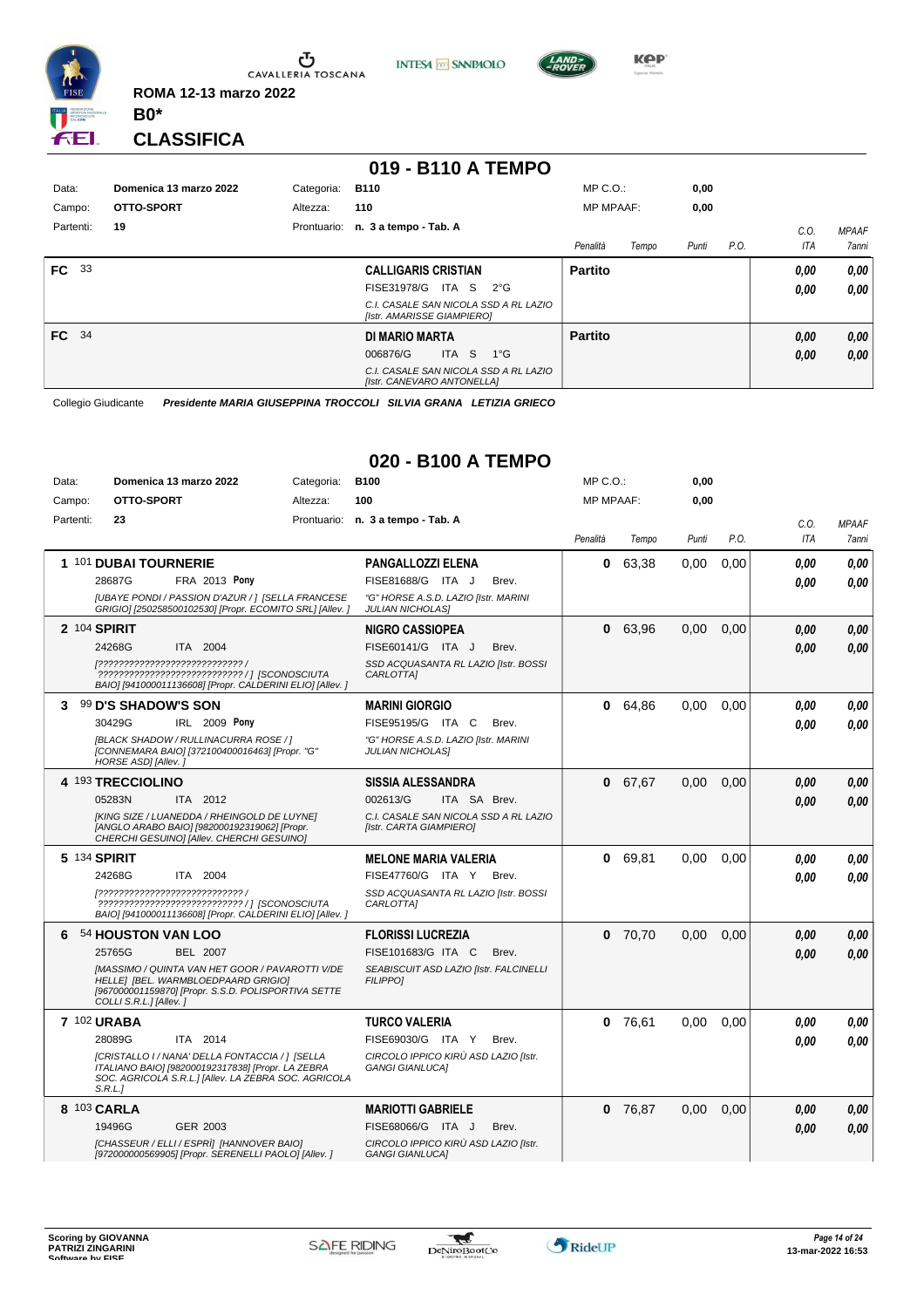

CAVALLERIA TOSCANA

**INTESA m** SANPAOLO

**020 - B100 A TEMPO**



**CLASSIFICA**

**B0\***

**ROMA 12-13 marzo 2022**

#### Data: **Domenica 13 marzo 2022** Categoria: B100 Prontuario: **n. 3 a tempo - Tab. A** Campo: **OTTO-SPORT** Partenti: **23** Altezza: **100** MP C.O.: MP MPAAF: **0,00 0,00** *Penalità Tempo Punti P.O. C.O. ITA MPAAF 7anni* **9** 37 **PIKAMA'S** ITA 2014 **FANCIULLI SARA** *[LINCOLM L / IMOLA BAIA / LUCI A SAN SIRO] [SELLA ITALIANO BAIO] [982000192789630] [Propr. PARISI ANNAMARIA] [Allev. PARISI ANNAMARIA] A.S.D. IL MARCHIONE LAZIO [Istr. SPAZIANI ALESSIA]* 27772G ITA 2014 FISE66617/G ITA C Brev. **0,00 0,00 4** 65,37 0,00 0,00 *0,00 0,00 0,00* **10** 55 **ANGEL WHITE** ITA 2010 **CERQUAGLIA SOFIA** *[ACOBAT I / GIOIA DE VILLANOVA / ] [SELLA ITALIANO GRIGIO] [982000123234625] [Propr. GIORGI GIADA] [Allev. ] AF ASD LAZIO [Istr. FIUMEFREDDO ANTONIO]* 28964G ITA 2010 FISE84869/G ITA J Brev. <mark>0,00 0,00</mark> **4** 73,08 0,00 0,00 *0,00 0,00 0,00* **11** 96 **TEAM DU GRAND PRE** FRA 2007 **SALVATORI CAMILLA** *[LAURIER DE HERE / NACRE DE LAUME / CUMANO] [SELLA FRANCESE GRIGIO] [250259700056524] [Propr. MAZZOCCHI STEFANO] [Allev. ] SCUDERIA FONTE BIANCA SSD A RL LAZIO [Istr. SALVATORI MARCO]* 14964E FRA 2007 FISE33007/G ITA Y Brev. **0,00 0,00 4** 81,25 0,00 0,00 *0,00 0,00 0,00* **12** 105 **MAGGIE BRAUN** ITA 2007 **CONTI TULLIA** *[MICHAEL BRAUN / GINEVRA X / ] [SELLA ITALIANO BAIO] [985000380503346] [Propr. MARIOTTINI MARCELLO] [Allev. MARIOTTINI MARCELLO] SSD ACQUASANTA RL LAZIO [Istr. BOSSI CARLOTTA]* ITA Y Brev. 11589F FISE55136/G *0,00* **6** 87,01 0,00 0,00 *0,00 0,00 0,00* **13** 46 **SEAGAL** ITA 2013 **SAGNOTTI ALESSANDRO** *[. / . / ] [SCONOSCIUTA BAIO] [380271006012306] [Propr. CECCARINI GIUSEPPE] [Allev. ] C.I. CASALE SAN NICOLA SSD A RL LAZIO [Istr. CALLIGARIS CRISTIAN]* ITA S Brev. **6** 89,30 0,00 0,00 *0,00 0,00 0,00* 28955G ITA 2013 015616/G ITA S Brev. <mark> 0,00 0,00</mark> **14** 56 **VEGA** ITA 2007 **SANTARELLI ELISABETTA** *[GRAF NOIR / CALINE DU BOIS III / ] [SELLA ITALIANO BAIO SCURO] [985000380503560] [Propr. CAROSELLI SIMONETTA] [Allev. DAMIANO ANDREA] AF ASD LAZIO [Istr. FIUMEFREDDO ANTONIO]* 19947G ITA 2007 FISE70557/G ITA C Brev. <mark>0,00 0,00</mark> **8** 59,47 0,00 0,00 *0,00 0,00 0,00* **15** 64 **QUITE BARBIE** ITA 2009 **BARACAGLIA IRENE** *[QUITE CAPITOL / BARONES / BARRING] [SELLA ITALIANO GRIGIO] [982000121895785] [Propr. RANUCCI LUCA] [Allev. RANUCCI LUCA] AF ASD LAZIO [Istr. FIUMEFREDDO ANTONIO]* 12646F ITA 2009 FISE15323/G ITA S Brev. *0,00 0,00* **14** 104,45 0,00 0,00 *0,00 0,00 0,00* **FC** 108 **CARNICELLI EMANUELE** *A.SP.E.R. TEAM ASD LAZIO [Istr. MANCINI CATERINI VALENTINA]* ITA S 2°G 013101/G *0,00* **Partito** *0,00 0,00 0,00* **FC** 106 **MENZIONE PIERRE MATTIA** *A.S.D. IL MARCHIONE LAZIO [Istr. CRUCIANELLI ALFONSO]* ITA S 1°G FISE10183/G *0,00* **Partito** *0,00 0,00 0,00* **FC** 109 **PANEBIANCO GIULIA** *C.I.DUE TORRI ASD LAZIO [Istr. PANEBIANCO MICHELE]* ITA S 1°G **Partito** *0,00 0,00 0,00* 008588/G *0,00* **FC** 107 **PANEBIANCO MICHELE** *C.I.DUE TORRI ASD LAZIO [Istr. PANEBIANCO MICHELE]* ITA S 1°G **Partito** *0,00 0,00 0,00* 016856/G *0,00* **FC** 33 **CALLIGARIS CRISTIAN** *C.I. CASALE SAN NICOLA SSD A RL LAZIO [Istr. AMARISSE GIAMPIERO]* ITA S 2°G FISE31978/G *0,00* **Partito** *0,00 0,00 0,00* **FC** 44 **MANCINI CATERINI VALENTINA** *A.SP.E.R. TEAM ASD LAZIO [Istr. MANCINI CATERINI VALENTINA]* ITA S 2°G FISE14358/G *0,00* **Partito** *0,00 0,00 0,00*

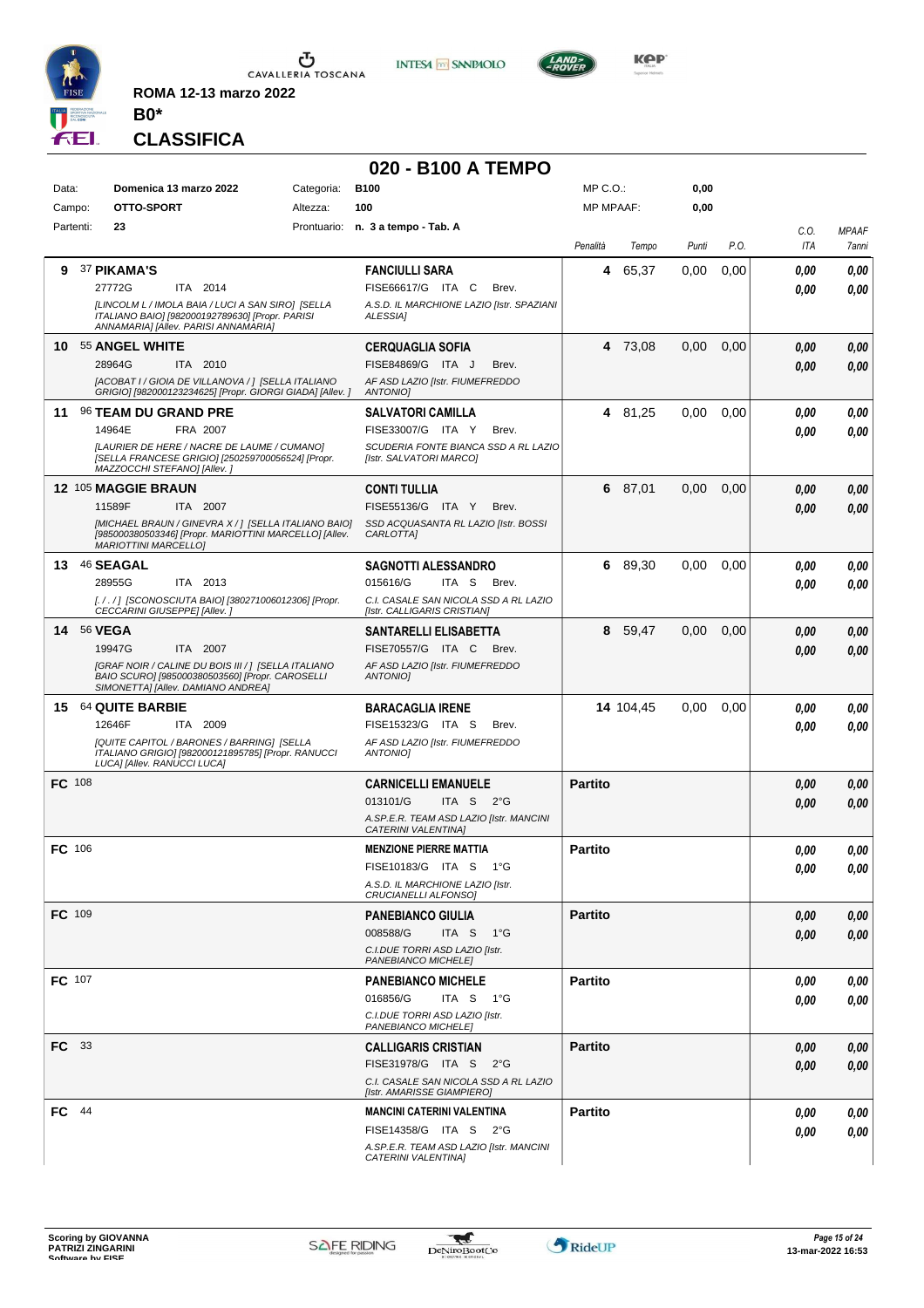

Ⴠ CAVALLERIA TOSCANA **INTESA M** SANPAOLO



**CLASSIFICA**

**B0\***

**ROMA 12-13 marzo 2022**

#### **020 - B100 A TEMPO**<br>Categoria: B100 Data: **Domenica 13 marzo 2022** Categoria: B100 Prontuario: **n. 3 a tempo - Tab. A** Campo: **OTTO-SPORT** Partenti: **23** Altezza: **100** MP C.O.: MP MPAAF: **0,00 0,00** *Penalità Tempo Punti P.O. C.O. ITA MPAAF 7anni* **NP** 35 **DARKO DELLA VOLSCA** ITA 2006 **GIOIA LIDIA** *[WADI KID M / GERANA / EURIPO] [SELLA ITALIANO BAIO] [977200004179765] [Propr. LAURENTI GIULIA] [Allev. NANNI MARCO] ASD LE SCUD. DI RIANO LAZIO [Istr. IANNUCCI FABIO]* ITA J Brev. 17885G FISE89131/G *0,00* **N.P.** 0,00 0,00 0,00 *0,00 0,00 0,00* **NP** 100 **CRISTAL ORANGE DELL'ASTRO** ITA 2012 **CURATOLO LUNA** *[CRISTO / CRISTAL BLEU DELL'ASTRO / COME ON] [SELLA ITALIANO BAIO] [941000012126298] [Propr. VERRI ANTONIO] [Allev. VERRI ANTONIO] LD HORSE STABLE LAZIO [Istr. SANTONI LUDOVICA]* 25998G ITA 2012 FISE57094/F ITA J Brev. **0,00 0,00 N.P.** 0,00 0,00 0,00 *0,00 0,00 0,00*

Collegio Giudicante *Presidente MARIA GIUSEPPINA TROCCOLI SILVIA GRANA LETIZIA GRIECO*

## **021 - LB80 DI PRECISIONE**

| Data:     | Domenica 13 marzo 2022                                                                                                                       | Categoria:  | <b>LB80</b>                                                    | $MP C. O.$ :     |       | 0,00  |      |            |              |
|-----------|----------------------------------------------------------------------------------------------------------------------------------------------|-------------|----------------------------------------------------------------|------------------|-------|-------|------|------------|--------------|
| Campo:    | OTTO-SPORT                                                                                                                                   | Altezza:    | 80                                                             | <b>MP MPAAF:</b> |       | 0.00  |      |            |              |
| Partenti: | 20                                                                                                                                           | Prontuario: | n. 1 di Precisione - Tab. A                                    |                  |       |       |      | C.O.       | <b>MPAAF</b> |
|           |                                                                                                                                              |             |                                                                | Penalità         | Tempo | Punti | P.O. | <b>ITA</b> | 7anni        |
|           | <b>1 111 NENELLA</b>                                                                                                                         |             | <b>RICCI SOFIA</b>                                             | 0                | 0,00  | 0,00  | 0,00 |            |              |
|           | 28151G<br>ITA 2014                                                                                                                           |             | FISE100073/G ITA J<br>Brev.                                    |                  |       |       |      | 0.00       | 0,00         |
|           | [. / . / ] [INDIGENA BAIO] [380271006042381] [Propr.                                                                                         |             | A.I.SANT'ELIA LAZIO [Istr. ARCIONI                             |                  |       |       |      | 0.00       | 0.00         |
|           | VINCENTI ALESSIO] [Allev.]                                                                                                                   |             | <b>MANUELA]</b>                                                |                  |       |       |      |            |              |
|           | 1 113 AMADEUS VAN OOSTERWYCK                                                                                                                 |             | <b>DE MATTIA LUCREZIA</b>                                      | 0                | 0.00  | 0,00  | 0,00 | 0.00       | 0.00         |
|           | 12169G<br><b>BEL 2000</b>                                                                                                                    |             | FISE98096/G ITA C<br>A LUDI                                    |                  |       |       |      | 0.00       | 0.00         |
|           | [HORIZON DE CARYAN / SAFIR HERBRUYN / BIGARREAU<br>DU CAPI (WARMBLOED PAARDEN NE SAURO)                                                      |             | LE PIANE ASD LAZIO [Istr. FELICI<br><b>EMANUELA1</b>           |                  |       |       |      |            |              |
|           | [000011058006516] [Propr. TORDELLA VANESSA] [Allev. ]                                                                                        |             |                                                                |                  |       |       |      |            |              |
|           | 1 114 VILANDI VAN DE MISPELACKE                                                                                                              |             | <b>VICINI LUDOVICA</b>                                         | 0                | 0,00  | 0,00  | 0,00 | 0,00       | 0,00         |
|           | 16387BXX<br><b>GER 1998 Pony</b>                                                                                                             |             | FISE96545/G ITA J<br>A LUDI                                    |                  |       |       |      | 0.00       | 0,00         |
|           | [VIVALDI / LOTTE / LANDOIS] [PONY SAURO] [] [Propr.                                                                                          |             | MCR ASD LAZIO [Istr. ARGENZIANO GIULIA]                        |                  |       |       |      |            |              |
|           | POLI SANDRI PAOLAI [Allev.]                                                                                                                  |             |                                                                |                  |       |       |      |            |              |
|           | 1 115 NENELLA                                                                                                                                |             | <b>VESTRONI GIORGIA</b>                                        | 0                | 0.00  | 0.00  | 0.00 | 0.00       | 0.00         |
|           | 28151G<br>ITA 2014                                                                                                                           |             | FISE92975/G ITA C<br>Brev.                                     |                  |       |       |      | 0.00       | 0.00         |
|           | [. / . / ] [INDIGENA BAIO] [380271006042381] [Propr.<br>VINCENTI ALESSIO] [Allev.]                                                           |             | A.I.SANT'ELIA LAZIO [Istr. ARCIONI<br><b>MANUELA1</b>          |                  |       |       |      |            |              |
|           | 1 117 PYLGRYM                                                                                                                                |             | <b>SALARIS SARA</b>                                            | 0                | 0,00  | 0,00  | 0.00 | 0,00       | 0,00         |
|           | 12991G<br>ITA 1999                                                                                                                           |             | FISE88367/G ITA J<br>A LUDI                                    |                  |       |       |      | 0,00       | 0.00         |
|           | [FAIRSTED / WINDOVER / PLATANO D. IRMINIO] [SELLA                                                                                            |             | A.S.D. IL MARCHIONE LAZIO [Istr.                               |                  |       |       |      |            |              |
|           | ITALIANO BAIO] [411511373E] [Propr. CAMBRIA GIUSEPPE]<br>[Allev. AZ AGR. LA FOGLIARINA]                                                      |             | CRUCIANELLI ALFONSO]                                           |                  |       |       |      |            |              |
|           | 1 118 RAMBO 434                                                                                                                              |             | PEREZ GALLO MATILDA                                            | $\bf{0}$         | 0.00  | 0.00  | 0.00 | 0.00       | 0.00         |
|           | 14181G<br><b>GER 1996</b>                                                                                                                    |             | FISE86872/G ITA C ALUDI                                        |                  |       |       |      | 0.00       | 0,00         |
|           | [ROSENTANZER / BIENE / RUSTAN EL AFAS OX B 12]                                                                                               |             | LE PIANE ASD LAZIO [Istr. FELICI                               |                  |       |       |      |            |              |
|           | [SELLA TEDESCA SAURO] [] [Propr. C.I. LE PIANE] [Allev. ]                                                                                    |             | <b>EMANUELA1</b>                                               |                  |       |       |      |            |              |
|           | 1 119 AMBRA                                                                                                                                  |             | <b>LILLI GINEVRA</b>                                           | $\bf{0}$         | 0,00  | 0,00  | 0,00 | 0.00       | 0.00         |
|           | ITA 2001 Pony<br>05063N                                                                                                                      |             | FISE84841/G ITA G ALUDI                                        |                  |       |       |      | 0.00       | 0.00         |
|           | [-/-/] [PONY SAURO] [941000011647315] [Propr.<br>PORCEDDA DEBORAH] [Allev. COSSU RAIMONDO]                                                   |             | A.I.SANT'ELIA LAZIO [Istr. ARCIONI<br><b>MANUELA]</b>          |                  |       |       |      |            |              |
|           | 1 121 GIANGO                                                                                                                                 |             | <b>TRINCA CARLOTTA</b>                                         | 0                | 0.00  | 0.00  | 0.00 | 0.00       | 0.00         |
|           | 30948G<br>ITA 2018                                                                                                                           |             | FISE72913/G ITA Y<br>Brev.                                     |                  |       |       |      | 0.00       | 0.00         |
|           | [MASTER / SAMBA DO BRASIL / ] [SELLA ITALIANO BAIO]<br>[380271000056449] [Propr. VEGLIANTI SARA] [Allev. ]                                   |             | MCR ASD LAZIO [Istr. ARGENZIANO GIULIA]                        |                  |       |       |      |            |              |
|           | <b>1 124 ETWAT</b>                                                                                                                           |             | <b>ARDUINI GRETA</b>                                           | 0                | 0,00  | 0,00  | 0,00 | 0,00       | 0,00         |
|           | 34363BXX<br><b>NED 2007 Pony</b>                                                                                                             |             | FISE69244/G ITA C ALUDI                                        |                  |       |       |      | 0,00       | 0,00         |
|           | [RIETHEIM'S HILBERT / PELSKAMP'S MADELON /<br>COTTAGE LOVE KNOT  [WELSH BAIO] [528210002025557]<br>[Propr. GRASSO BIONDI BEATRICE] [Allev. ] |             | ASD ITALIANA DRESSAGE LAZIO [Istr.<br><b>RICCIONI ROBERTA]</b> |                  |       |       |      |            |              |

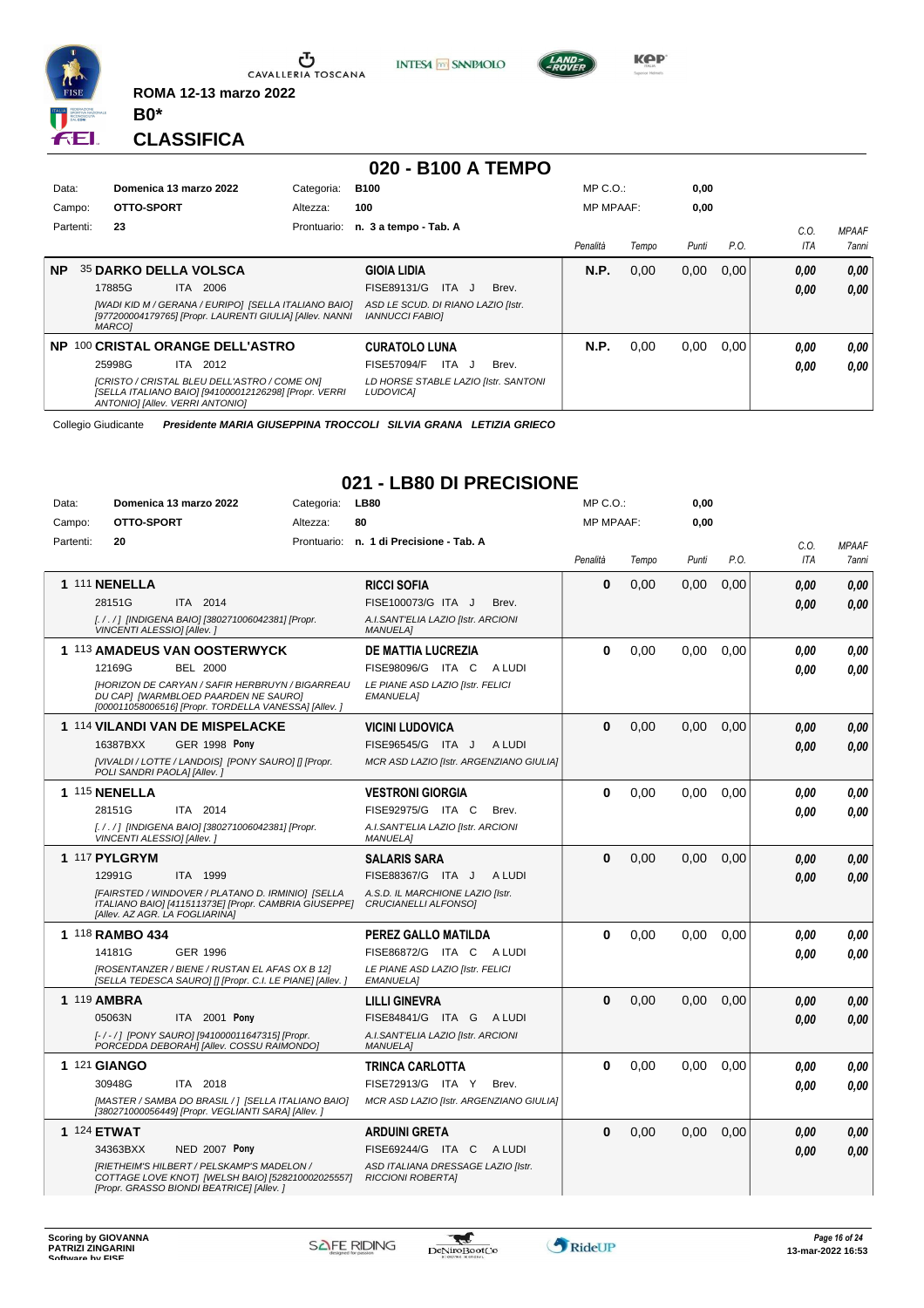

**ROMA 12-13 marzo 2022**





## **CLASSIFICA**

**B0\***

| 021 - LB80 DI PRECISIONE |                                                                                                                                            |                                                                |                  |           |       |      |      |              |  |
|--------------------------|--------------------------------------------------------------------------------------------------------------------------------------------|----------------------------------------------------------------|------------------|-----------|-------|------|------|--------------|--|
| Data:                    | Domenica 13 marzo 2022<br>Categoria:                                                                                                       | <b>LB80</b>                                                    | MP C.O.:         |           | 0,00  |      |      |              |  |
| Campo:                   | OTTO-SPORT<br>Altezza:                                                                                                                     | 80                                                             | <b>MP MPAAF:</b> |           | 0,00  |      |      |              |  |
| Partenti:                | 20                                                                                                                                         | Prontuario: n. 1 di Precisione - Tab. A                        |                  |           |       |      | C.O. | <b>MPAAF</b> |  |
|                          |                                                                                                                                            |                                                                | Penalità         | Tempo     | Punti | P.O. | ITA  | 7anni        |  |
|                          | 1 125 NAROKANO'                                                                                                                            | <b>FINAMORE GINEVRA</b>                                        | 0                | 0,00      | 0,00  | 0,00 | 0.00 | 0,00         |  |
|                          | 19070G<br>ITA 2006                                                                                                                         | FISE48528/G ITA J<br>A LUDI                                    |                  |           |       |      | 0.00 | 0,00         |  |
|                          | [ARPEGE DU BOIS / ZANICHELLA / NESPOLO] [SELLA<br>ITALIANO BAIO] [972000000586907] [Propr. GENTILI<br>MANUELA] [Allev. SANTORU GIULIANO]   | LD HORSE STABLE LAZIO [Istr. SANTONI<br>LUDOVICA]              |                  |           |       |      |      |              |  |
|                          | <b>1 127 TULADY</b>                                                                                                                        | <b>LUCIANI CHIARA</b>                                          | $\bf{0}$         | 0,00      | 0,00  | 0,00 | 0.00 | 0,00         |  |
|                          | 30106G<br>ITA 2016                                                                                                                         | FISE29189/G ITA S<br>Brev.                                     |                  |           |       |      | 0.00 | 0,00         |  |
|                          | <b>[TULORD DELLA CACCIA / JADEMADE / INVINCIBLE</b><br>SPIRIT] [SELLA ITALIANO BAIO] [380271005005226] [Propr.<br>LUCIANI CHIARA] [Allev.] | SSD ACQUASANTA RL LAZIO [Istr. BOSSI<br>CARLOTTA]              |                  |           |       |      |      |              |  |
|                          | 12 49 ET VOILA'                                                                                                                            | PETRIC JASMINE CAMELIA                                         | 4                | 0,00      | 0,00  | 0,00 | 0,00 | 0.00         |  |
|                          | 08791G<br>ITA 2000                                                                                                                         | FISE84929/G ITA C<br>Brev.                                     |                  |           |       |      | 0.00 | 0.00         |  |
|                          | [ASCOT DES IFS / PREMIATA / FOX TROTT] [SELLA<br>ITALIANO SAURO] [985100006111727] [Propr. TIITINEN<br>MINNA KATRIINA] [Allev. ]           | A.SP.E.R. TEAM ASD LAZIO [Istr. MANCINI<br>CATERINI VALENTINA] |                  |           |       |      |      |              |  |
| 12 <sup>12</sup>         | 80 CORO ALTO                                                                                                                               | <b>IOCCA FABIANA</b>                                           | 4                | 0,00      | 0,00  | 0,00 | 0.00 | 0,00         |  |
|                          | 12521F<br>ITA 2007                                                                                                                         | FISE11766/H ITA S ALUDI                                        |                  |           |       |      | 0.00 | 0,00         |  |
|                          | [TREASURE / WHY NOT II / ] [SELLA ITALIANO BAIO]<br>[941000011085582] [Propr. MORELLI FRANCESCO] [Allev. ]                                 | SEABISCUIT ASD LAZIO [Istr. FALCINELLI<br><b>FILIPPO]</b>      |                  |           |       |      |      |              |  |
|                          | 12 110 OLAF DE BUSSY                                                                                                                       | <b>RICCI AURORA</b>                                            | 4                | 0,00      | 0,00  | 0,00 | 0,00 | 0,00         |  |
|                          | 28685BXX<br>FRA 2002                                                                                                                       | FISE102484/G ITA C<br>A LUDI                                   |                  |           |       |      | 0.00 | 0,00         |  |
|                          | [CONCORDE / ROSEE DU SOIR / IN CHALA A] [SELLA<br>FRANCESE BAIO] [250259700092698] [Propr. BONNIN                                          | A.I.SANT'ELIA LAZIO [Istr. ARCIONI<br><b>MANUELA1</b>          |                  |           |       |      |      |              |  |
|                          | CECILE LILIANE MADELEINE] [Allev. ]                                                                                                        |                                                                |                  |           |       |      |      |              |  |
|                          | <b>12 120 BORGO PINTI</b>                                                                                                                  | <b>BERRITTO EDOARDO</b>                                        | 4                | 0,00      | 0,00  | 0,00 | 0.00 | 0,00         |  |
|                          | 04422S<br>ITA 2006                                                                                                                         | FISE13894/S ITA J<br>A LUDI                                    |                  |           |       |      | 0.00 | 0.00         |  |
|                          | [EKRAAR / LALIBELA / HEART OF GROOM]<br>[PUROSANGUE INGLESE SAURO] [977200004189535]<br>[Propr. DE LUCA DAVIDE] [Allev. SCARFI MAURIZIO]   | CI INVICTI ASD LAZIO [Istr. GIORDANO<br>CHIARA]                |                  |           |       |      |      |              |  |
|                          | 16 122 BABAE M-G C LEUZE                                                                                                                   | <b>CONSORTI EMMA ELENA</b>                                     | 6                | 91,00     | 0.00  | 0.00 | 0,00 | 0,00         |  |
|                          | 25842G<br>BEL 2007                                                                                                                         | FISE72882/G ITA C ALUDI                                        |                  |           |       |      | 0.00 | 0.00         |  |
|                          | [ARGENTINUS / QUE GUAPA M-G C DE LEUZE / ]<br>[SANGUE BELGA BAIO] [981100000533800] [Propr.                                                | A.I.SANT'ELIA LAZIO [Istr. ARCIONI<br><b>MANUELA]</b>          |                  |           |       |      |      |              |  |
|                          | CARSETTI MARCO] [Allev.]                                                                                                                   |                                                                |                  |           |       |      |      |              |  |
|                          | 17 123 JADEMADE<br>30654G<br>IRL 2007                                                                                                      | <b>MINI SINA GIULIA</b><br>FISE69761/G ITA C<br>Brev.          | 12               | 0,00      | 0,00  | 0,00 | 0,00 | 0,00         |  |
|                          | [INVINCIBILE SPIRIT / AUTUMN PRIDE / ] [PSI J.C.I. BAIO]                                                                                   | SSD ACQUASANTA RL LAZIO [Istr. BOSSI                           |                  |           |       |      | 0,00 | 0.00         |  |
|                          | [985101045101972] [Propr. C. I. ACQUASANTA ASD E DI<br>PROMOZIONE SOCIALE] [Allev. C. I. ACQUASANTA ASD E<br>DI PROMOZIONE SOCIALE]        | CARLOTTA]                                                      |                  |           |       |      |      |              |  |
|                          | 18 74 PLAYBOY                                                                                                                              | <b>ARIANI LUDOVICA</b>                                         |                  | 20 114,12 | 0,00  | 0,00 | 0,00 | 0,00         |  |
|                          | 30065G<br>ITA 2015 Pony                                                                                                                    | FISE107308/G ITA G ALUDI                                       |                  |           |       |      | 0,00 | 0,00         |  |
|                          | [SCONOSCIUTO / SCONOSCIUTO / ] [PONY PEZZATO<br>NERO] [380271006093759] [Propr. MOLINARO VALENTINA]<br>[Allev.]                            | SEABISCUIT ASD LAZIO [Istr. FALCINELLI<br><b>FILIPPO]</b>      |                  |           |       |      |      |              |  |
|                          | NP 50 ET VOILA'                                                                                                                            | <b>BRUSCHI LAURA</b>                                           | N.P.             | 0,00      | 0,00  | 0,00 | 0,00 | 0,00         |  |
|                          | 08791G<br>ITA 2000                                                                                                                         | FISE82479/G ITA J<br>Brev.                                     |                  |           |       |      | 0,00 | 0,00         |  |
|                          | [ASCOT DES IFS / PREMIATA / FOX TROTT] [SELLA<br>ITALIANO SAURO] [985100006111727] [Propr. TIITINEN<br>MINNA KATRIINA] [Allev. ]           | A.SP.E.R. TEAM ASD LAZIO [Istr. MANCINI<br>CATERINI VALENTINA] |                  |           |       |      |      |              |  |
|                          | NP 126 BABAE M-G C LEUZE                                                                                                                   | <b>MONALDI FRANCESCA</b>                                       | N.P.             | 0,00      | 0,00  | 0,00 | 0,00 | 0,00         |  |
|                          | 25842G<br>BEL 2007                                                                                                                         | FISE37890/G ITA Y<br>Brev.                                     |                  |           |       |      | 0,00 | 0,00         |  |
|                          | [ARGENTINUS / QUE GUAPA M-G C DE LEUZE / ]<br>[SANGUE BELGA BAIO] [981100000533800] [Propr.<br>CARSETTI MARCO] [Allev.]                    | A.I.SANT'ELIA LAZIO [Istr. ARCIONI<br><b>MANUELA]</b>          |                  |           |       |      |      |              |  |

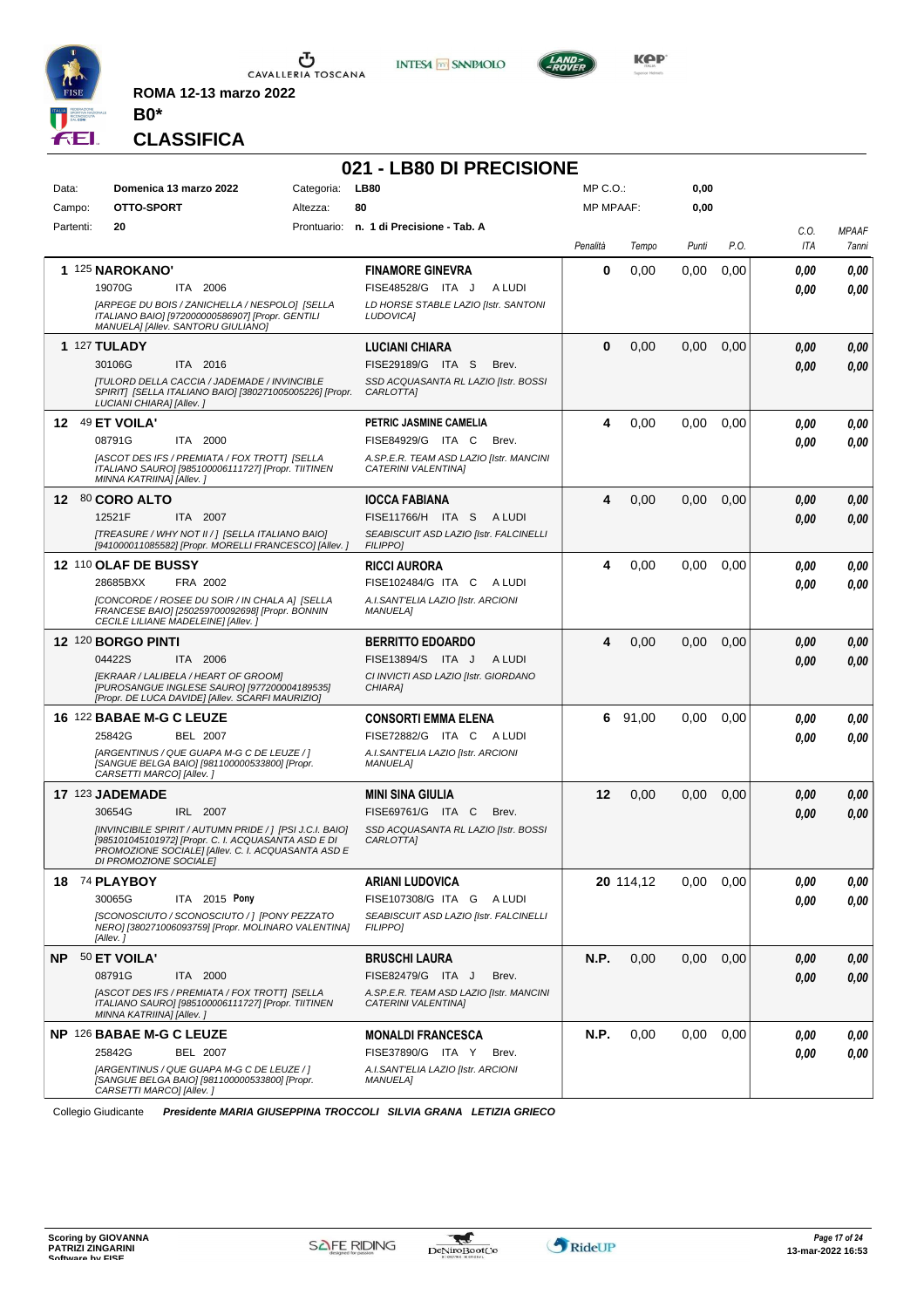

**INTESA M** SANPAOLO



**CLASSIFICA**

**B0\***

**ROMA 12-13 marzo 2022**

## **022 - B90 DI PRECISIONE**

| Data:<br>Campo:      | Domenica 13 marzo 2022<br>OTTO-SPORT                                                                                                                                                                               | Categoria:<br>Altezza: | <b>B90</b><br>90                                                                     | MP C. O.<br><b>MP MPAAF:</b> |         | 0,00<br>0,00 |      |      |              |
|----------------------|--------------------------------------------------------------------------------------------------------------------------------------------------------------------------------------------------------------------|------------------------|--------------------------------------------------------------------------------------|------------------------------|---------|--------------|------|------|--------------|
| Partenti:            | 13                                                                                                                                                                                                                 |                        | Prontuario: n. 1 di Precisione - Tab. A                                              |                              |         |              |      | C.O. | <b>MPAAF</b> |
|                      |                                                                                                                                                                                                                    |                        |                                                                                      | Penalità                     | Tempo   | Punti        | P.O. | ITA  | 7anni        |
| 1                    | 50 ET VOILA'                                                                                                                                                                                                       |                        | <b>BRUSCHI LAURA</b>                                                                 | 0                            | 0,00    | 0,00         | 0,00 | 0.00 | 0,00         |
|                      | 08791G<br>ITA 2000                                                                                                                                                                                                 |                        | FISE82479/G ITA J<br>Brev.                                                           |                              |         |              |      | 0.00 | 0,00         |
|                      | [ASCOT DES IFS / PREMIATA / FOX TROTT] [SELLA<br>ITALIANO SAURO] [985100006111727] [Propr. TIITINEN<br>MINNA KATRIINA] [Allev.]                                                                                    |                        | A.SP.E.R. TEAM ASD LAZIO [Istr. MANCINI<br>CATERINI VALENTINA]                       |                              |         |              |      |      |              |
|                      | 1 51 CLONMORE CHARLOTTE                                                                                                                                                                                            |                        | DE LUNA LUDOVICA CORNELIA                                                            | 0                            | 0,00    | 0,00         | 0,00 | 0.00 | 0,00         |
|                      | 28693G<br>IRL 2014 Pony                                                                                                                                                                                            |                        | FISE63142/G ITA J<br>Brev.                                                           |                              |         |              |      | 0.00 | 0,00         |
|                      | [GWENNIC DE GOARIVA / MISTY LADY / ] [CONNEMARA<br>BAIO] [372100400050626] [Propr. DE LUNA ADOLFO]<br>[Allev.]                                                                                                     |                        | C.I. CASALE SAN NICOLA SSD A RL LAZIO<br>[Istr. BERGOMI MARCO]                       |                              |         |              |      |      |              |
| 1                    | 62 GITANA                                                                                                                                                                                                          |                        | <b>BALLANTI BIANCA</b>                                                               | $\bf{0}$                     | 0,00    | 0,00         | 0,00 | 0.00 | 0,00         |
|                      | <b>BEL 2006 Pony</b><br>26145G                                                                                                                                                                                     |                        | FISE53074/G ITA J<br>Brev.                                                           |                              |         |              |      | 0.00 | 0,00         |
|                      | [GOTTWALD / TINA / ] [WARMBLOED PAARDEN NE BAIO]<br>[981100000310263] [Propr. BALLANTI CLAUDIO] [Allev. ]                                                                                                          |                        | SEABISCUIT ASD LAZIO [Istr. FALCINELLI<br><b>FILIPPO]</b>                            |                              |         |              |      |      |              |
|                      | 1 63 CRISTALLINA DI VILLA FRANCESCA                                                                                                                                                                                |                        | <b>ANTOCI MATTEO</b>                                                                 | 0                            | 0,00    | 0,00         | 0,00 | 0.00 | 0,00         |
|                      | 26302G<br>ITA 2009                                                                                                                                                                                                 |                        | FISE52279/G ITA J<br>Brev.                                                           |                              |         |              |      | 0.00 | 0.00         |
|                      | <b>[CASTER DI VILLA FRANCESCA / CORTIANA DI VILLA</b><br>FRANCESCA / COR DE LA BRYERE] [SELLA ITALIANO<br>BAIO] [982000123243759] [Propr. ANTOCI SEBASTIANO<br>MARIA] [Allev. VILLA FRANCESCA S.R.L. UNIPERSONALE] |                        | SEABISCUIT ASD LAZIO [Istr. FALCINELLI<br><b>FILIPPO]</b>                            |                              |         |              |      |      |              |
| <b>1 121 GIANGO</b>  |                                                                                                                                                                                                                    |                        | TRINCA CARLOTTA                                                                      | 0                            | 0,00    | 0,00         | 0,00 | 0.00 | 0,00         |
|                      | 30948G<br>ITA 2018                                                                                                                                                                                                 |                        | FISE72913/G ITA Y<br>Brev.                                                           |                              |         |              |      | 0.00 | 0,00         |
|                      | [MASTER / SAMBA DO BRASIL / ] [SELLA ITALIANO BAIO]<br>[380271000056449] [Propr. VEGLIANTI SARA] [Allev. ]                                                                                                         |                        | MCR ASD LAZIO [Istr. ARGENZIANO GIULIA]                                              |                              |         |              |      |      |              |
| 1 128 AZOU           |                                                                                                                                                                                                                    |                        | <b>DE SANTIS CARLOTTA</b>                                                            | 0                            | 0,00    | 0,00         | 0.00 | 0.00 | 0,00         |
|                      | 16105P<br><b>BEL 2000</b>                                                                                                                                                                                          |                        | FISE100013/G ITA S<br>Brev.                                                          |                              |         |              |      | 0.00 | 0.00         |
|                      | [SCONOSCIUTO / SCONOSCIUTA / ] [SELLA BELGA BAIO]<br>[981100000337052] [Propr. ILLICA ALESSANDRA] [Allev.]                                                                                                         |                        | LD HORSE STABLE LAZIO [Istr. SANTONI<br>LUDOVICA]                                    |                              |         |              |      |      |              |
|                      | 1 129 SIGNAL D'ALARME                                                                                                                                                                                              |                        | <b>MICCI LISA</b>                                                                    | 0                            | 0,00    | 0,00         | 0,00 | 0.00 | 0,00         |
|                      | 23674G<br>FRA 2006                                                                                                                                                                                                 |                        | FISE94519/G ITA J<br>Brev.                                                           |                              |         |              |      | 0.00 | 0.00         |
|                      | [JARNAC / JELENIA DE MARS / ] [SELLA FRANCESE<br>BAIO] [250259600200453] [Propr. FRANCHETTI MARIA<br>EUGENIA] [Allev.]                                                                                             |                        | LE PIANE ASD LAZIO [Istr. FELICI<br><b>EMANUELA1</b>                                 |                              |         |              |      |      |              |
|                      | 1 130 PYLGRYM                                                                                                                                                                                                      |                        | <b>CARDINALI ASIA</b>                                                                | 0                            | 0,00    | 0,00         | 0,00 | 0.00 | 0,00         |
|                      | 12991G<br>ITA 1999                                                                                                                                                                                                 |                        | FISE93308/G ITA J<br>Brev.                                                           |                              |         |              |      | 0.00 | 0,00         |
|                      | [FAIRSTED / WINDOVER / PLATANO D. IRMINIO] [SELLA<br>ITALIANO BAIO] [411511373E] [Propr. CAMBRIA GIUSEPPE]<br>[Allev. AZ AGR. LA FOGLIARINA]                                                                       |                        | A.S.D. IL MARCHIONE LAZIO [Istr.<br>CRUCIANELLI ALFONSO]                             |                              |         |              |      |      |              |
|                      | <b>9 131 HP LADY BOY</b>                                                                                                                                                                                           |                        | <b>FALZONE VALERIA</b>                                                               | 4                            | 0,00    | 0,00         | 0,00 | 0.00 | 0,00         |
|                      | 17610G<br>SCN 2007 Pony                                                                                                                                                                                            |                        | FISE77828/G ITA J<br>Brev.                                                           |                              |         |              |      | 0,00 | 0,00         |
|                      | [././] [SCONOSCIUTA SAURO] [] [Propr. DI MASSA<br>FRANCESCO] [Allev.]                                                                                                                                              |                        | CI INVICTI ASD LAZIO [Istr. GIORDANO<br>CHIARA]                                      |                              |         |              |      |      |              |
|                      | 9 133 EL BONITO                                                                                                                                                                                                    |                        | <b>PANNUNZI GIULIA</b>                                                               | 4                            | 0,00    | 0,00         | 0,00 | 0.00 | 0,00         |
|                      | 14986G<br>ITA 2003                                                                                                                                                                                                 |                        | FISE58652/G ITA J<br>Brev.                                                           |                              |         |              |      | 0.00 | 0,00         |
|                      | ISELLA ITALIANO BAIO SCUROI (9680000017511901 IPropr.<br>MARICCA CARLO] [Allev. MARICCA CARLO]                                                                                                                     |                        | SCUDERIA FONTE BIANCA SSD A RL LAZIO<br>[Istr. SALVATORI MARCO]                      |                              |         |              |      |      |              |
| <b>11 127 TULADY</b> |                                                                                                                                                                                                                    |                        | <b>LUCIANI CHIARA</b>                                                                |                              | 5 82,70 | 0,00         | 0,00 | 0,00 | 0,00         |
|                      | 30106G<br>ITA 2016                                                                                                                                                                                                 |                        | FISE29189/G ITA S<br>Brev.                                                           |                              |         |              |      | 0,00 | 0,00         |
|                      | <b>[TULORD DELLA CACCIA / JADEMADE / INVINCIBLE</b><br>SPIRIT] [SELLA ITALIANO BAIO] [380271005005226] [Propr.<br>LUCIANI CHIARA] [Allev.]                                                                         |                        | SSD ACQUASANTA RL LAZIO [Istr. BOSSI<br>CARLOTTA]                                    |                              |         |              |      |      |              |
| <b>12 112 FURIA</b>  |                                                                                                                                                                                                                    |                        | <b>ROCCHI BEATRICE</b>                                                               | 8                            | 0,00    | 0,00         | 0,00 | 0,00 | 0,00         |
|                      | 09193G<br><b>SCN 2000 Pony</b>                                                                                                                                                                                     |                        | FISE99150/G ITA J<br>Brev.                                                           |                              |         |              |      | 0.00 | 0,00         |
|                      | [//] [SCONOSCIUTA BAIO] [] [Propr. CARRUS MASSIMO]<br>[Allev.]                                                                                                                                                     |                        | LE PIANE ASD LAZIO [Istr. FELICI<br><b>EMANUELA]</b>                                 |                              |         |              |      |      |              |
|                      | <b>13 116 SAM MIGUEL</b>                                                                                                                                                                                           |                        | <b>SCANZANI SOFIA</b>                                                                |                              | 9 82,64 | 0,00         | 0,00 | 0,00 | 0,00         |
|                      | 21890G<br><b>SCN 1998 Pony</b>                                                                                                                                                                                     |                        | FISE90152/G ITA C<br>Brev.                                                           |                              |         |              |      | 0.00 | 0,00         |
|                      | [/ /] [SCONOSCIUTA GRIGIO] [981000000497590] [Propr.<br>C.I. LE PIANE] [Allev. ]                                                                                                                                   |                        | LE PIANE ASD LAZIO [Istr. FELICI<br><b>EMANUELA]</b>                                 |                              |         |              |      |      |              |
|                      |                                                                                                                                                                                                                    |                        | Collegio Giudicante Presidente MARIA GIUSEPPINA TROCCOLI SILVIA GRANA LETIZIA GRIECO |                              |         |              |      |      |              |

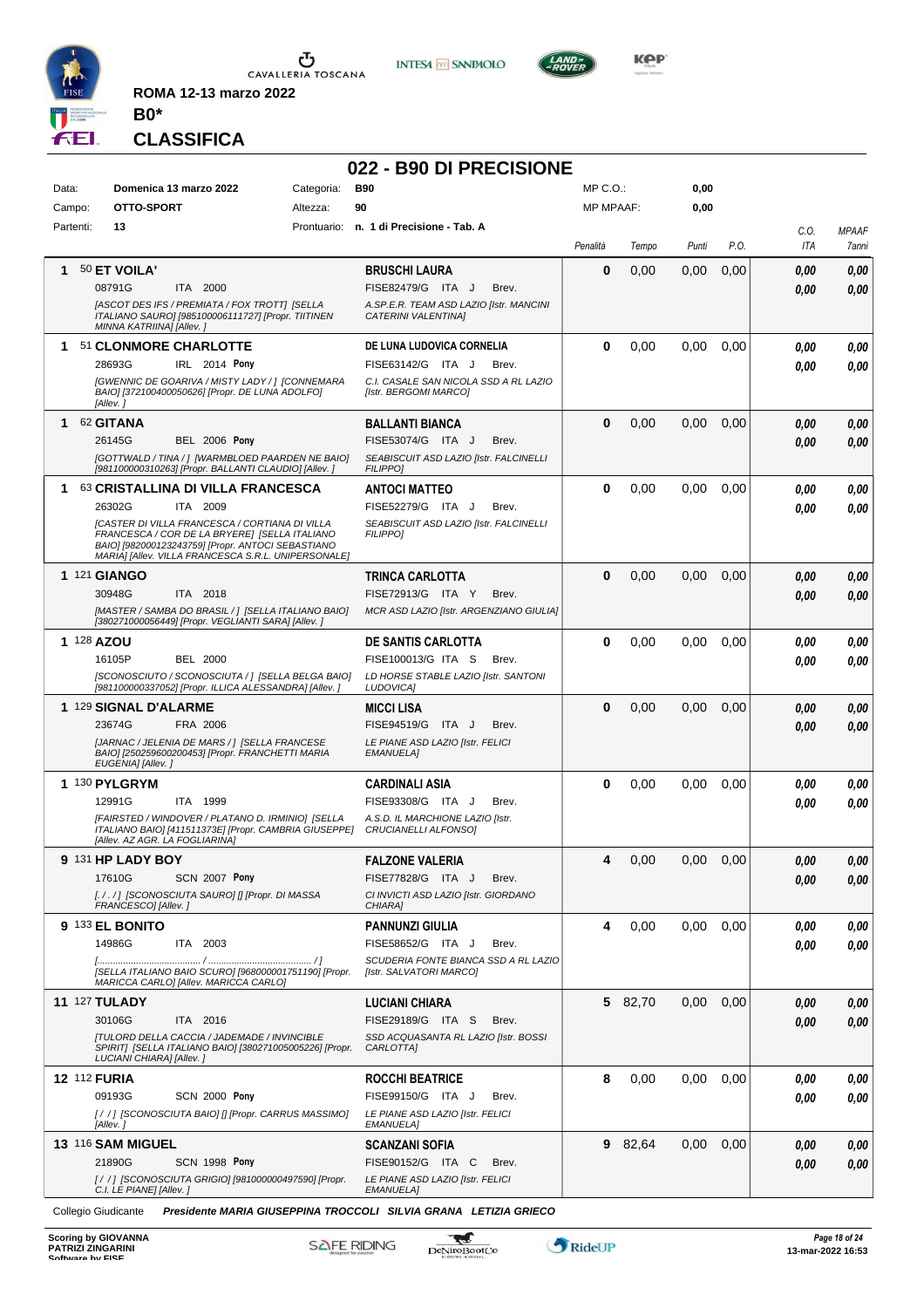

**INTESA M** SANPAOLO

**023 - L60 DI PRECISIONE**



*Presidente MARIA GIUSEPPINA TROCCOLI SILVIA GRANA LETIZIA GRIECO* **CLASSIFICA**

**B0\***

| Data:              | Domenica 13 marzo 2022<br>OTTO-SPORT                                                                                                     |          | L60<br>Categoria:                                                 |          | MP C.O.:<br><b>MP MPAAF:</b> |       | 0,00 |                    |                       |
|--------------------|------------------------------------------------------------------------------------------------------------------------------------------|----------|-------------------------------------------------------------------|----------|------------------------------|-------|------|--------------------|-----------------------|
| Campo:             |                                                                                                                                          | Altezza: | 60                                                                |          |                              | 0,00  |      |                    |                       |
| Partenti:          | 20                                                                                                                                       |          | Prontuario: n. 1 di Precisione - Tab. A                           | Penalità | Tempo                        | Punti | P.O. | C.O.<br><b>ITA</b> | <b>MPAAF</b><br>7anni |
| 1 135 REVE'        |                                                                                                                                          |          | <b>LIBERATI AURORA</b>                                            | 0        | 0,00                         | 0,00  | 0,00 | 0.00               | 0.00                  |
|                    | 19425G<br><b>SCN 2000 Pony</b>                                                                                                           |          | A LUDI<br>FISE115874/G ITA J                                      |          |                              |       |      | 0.00               | 0.00                  |
|                    | [/ /] [PONY GRIGIO] [250259700041910] [Propr.<br>FRANCESCHI TIZIANA] [Allev.]                                                            |          | A.I.SANT'ELIA LAZIO [Istr. ARCIONI<br><b>MANUELA1</b>             |          |                              |       |      |                    |                       |
|                    | 1 136 OLAF DE BUSSY                                                                                                                      |          | <b>EUSEPI ZOE</b>                                                 | $\bf{0}$ | 0,00                         | 0,00  | 0,00 | 0,00               | 0,00                  |
|                    | FRA 2002<br>28685BXX                                                                                                                     |          | FISE114162/G ITA C<br>A LUDI                                      |          |                              |       |      | 0,00               | 0,00                  |
|                    | [CONCORDE / ROSEE DU SOIR / IN CHALA A] [SELLA<br>FRANCESE BAIO] [250259700092698] [Propr. BONNIN<br>CECILE LILIANE MADELEINE] [Allev.]  |          | A.I.SANT'ELIA LAZIO [Istr. ARCIONI<br><b>MANUELA1</b>             |          |                              |       |      |                    |                       |
|                    | 1 138 VERENIG                                                                                                                            |          | <b>BIAGIONI GAZZOLI EMMA CLARA</b>                                | 0        | 0,00                         | 0,00  | 0,00 | 0.00               | 0.00                  |
|                    | 29267G<br>ITA 2011 Pony                                                                                                                  |          | FISE109192/G ITA C<br>A LUDI                                      |          |                              |       |      | 0.00               | 0.00                  |
|                    | [SCONOSCIUTO / SCONOSCIUTO / ] [WELSH BIANCO<br>PORCELLANA] [528210002631260] [Propr. TRINCA<br>CARLOTTA] [Allev.]                       |          | MCR ASD LAZIO [Istr. ARGENZIANO GIULIA]                           |          |                              |       |      |                    |                       |
|                    | 1 139 NAROKANO'                                                                                                                          |          | DI BARI CHIARA                                                    | $\bf{0}$ | 0,00                         | 0,00  | 0,00 | 0.00               | 0,00                  |
|                    | 19070G<br>ITA 2006                                                                                                                       |          | FISE108919/G ITA C<br>A LUDI                                      |          |                              |       |      | 0.00               | 0.00                  |
|                    | [ARPEGE DU BOIS / ZANICHELLA / NESPOLO] [SELLA<br>ITALIANO BAIO] [972000000586907] [Propr. GENTILI<br>MANUELA] [Allev. SANTORU GIULIANO] |          | LD HORSE STABLE LAZIO [Istr. SANTONI<br>LUDOVICA]                 |          |                              |       |      |                    |                       |
|                    | <b>1 140 NETT ROC DES DAUGES</b>                                                                                                         |          | <b>MENICONI AZZURRA</b>                                           | $\bf{0}$ | 0,00                         | 0,00  | 0,00 | 0.00               | 0,00                  |
|                    | 19732G<br>FRA 2001 Pony                                                                                                                  |          | FISE104677/G ITA C<br>A LUDI                                      |          |                              |       |      | 0.00               | 0.00                  |
|                    | <b>IROCOCO DU THUIT / QUINTONINE IV / KAOLIN DE TYVI</b><br>[PONY ISABELLA] [250259700111996] [Propr. DE DONNO<br>PAOLA] [Allev. ]       |          | A.S.D. IL MARCHIONE LAZIO [Istr.<br>CRUCIANELLI ALFONSO]          |          |                              |       |      |                    |                       |
|                    | 1 141 WODNA LILIA                                                                                                                        |          | <b>MULARGIA MATILDE</b>                                           | $\bf{0}$ | 0,00                         | 0,00  | 0,00 | 0.00               | 0,00                  |
|                    | 24483G<br>POL 2006                                                                                                                       |          | FISE18775/S ITA C<br>A LUDI                                       |          |                              |       |      | 0.00               | 0.00                  |
|                    | [ROLAND / WILIA / DUKAT] [SELLA POLONIA BAIO<br>SCURO] [380271001029043] [Propr. MARTURANO<br>MICHELE] [Allev.]                          |          | LD HORSE STABLE LAZIO [Istr. SANTONI<br>LUDOVICA]                 |          |                              |       |      |                    |                       |
| 1 142 AZOU         |                                                                                                                                          |          | <b>AMATI FLAVIA</b>                                               | 0        | 0,00                         | 0,00  | 0,00 | 0,00               | 0,00                  |
|                    | <b>BEL 2000</b><br>16105P                                                                                                                |          | FISE103523/G ITA C<br>A LUDI                                      |          |                              |       |      | 0.00               | 0.00                  |
|                    | [SCONOSCIUTO / SCONOSCIUTA / ] [SELLA BELGA BAIO]<br>[981100000337052] [Propr. ILLICA ALESSANDRA] [Allev.]                               |          | LD HORSE STABLE LAZIO [Istr. SANTONI<br>LUDOVICA]                 |          |                              |       |      |                    |                       |
|                    | 1 144 KING OF RUDY                                                                                                                       |          | <b>LODDO LORENZO</b>                                              | $\bf{0}$ | 0,00                         | 0,00  | 0,00 | 0,00               | 0,00                  |
|                    | 25248G<br>ITA 2007 Pony                                                                                                                  |          | FISE101547/G ITA G<br>A LUDI                                      |          |                              |       |      | 0.00               | 0.00                  |
|                    | [////// ] [INDIGENA BAIO] [941000011298330] [Propr.<br>RAGONESE VALERIO] [Allev.]                                                        |          | LE PIANE ASD LAZIO [Istr. FELICI<br><b>EMANUELA]</b>              |          |                              |       |      |                    |                       |
|                    | <b>1 145 ISONZO</b>                                                                                                                      |          | <b>MOROZZI LUNA</b>                                               | $\bf{0}$ | 0,00                         | 0.00  | 0,00 | 0.00               | 0,00                  |
|                    | 30664G<br>ITA 2016 Pony                                                                                                                  |          | FISE99063/G ITA G<br>A LUDI                                       |          |                              |       |      | 0.00               | 0.00                  |
|                    | [SCONOSCIUTO / SCONOSCIUTA / ] [SCONOSCIUTA<br>GRIGIO] [380271004016088] [Propr. MACCARONE<br>MANUELA] [Allev. MACCARONE MANUELA]        |          | SSD ACQUASANTA RL LAZIO [Istr. BOSSI<br>CARLOTTA]                 |          |                              |       |      |                    |                       |
| <b>1 146 LUPIN</b> |                                                                                                                                          |          | AMABILI ANASTASIA                                                 | $\bf{0}$ | 0,00                         | 0,00  | 0,00 | 0,00               | 0,00                  |
|                    | 25570G<br>ITA 2004                                                                                                                       |          | FISE98043/G ITA C<br>A LUDI                                       |          |                              |       |      | 0.00               | 0,00                  |
|                    | [// / // / ] [INDIGENA BAIO] [941000013867298] [Propr.<br>CUNSOLO GIADA] [Allev.]                                                        |          | SCUDERIA FONTE BIANCA SSD A RL LAZIO<br>[Istr. SINISCALCO ANDREA] |          |                              |       |      |                    |                       |
| <b>1 147 REVE'</b> |                                                                                                                                          |          | <b>FOGLIETTI ALESSANDRO</b>                                       | 0        | 0,00                         | 0,00  | 0,00 | 0.00               | 0,00                  |
|                    | 19425G<br><b>SCN 2000 Pony</b>                                                                                                           |          | FISE96773/G ITA C ALUDI                                           |          |                              |       |      | 0.00               | 0,00                  |
|                    | [/ /] [PONY GRIGIO] [250259700041910] [Propr.<br>FRANCESCHI TIZIANA] [Allev.]                                                            |          | A.I.SANT'ELIA LAZIO [Istr. ARCIONI<br><b>MANUELA]</b>             |          |                              |       |      |                    |                       |
|                    | 1 148 AMBRA                                                                                                                              |          | <b>GIANCATERINI MIKI</b>                                          | $\bf{0}$ | 0,00                         | 0,00  | 0,00 | 0,00               | 0,00                  |
|                    | 05063N<br>ITA 2001 Pony                                                                                                                  |          | FISE95720/G ITA G ALUDI                                           |          |                              |       |      | 0,00               | 0,00                  |
|                    | [-/-/] [PONY SAURO] [941000011647315] [Propr.<br>PORCEDDA DEBORAH] [Allev. COSSU RAIMONDO]                                               |          | A.I.SANT'ELIA LAZIO [Istr. ARCIONI<br><b>MANUELA]</b>             |          |                              |       |      |                    |                       |
|                    | 1 151 DAYLIGHT                                                                                                                           |          | <b>ROSA FIRAMA</b>                                                | 0        | 0,00                         | 0,00  | 0,00 | 0,00               | 0,00                  |
|                    | 16075G<br><b>SCN 2001 Pony</b>                                                                                                           |          | FISE92974/G ITA G ALUDI                                           |          |                              |       |      | 0,00               | 0,00                  |
|                    | [/ / ] [SCONOSCIUTA GRIGIO] [528210002091902] [Propr.<br>PALMIERI GIULIA] [Allev.]                                                       |          | A.I.SANT'ELIA LAZIO [Istr. ARCIONI<br><b>MANUELA]</b>             |          |                              |       |      |                    |                       |

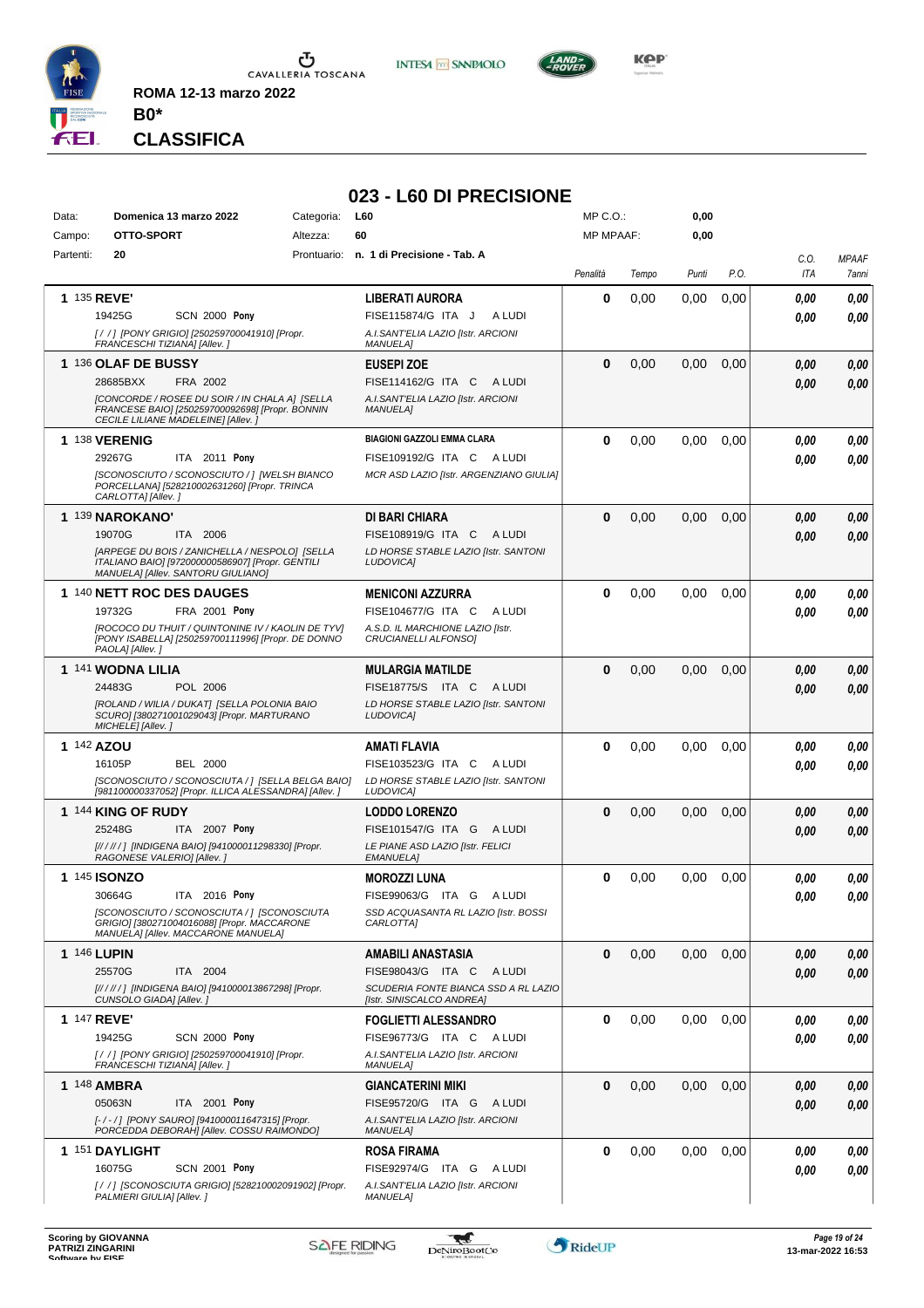

**INTESA** M SANPAOLO



**Kep** 

### **CLASSIFICA**

**B0\***

**ROMA 12-13 marzo 2022**

|                     |                                                                                                                                          |            | 023 - L60 DI PRECISIONE                                           |                  |       |       |      |      |              |
|---------------------|------------------------------------------------------------------------------------------------------------------------------------------|------------|-------------------------------------------------------------------|------------------|-------|-------|------|------|--------------|
| Data:               | Domenica 13 marzo 2022                                                                                                                   | Categoria: | L60                                                               | $MP C. O.$ :     |       | 0,00  |      |      |              |
| Campo:              | OTTO-SPORT                                                                                                                               | Altezza:   | 60                                                                | <b>MP MPAAF:</b> |       | 0.00  |      |      |              |
| Partenti:           | 20                                                                                                                                       |            | Prontuario: n. 1 di Precisione - Tab. A                           |                  |       |       |      | C.0. | <b>MPAAF</b> |
|                     |                                                                                                                                          |            |                                                                   | Penalità         | Tempo | Punti | P.O. | ITA  | 7anni        |
|                     | 1 153 BLAKEHILL NATHAN                                                                                                                   |            | <b>ROMAGNOLI ANNA</b>                                             | $\bf{0}$         | 0,00  | 0,00  | 0,00 | 0.00 | 0.00         |
|                     | 30483G<br>IRL 2017 Pony                                                                                                                  |            | FISE81206/G ITA G<br>A LUDI                                       |                  |       |       |      | 0.00 | 0.00         |
|                     | [BLAKEHILL PRINCE / SANDY GOUSE / ] [CONNEMARA<br>GRIGIO] [372140400100269] [Propr. ROMAGNOLI<br>STEFANO] [Allev.]                       |            | MCR ASD LAZIO [Istr. ARGENZIANO GIULIA]                           |                  |       |       |      |      |              |
|                     | <b>1 154 ASTOR</b>                                                                                                                       |            | PETACCHIOLA EMMA                                                  | $\bf{0}$         | 0,00  | 0,00  | 0,00 | 0.00 | 0.00         |
|                     | NED 2004 Pony<br>28095G                                                                                                                  |            | FISE79773/G ITA J<br>A LUDI                                       |                  |       |       |      | 0.00 | 0.00         |
|                     | [././] [NEDERLANDS RIJPAAR. GRIGIO]<br>[528210002093790] [Propr. ANDREANI ELISABETTA]<br>[Allev.]                                        |            | CI INVICTI ASD LAZIO [Istr. GIORDANO<br>CHIARA1                   |                  |       |       |      |      |              |
|                     | <b>1 155 DYLAN</b>                                                                                                                       |            | <b>LATTANZI GINEVRA</b>                                           | $\bf{0}$         | 0,00  | 0,00  | 0.00 | 0.00 | 0.00         |
|                     | <b>SCN 1994 Pony</b><br>03574GXX                                                                                                         |            | FISE75588/G ITA J<br>A LUDI                                       |                  |       |       |      | 0.00 | 0.00         |
|                     | [//] ISCONOSCIUTA ROANO] [] [Propr. PONY CLUB SAN<br>GIORGIO] [Allev.]                                                                   |            | CASSIA EQUESTRIAN CLUB SSD A RL<br>LAZIO [Istr. MAUGERI ALBERTO]  |                  |       |       |      |      |              |
|                     | 1 156 NAROKANO'                                                                                                                          |            | <b>PERINOTTO BIANCA</b>                                           | $\bf{0}$         | 0.00  | 0,00  | 0.00 | 0.00 | 0.00         |
|                     | 19070G<br>ITA 2006                                                                                                                       |            | FISE10146/S ITA J<br>A LUDI                                       |                  |       |       |      | 0.00 | 0.00         |
|                     | [ARPEGE DU BOIS / ZANICHELLA / NESPOLO] [SELLA<br>ITALIANO BAIO] [972000000586907] [Propr. GENTILI<br>MANUELA] [Allev. SANTORU GIULIANO] |            | LD HORSE STABLE LAZIO [Istr. SANTONI<br><b>LUDOVICAI</b>          |                  |       |       |      |      |              |
| <b>19 137 LUPIN</b> |                                                                                                                                          |            | <b>VERNA AURORA</b>                                               | 4                | 0,00  | 0,00  | 0.00 | 0,00 | 0,00         |
|                     | ITA 2004<br>25570G                                                                                                                       |            | FISE112028/G ITA J<br>A LUDI                                      |                  |       |       |      | 0.00 | 0,00         |
|                     | [////// ] [INDIGENA BAIO] [941000013867298] [Propr.<br>CUNSOLO GIADA] [Allev.]                                                           |            | SCUDERIA FONTE BIANCA SSD A RL LAZIO<br>[Istr. SINISCALCO ANDREA] |                  |       |       |      |      |              |
| 19 149 FURIA        |                                                                                                                                          |            | <b>ROSSI VALENTINA</b>                                            | 4                | 0,00  | 0,00  | 0.00 | 0.00 | 0.00         |
|                     | <b>SCN 2000 Pony</b><br>09193G                                                                                                           |            | FISE95039/G ITA G<br>A LUDI                                       |                  |       |       |      | 0.00 | 0.00         |
|                     | [//] [SCONOSCIUTA BAIO] [] [Propr. CARRUS MASSIMO]<br>[Allev.]                                                                           |            | LE PIANE ASD LAZIO [Istr. FELICI<br><b>EMANUELA]</b>              |                  |       |       |      |      |              |
|                     | 143 KING OF RUDY                                                                                                                         |            | <b>FRANCUCCI ANDREA</b>                                           | Elim.            | 0,00  | 0,00  | 0,00 | 0,00 | 0.00         |
|                     | 25248G<br>ITA 2007 Pony                                                                                                                  |            | FISE101582/G ITA G<br>A LUDI                                      |                  |       |       |      | 0,00 | 0.00         |
|                     | [// / // / ] [INDIGENA BAIO] [941000011298330] [Propr.<br>RAGONESE VALERIO] [Allev.]                                                     |            | LE PIANE ASD LAZIO [Istr. FELICI<br><b>EMANUELA]</b>              |                  |       |       |      |      |              |

Collegio Giudicante *Presidente MARIA GIUSEPPINA TROCCOLI SILVIA GRANA LETIZIA GRIECO*

## **024 - L70 DI PRECISIONE**

| Data:  |           | Domenica 13 marzo 2022                                                                                                                                                          | Categoria:  | <b>L70</b>                                                                                                                       | MP C. O.         |       | 0,00  |      |              |                       |
|--------|-----------|---------------------------------------------------------------------------------------------------------------------------------------------------------------------------------|-------------|----------------------------------------------------------------------------------------------------------------------------------|------------------|-------|-------|------|--------------|-----------------------|
| Campo: |           | OTTO-SPORT                                                                                                                                                                      | Altezza:    | 70                                                                                                                               | <b>MP MPAAF:</b> |       | 0,00  |      |              |                       |
|        | Partenti: | 15                                                                                                                                                                              | Prontuario: | n. 1 di Precisione - Tab. A                                                                                                      | Penalità         | Tempo | Punti | P.O. | C.0.<br>ITA  | <b>MPAAF</b><br>7anni |
|        |           | 71 AOLLY<br>25681G<br>2009<br>ITA<br>[AOLIVER / LOVLY DAY / KARAT] [SELLA ITALIANO<br>SAURO] [982009106710050] [Propr. NOVELLI GIANLUCA]<br><b>IAlley, BEATI MANUELAI</b>       |             | SOBRINO MARIA ANNASOFIA<br>FISE96034/G<br>A LUDI<br>ITA J<br>C.I. CASALE SAN NICOLA SSD A RL LAZIO<br>[Istr. AMARISSE GIAMPIERO] | 0                | 0,00  | 0,00  | 0,00 | 0.00<br>0,00 | 0,00<br>0,00          |
|        |           | 72 SCHIZZO<br><b>SCN 2000 Pony</b><br>11156G<br>[//] [PONY GRIGIO] [] [Propr. PAOLILLO RENATO] [Allev.]                                                                         |             | <b>CAVALIERE GIULIA</b><br>FISE95761/G<br>ITA G<br>A LUDI<br>SEABISCUIT ASD LAZIO [Istr. FALCINELLI<br><b>FILIPPO1</b>           | $\bf{0}$         | 0,00  | 0,00  | 0,00 | 0,00<br>0,00 | 0,00<br>0,00          |
|        |           | 78 NETT ROC DES DAUGES<br>FRA 2001 Pony<br>19732G<br>IROCOCO DU THUIT / QUINTONINE IV / KAOLIN DE TYVI<br>[PONY ISABELLA] [250259700111996] [Propr. DE DONNO<br>PAOLA] [Allev.] |             | <b>BAGLI VITTORIA</b><br>FISE22042/R ITA G<br>A LUDI<br>A.S.D. IL MARCHIONE LAZIO [Istr. SPAZIANI<br>ALESSIA]                    | 0                | 0,00  | 0,00  | 0,00 | 0.00<br>0.00 | 0,00<br>0,00          |
|        |           | 1 114 VILANDI VAN DE MISPELACKE<br>16387BXX<br><b>GER 1998 Pony</b><br>[VIVALDI / LOTTE / LANDOIS] [PONY SAURO] [] [Propr.<br>POLI SANDRI PAOLA] [Allev.]                       |             | <b>VICINI LUDOVICA</b><br>FISE96545/G<br>ITA J<br>A LUDI<br>MCR ASD LAZIO [Istr. ARGENZIANO GIULIA]                              | 0                | 0,00  | 0,00  | 0,00 | 0,00<br>0,00 | 0,00<br>0,00          |

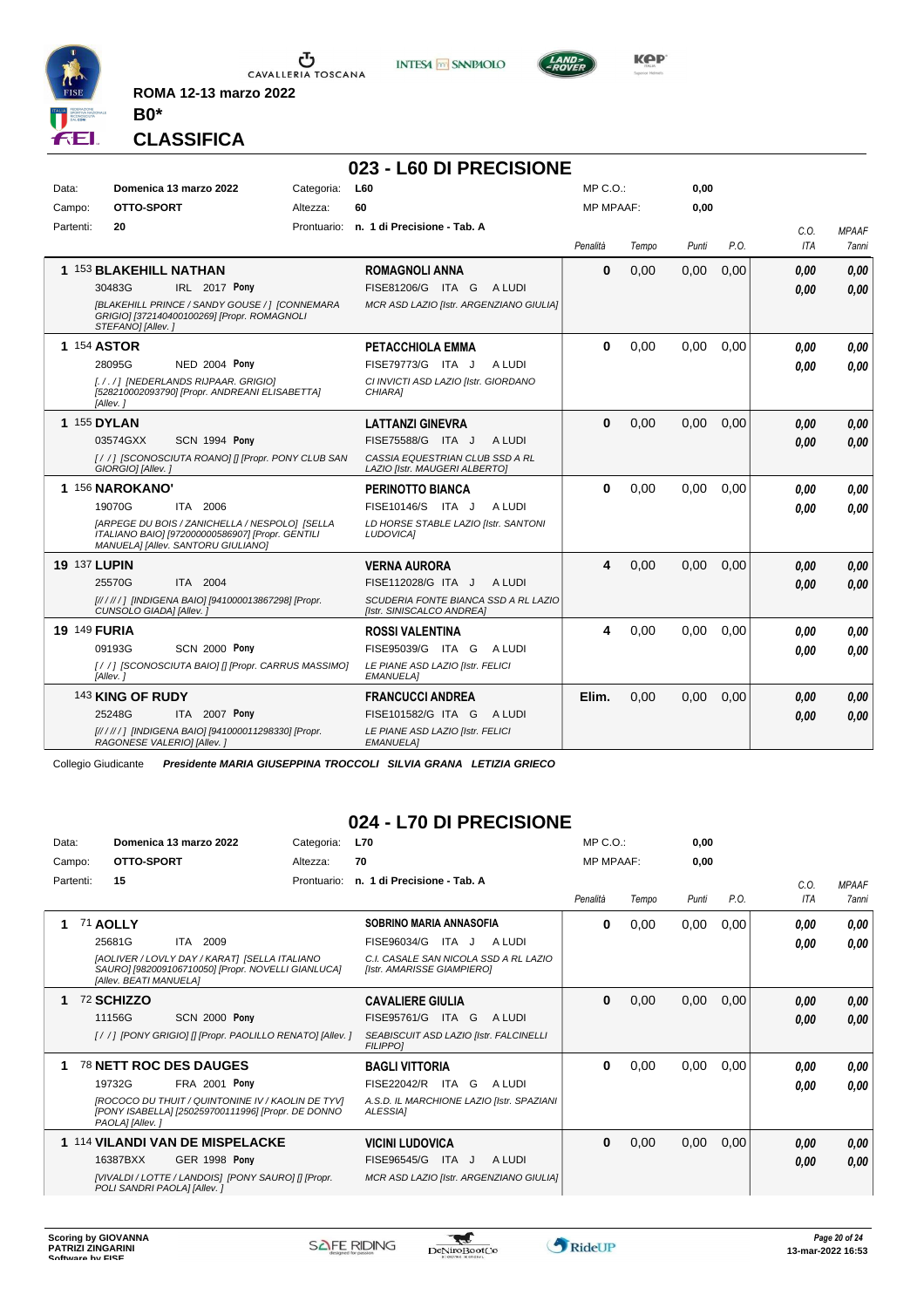

**INTESA** M SANPAOLO



**CLASSIFICA**

**B0\***

**ROMA 12-13 marzo 2022**

# **024 - L70 DI PRECISIONE**

| Data:     | Domenica 13 marzo 2022                                                                                                                                                                          | <b>L70</b><br>Categoria:                                          | MP C. O.         |       | 0,00  |      |             |                       |
|-----------|-------------------------------------------------------------------------------------------------------------------------------------------------------------------------------------------------|-------------------------------------------------------------------|------------------|-------|-------|------|-------------|-----------------------|
| Campo:    | OTTO-SPORT<br>Altezza:                                                                                                                                                                          | 70                                                                | <b>MP MPAAF:</b> |       | 0,00  |      |             |                       |
| Partenti: | 15                                                                                                                                                                                              | Prontuario: n. 1 di Precisione - Tab. A                           | Penalità         | Tempo | Punti | P.O. | C.O.<br>ITA | <b>MPAAF</b><br>7anni |
|           | 1 138 VERENIG                                                                                                                                                                                   | <b>BIAGIONI GAZZOLI EMMA CLARA</b>                                | 0                | 0,00  | 0,00  | 0,00 | 0.00        | 0,00                  |
|           | 29267G<br>ITA 2011 Pony                                                                                                                                                                         | FISE109192/G ITA C<br>A LUDI                                      |                  |       |       |      | 0.00        | 0,00                  |
|           | [SCONOSCIUTO / SCONOSCIUTO / ] [WELSH BIANCO<br>PORCELLANA] [528210002631260] [Propr. TRINCA<br>CARLOTTA] [Allev.]                                                                              | MCR ASD LAZIO [Istr. ARGENZIANO GIULIA]                           |                  |       |       |      |             |                       |
|           | 1 153 BLAKEHILL NATHAN                                                                                                                                                                          | <b>ROMAGNOLI ANNA</b>                                             | $\bf{0}$         | 0,00  | 0,00  | 0,00 | 0,00        | 0,00                  |
|           | 30483G<br>IRL 2017 Pony                                                                                                                                                                         | FISE81206/G ITA G<br>A LUDI                                       |                  |       |       |      | 0,00        | 0,00                  |
|           | [BLAKEHILL PRINCE / SANDY GOUSE / ] [CONNEMARA<br>GRIGIO] [372140400100269] [Propr. ROMAGNOLI<br>STEFANO] [Allev.]                                                                              | MCR ASD LAZIO [Istr. ARGENZIANO GIULIA]                           |                  |       |       |      |             |                       |
|           | 1 157 WODNA LILIA                                                                                                                                                                               | <b>D'AMBROGIO CHIARA</b>                                          | 0                | 0,00  | 0,00  | 0.00 | 0,00        | 0,00                  |
|           | 24483G<br>POL 2006                                                                                                                                                                              | FISE97349/G ITA G<br>A LUDI                                       |                  |       |       |      | 0.00        | 0,00                  |
|           | [ROLAND / WILIA / DUKAT] [SELLA POLONIA BAIO<br>SCURO] [380271001029043] [Propr. MARTURANO<br>MICHELE] [Allev.]                                                                                 | LD HORSE STABLE LAZIO [Istr. SANTONI<br>LUDOVICA]                 |                  |       |       |      |             |                       |
|           | 1 158 EL BONITO                                                                                                                                                                                 | <b>MALVESTIO SOFIA</b>                                            | 0                | 0,00  | 0,00  | 0,00 | 0.00        | 0,00                  |
|           | 14986G<br>ITA 2003                                                                                                                                                                              | FISE94385/G ITA J<br>A LUDI                                       |                  |       |       |      | 0.00        | 0,00                  |
|           | [SELLA ITALIANO BAIO SCURO] [968000001751190] [Propr.<br>MARICCA CARLO] [Allev. MARICCA CARLO]                                                                                                  | SCUDERIA FONTE BIANCA SSD A RL LAZIO<br>[Istr. SINISCALCO ANDREA] |                  |       |       |      |             |                       |
|           | 1 159 NETT ROC DES DAUGES                                                                                                                                                                       | <b>CARDINALI CHIARA</b>                                           | 0                | 0,00  | 0,00  | 0,00 | 0.00        | 0,00                  |
|           | FRA 2001 Pony<br>19732G                                                                                                                                                                         | FISE93975/G ITA G<br>A LUDI                                       |                  |       |       |      | 0.00        | 0,00                  |
|           | [ROCOCO DU THUIT / QUINTONINE IV / KAOLIN DE TYV]<br>[PONY ISABELLA] [250259700111996] [Propr. DE DONNO<br>PAOLA] [Allev. ]                                                                     | A.S.D. IL MARCHIONE LAZIO [Istr.<br>CRUCIANELLI ALFONSO1          |                  |       |       |      |             |                       |
|           | 1 161 MIELE                                                                                                                                                                                     | <b>CARRETTA CARLO PHILIP</b>                                      | $\bf{0}$         | 0,00  | 0,00  | 0,00 | 0,00        | 0,00                  |
|           | 30495G<br>ITA 2010 Pony                                                                                                                                                                         | FISE89430/G ITA J<br>Brev.                                        |                  |       |       |      | 0.00        | 0,00                  |
|           | [SCONOSCIUTO / SCONOSCIUTO / ] [SCONOSCIUTA<br>SAURO CON CRINI CHIARI] [941000014853584] [Propr.<br>RASILE GAIA] [Allev.]                                                                       | A.I.SANT'ELIA LAZIO [Istr. ARCIONI<br><b>MANUELA1</b>             |                  |       |       |      |             |                       |
|           | 1 163 JADEMADE                                                                                                                                                                                  | BARBAGIOVANNI GASPARO ARIANNA                                     | 0                | 0,00  | 0,00  | 0,00 | 0,00        | 0,00                  |
|           | 30654G<br>IRL 2007                                                                                                                                                                              | FISE63451/G ITA C ALUDI                                           |                  |       |       |      | 0,00        | 0,00                  |
|           | [INVINCIBILE SPIRIT / AUTUMN PRIDE / ] [PSI J.C.I. BAIO]<br>[985101045101972] [Propr. C. I. ACQUASANTA ASD E DI<br>PROMOZIONE SOCIALE] [Allev. C. I. ACQUASANTA ASD E<br>DI PROMOZIONE SOCIALE] | SSD ACQUASANTA RL LAZIO [Istr. BOSSI<br>CARLOTTA]                 |                  |       |       |      |             |                       |
|           | 12 162 STREGA                                                                                                                                                                                   | <b>VERUCCI GAIA</b>                                               | 4                | 0,00  | 0,00  | 0,00 | 0,00        | 0,00                  |
|           | 29172G<br>ITA 2009 Pony                                                                                                                                                                         | FISE71735/G ITA J<br>A LUDI                                       |                  |       |       |      | 0.00        | 0,00                  |
|           | [././] [SCONOSCIUTA BAIO] [941000013879209] [Propr.<br>ANDREANI ELISABETTA] [Allev.]                                                                                                            | CI INVICTI ASD LAZIO [Istr. GIORDANO<br>CHIARA]                   |                  |       |       |      |             |                       |
|           | <b>13 155 DYLAN</b>                                                                                                                                                                             | <b>LATTANZI GINEVRA</b>                                           | 8                | 0,00  | 0,00  | 0,00 | 0,00        | 0,00                  |
|           | 03574GXX<br>SCN 1994 Pony                                                                                                                                                                       | FISE75588/G ITA J<br>A LUDI                                       |                  |       |       |      | 0,00        | 0,00                  |
|           | [//] [SCONOSCIUTA ROANO] [] [Propr. PONY CLUB SAN<br>GIORGIO] [Allev.]                                                                                                                          | CASSIA EQUESTRIAN CLUB SSD A RL<br>LAZIO [Istr. MAUGERI ALBERTO]  |                  |       |       |      |             |                       |
|           | NP 124 ETWAT                                                                                                                                                                                    | ARDUINI GRETA                                                     | N.P.             | 0,00  | 0,00  | 0,00 | 0,00        | 0,00                  |
|           | 34363BXX<br><b>NED 2007 Pony</b>                                                                                                                                                                | FISE69244/G ITA C ALUDI<br>ASD ITALIANA DRESSAGE LAZIO [Istr.     |                  |       |       |      | 0,00        | 0,00                  |
|           | [RIETHEIM'S HILBERT / PELSKAMP'S MADELON /<br>COTTAGE LOVE KNOT  [WELSH BAIO] [528210002025557]<br>[Propr. GRASSO BIONDI BEATRICE] [Allev.]                                                     | <b>RICCIONI ROBERTAI</b>                                          |                  |       |       |      |             |                       |
|           | NP 160 DAYLIGHT                                                                                                                                                                                 | <b>DOLCINI FRANCESCA</b>                                          | N.P.             | 0,00  | 0,00  | 0,00 | 0.00        | 0,00                  |
|           | 16075G<br><b>SCN 2001 Pony</b>                                                                                                                                                                  | FISE89564/G ITA C<br>A LUDI                                       |                  |       |       |      | 0,00        | 0,00                  |
|           | [/ / ] [SCONOSCIUTA GRIGIO] [528210002091902] [Propr.<br>PALMIERI GIULIA] [Allev.]                                                                                                              | A.I.SANT'ELIA LAZIO [Istr. ARCIONI<br><b>MANUELA]</b>             |                  |       |       |      |             |                       |

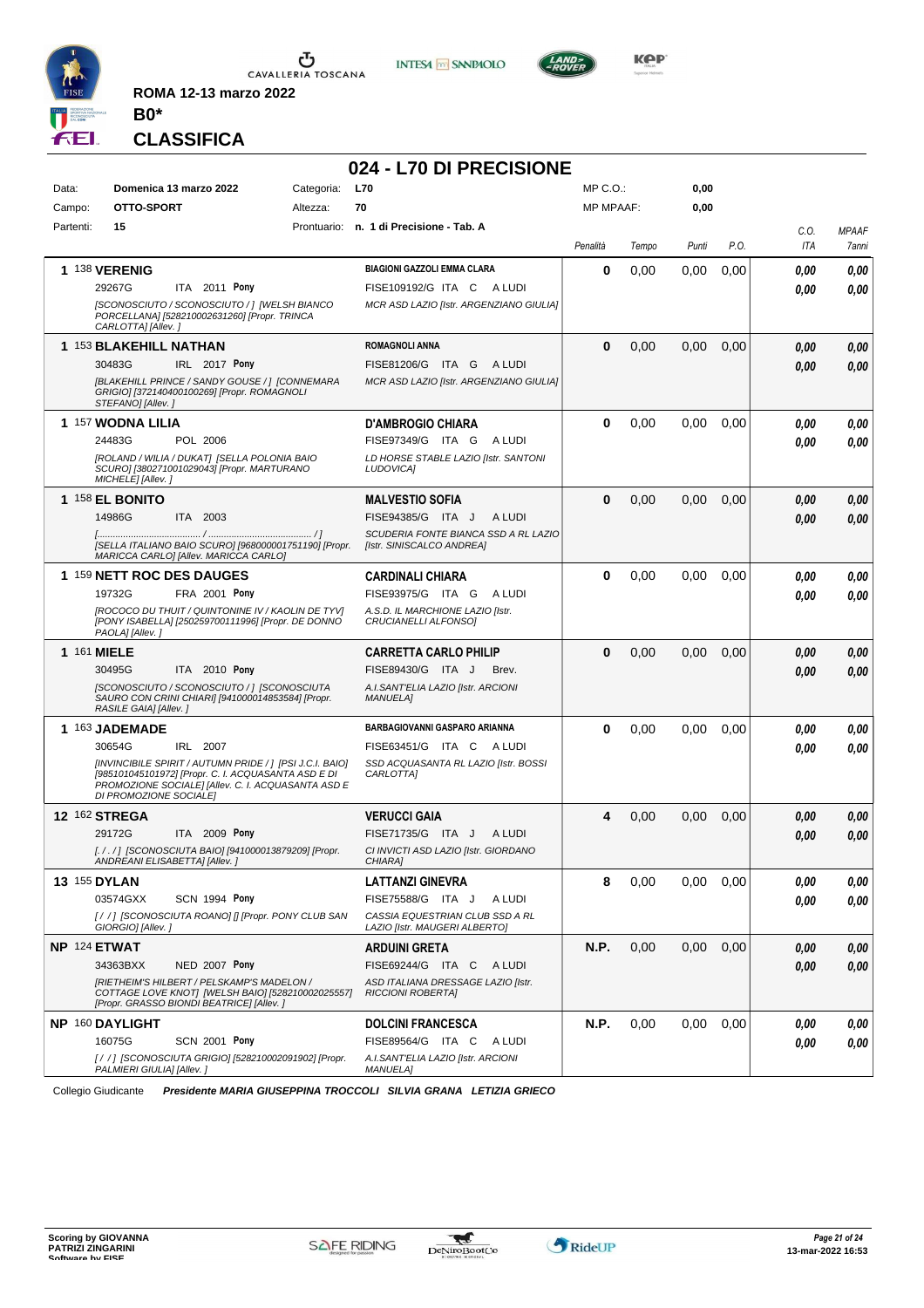

**INTESA M** SANPAOLO



**KOP** 

## **CLASSIFICA**

**B0\***

**ROMA 12-13 marzo 2022**

|                |                                                                                                                      |            | 025 - L40 DI PRECISIONE                                              |                  |       |       |      |             |                       |
|----------------|----------------------------------------------------------------------------------------------------------------------|------------|----------------------------------------------------------------------|------------------|-------|-------|------|-------------|-----------------------|
| Data:          | Domenica 13 marzo 2022                                                                                               | Categoria: | L40                                                                  | MP C.O.:         |       | 0,00  |      |             |                       |
| Campo:         | OTTO-SPORT                                                                                                           | Altezza:   | 40                                                                   | <b>MP MPAAF:</b> |       | 0,00  |      |             |                       |
| Partenti:      | 21                                                                                                                   |            | Prontuario: n. 1 di Precisione - Tab. A                              | Penalità         | Tempo | Punti | P.O. | C.O.<br>ITA | <b>MPAAF</b><br>7anni |
| 1              | 39 GINEVRA                                                                                                           |            | <b>TRINCA CARLOTTA</b>                                               | $\bf{0}$         | 0,00  | 0,00  | 0,00 | 0,00        | 0,00                  |
|                | 30931G<br>ITA 2014 Pony                                                                                              |            | FISE72913/G ITA Y<br>Brev.                                           |                  |       |       |      | 0.00        | 0.00                  |
|                | [SCONOSCIUTO / SCONOSCIUTA / ] [PONY APPALOOSA<br>LEOPARDO] [380271006042040] [Propr. PUCCI LAURA]<br>[Allev.]       |            | MCR ASD LAZIO [Istr. ARGENZIANO GIULIA]                              |                  |       |       |      |             |                       |
| 1 165 MOX      |                                                                                                                      |            | <b>SERGIO SARA</b>                                                   | $\bf{0}$         | 0,00  | 0,00  | 0,00 | 0,00        | 0,00                  |
|                | 29065G<br>ITA 2014 Pony                                                                                              |            | FISE106743/G ITA C<br>A LUDI                                         |                  |       |       |      | 0.00        | 0.00                  |
|                | [././] [APPALOOSA SAURO] [380271001037556] [Propr.<br>LA MACCHIARELLA ARLI [Allev.]                                  |            | CI INVICTI ASD LAZIO [Istr. GIORDANO<br>CHIARA1                      |                  |       |       |      |             |                       |
| 1 166 MOX      |                                                                                                                      |            | <b>BOLAFFI BEATRICE</b>                                              | $\bf{0}$         | 0,00  | 0,00  | 0,00 | 0,00        | 0,00                  |
|                | 29065G<br>ITA 2014 Pony                                                                                              |            | FISE106379/G ITA C<br>A LUDI                                         |                  |       |       |      | 0.00        | 0,00                  |
|                | [././] [APPALOOSA SAURO] [380271001037556] [Propr.<br>LA MACCHIARELLA ARL] [Allev. ]                                 |            | CI INVICTI ASD LAZIO [Istr. GIORDANO<br>CHIARA]                      |                  |       |       |      |             |                       |
| 1 167 MOX      |                                                                                                                      |            | <b>ZIGNANI CECILIA</b>                                               | 0                | 0,00  | 0,00  | 0,00 | 0,00        | 0,00                  |
|                | 29065G<br>ITA 2014 Pony                                                                                              |            | FISE106377/G ITA G<br>A LUDI                                         |                  |       |       |      | 0.00        | 0.00                  |
|                | [././] [APPALOOSA SAURO] [380271001037556] [Propr.<br>LA MACCHIARELLA ARL] [Allev. ]                                 |            | CI INVICTI ASD LAZIO [Istr. GIORDANO<br>CHIARA]                      |                  |       |       |      |             |                       |
| 1 168 SISSI II |                                                                                                                      |            | <b>AGNESI NOEMI</b>                                                  | $\bf{0}$         | 0,00  | 0,00  | 0,00 | 0.00        | 0,00                  |
|                | 23509G<br>ITA 2006 Pony                                                                                              |            | FISE106368/G ITA J<br>A LUDI                                         |                  |       |       |      | 0.00        | 0.00                  |
|                | [SCONOSCIUTA / SCONOSCIUTA / ] [SCONOSCIUTA<br>PEZZATO SAUROI [941000011101738] [Propr. BARBIERI<br>EGIDIO] [Allev.] |            | CI INVICTI ASD LAZIO [Istr. GIORDANO<br>CHIARA]                      |                  |       |       |      |             |                       |
|                | 1 170 DONA FIOR                                                                                                      |            | <b>MAGNOSI ANGELICA</b>                                              | 0                | 0,00  | 0,00  | 0,00 | 0.00        | 0,00                  |
|                | 27477G<br>ITA 2008 Pony                                                                                              |            | FISE105785/G ITA C<br>A LUDI                                         |                  |       |       |      | 0.00        | 0.00                  |
|                | [. / . / ] [INDIGENA MORELLO] [380271006061267] [Propr.<br>CIRCOLO IPPICO ACQUA SANTA] [Allev.]                      |            | SSD ACQUASANTA RL LAZIO [Istr. BOSSI<br>CARLOTTA]                    |                  |       |       |      |             |                       |
|                | 1 172 DONA FIOR                                                                                                      |            | <b>MARCOLINI LUCREZIA</b>                                            | $\bf{0}$         | 0,00  | 0,00  | 0,00 | 0.00        | 0,00                  |
|                | 27477G<br>ITA 2008 Pony<br>[././] [INDIGENA MORELLO] [380271006061267] [Propr.                                       |            | FISE104912/G ITA C<br>A LUDI<br>SSD ACQUASANTA RL LAZIO [Istr. BOSSI |                  |       |       |      | 0.00        | 0.00                  |
|                | CIRCOLO IPPICO ACQUA SANTA] [Allev.]                                                                                 |            | CARLOTTA]                                                            |                  |       |       |      |             |                       |
| 1 174 KATY     |                                                                                                                      |            | <b>MACCAFERRI STELLA</b>                                             | 0                | 0,00  | 0,00  | 0,00 | 0.00        | 0,00                  |
|                | 29692G<br>ITA 2016 Pony<br>[././] [SCONOSCIUTA PEZZATO SAURO]                                                        |            | FISE101527/G ITA C<br>A LUDI<br>CI INVICTI ASD LAZIO [Istr. GIORDANO |                  |       |       |      | 0.00        | 0.00                  |
|                | [380271006069431] [Propr. ANDREANI ELISABETTA]<br>[Allev.]                                                           |            | CHIARA]                                                              |                  |       |       |      |             |                       |
|                | 1 175 QUADRELLA                                                                                                      |            | <b>CHICCA FLAVIA</b>                                                 | $\bf{0}$         | 0,00  | 0,00  | 0,00 | 0.00        | 0,00                  |
|                | 01747L<br><b>SCN 2004 Pony</b>                                                                                       |            | FISE100577/G ITA G A LUDI                                            |                  |       |       |      | 0,00        | 0,00                  |
|                | [++++++++ / ++++++++++++ /] [SCONOSCIUTA BAIO]<br>[941000011830687] [Propr. LANNO FRANCESCA] [Allev. ]               |            | SCUDERIA FONTE BIANCA SSD A RL LAZIO<br>[Istr. SINISCALCO ANDREA]    |                  |       |       |      |             |                       |
|                | 1 176 NOORDENVELD'S SHARRON                                                                                          |            | <b>SOFIA REBECCA</b>                                                 | 0                | 0,00  | 0,00  | 0.00 | 0.00        | 0,00                  |
|                | 27334G<br><b>NED 2002 Pony</b>                                                                                       |            | FISE99468/G ITA G ALUDI                                              |                  |       |       |      | 0.00        | 0.00                  |
|                | [YOUNG WINSOME'S ADRIAN / SIEGVRIES FOREST<br>LAIKA ELANSE /   [NEW FOREST BAIO]                                     |            | SSD ACQUASANTA RL LAZIO [Istr. BOSSI<br>CARLOTTA]                    |                  |       |       |      |             |                       |
|                | [528210000667438] [Propr. MISOCCHIA ALESSIO] [Allev. XX<br>XX)                                                       |            |                                                                      |                  |       |       |      |             |                       |
|                | <b>1 177 ASTOR</b>                                                                                                   |            | <b>BERTROU MARGOT</b>                                                | $\bf{0}$         | 0,00  | 0,00  | 0,00 | 0,00        | 0,00                  |
|                | 28095G<br>NED 2004 Pony                                                                                              |            | FISE99447/G ITA C<br>A LUDI                                          |                  |       |       |      | 0.00        | 0,00                  |
|                | [././] [NEDERLANDS RIJPAAR. GRIGIO]<br>[528210002093790] [Propr. ANDREANI ELISABETTA]<br>[Allev.]                    |            | CI INVICTI ASD LAZIO [Istr. GIORDANO<br>CHIARA]                      |                  |       |       |      |             |                       |
|                | 1 180 GINEVRA                                                                                                        |            | <b>BELLENCHI FLAVIA</b>                                              | 0                | 0,00  | 0,00  | 0.00 | 0.00        | 0,00                  |
|                | ITA 2014 Pony<br>30931G                                                                                              |            | FISE78401/G ITA C<br>A LUDI                                          |                  |       |       |      | 0.00        | 0.00                  |
|                | [SCONOSCIUTO / SCONOSCIUTA / ] [PONY APPALOOSA<br>LEOPARDO] [380271006042040] [Propr. PUCCI LAURA]<br>[Allev.]       |            | MCR ASD LAZIO [Istr. ARGENZIANO GIULIA]                              |                  |       |       |      |             |                       |
|                | <b>1 181 TARZAN</b>                                                                                                  |            | <b>CIPOLLETTI MIA</b>                                                | $\bf{0}$         | 0,00  | 0,00  | 0,00 | 0.00        | 0,00                  |
|                | 29904G<br>ITA 2012 Pony                                                                                              |            | FISE78400/G ITA G ALUDI                                              |                  |       |       |      | 0.00        | 0,00                  |
|                | [SCONOSCIUTO / SCONOSCIUTO / ] [PONY PEZZATO<br>SAURO] [981100000918791] [Propr. BIAGIONI GAZZOLI                    |            | MCR ASD LAZIO [Istr. ARGENZIANO GIULIA]                              |                  |       |       |      |             |                       |
|                | EMMA CLARA] [Allev.]                                                                                                 |            |                                                                      |                  |       |       |      |             |                       |

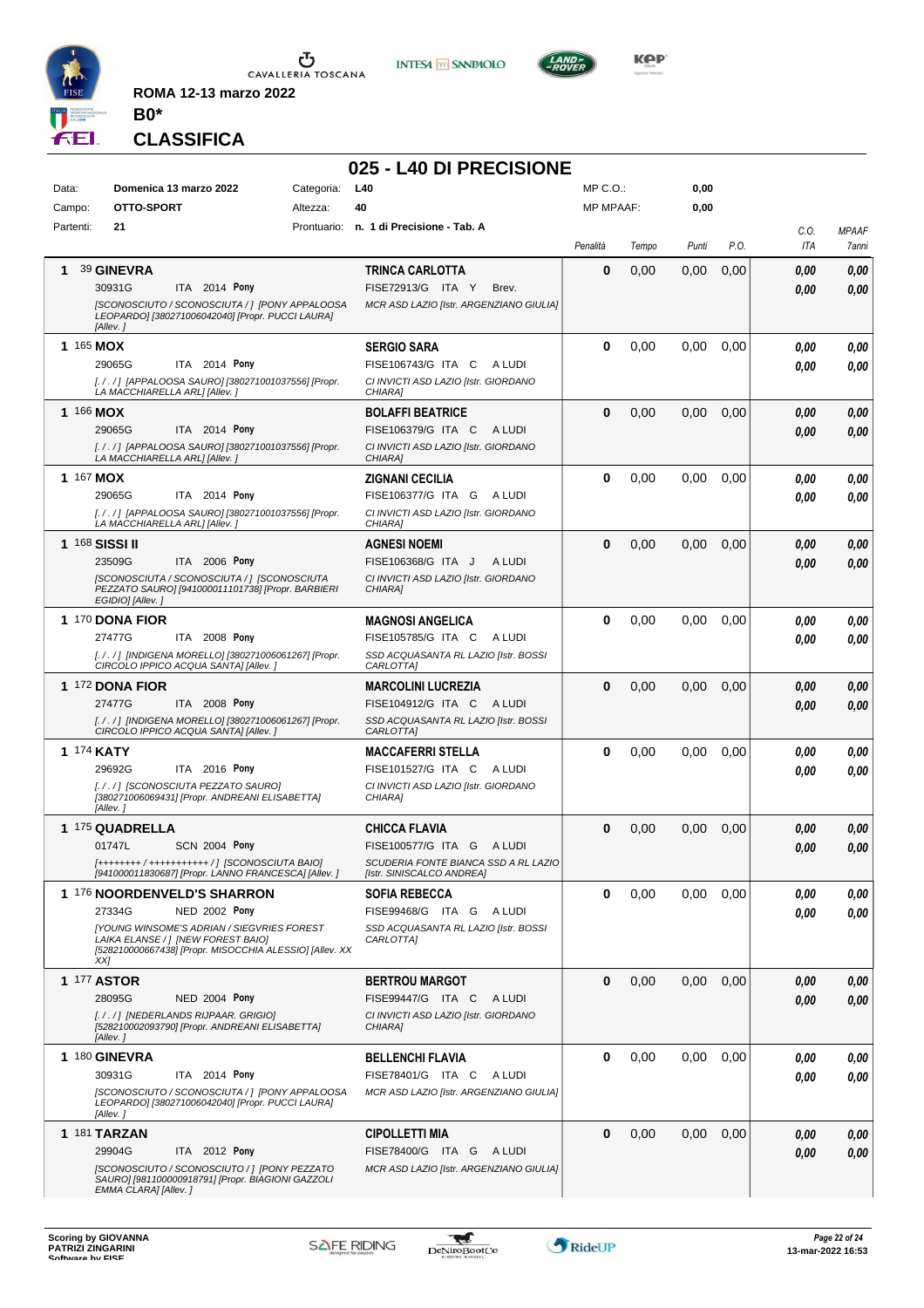

**INTESA** M SANPAOLO



**Kep** 

### **CLASSIFICA**

**B0\***

**ROMA 12-13 marzo 2022**

|                 |                                                                                                                                                                                                 |            | 025 - L40 DI PRECISIONE                                           |                  |       |       |      |            |              |
|-----------------|-------------------------------------------------------------------------------------------------------------------------------------------------------------------------------------------------|------------|-------------------------------------------------------------------|------------------|-------|-------|------|------------|--------------|
| Data:           | Domenica 13 marzo 2022                                                                                                                                                                          | Categoria: | L40                                                               | $MP C. O.$ :     |       | 0,00  |      |            |              |
| Campo:          | OTTO-SPORT                                                                                                                                                                                      | Altezza:   | 40                                                                | <b>MP MPAAF:</b> |       | 0,00  |      |            |              |
| Partenti:       | 21                                                                                                                                                                                              |            | Prontuario: n. 1 di Precisione - Tab. A                           |                  |       |       |      | C.O.       | <b>MPAAF</b> |
|                 |                                                                                                                                                                                                 |            |                                                                   | Penalità         | Tempo | Punti | P.O. | <b>ITA</b> | 7anni        |
|                 | 1 182 ASTOR                                                                                                                                                                                     |            | <b>GERACI CARLOTTA</b>                                            | $\bf{0}$         | 0.00  | 0,00  | 0.00 | 0.00       | 0.00         |
|                 | <b>NED 2004 Pony</b><br>28095G                                                                                                                                                                  |            | A LUDI<br>FISE54165/G ITA J                                       |                  |       |       |      | 0.00       | 0,00         |
|                 | [././] [NEDERLANDS RIJPAAR. GRIGIO]<br>[528210002093790] [Propr. ANDREANI ELISABETTA]<br>[Allev.]                                                                                               |            | CI INVICTI ASD LAZIO [Istr. GIORDANO<br>CHIARA]                   |                  |       |       |      |            |              |
| 1 195 KATY      |                                                                                                                                                                                                 |            | <b>COGLITORE DANIELE</b>                                          | $\mathbf{0}$     | 0,00  | 0,00  | 0,00 | 0.00       | 0.00         |
|                 | 29692G<br>ITA 2016 Pony                                                                                                                                                                         |            | FISE106395/G ITA C<br>A LUDI                                      |                  |       |       |      | 0.00       | 0.00         |
|                 | [././] [SCONOSCIUTA PEZZATO SAURO]<br>[380271006069431] [Propr. ANDREANI ELISABETTA]<br>[Allev.]                                                                                                |            | CI INVICTI ASD LAZIO [Istr. GIORDANO<br>CHIARA1                   |                  |       |       |      |            |              |
| 16 169 SISSI II |                                                                                                                                                                                                 |            | <b>ARDITO MARTINA</b>                                             | 4                | 0.00  | 0.00  | 0.00 | 0.00       | 0,00         |
|                 | ITA 2006 Pony<br>23509G                                                                                                                                                                         |            | FISE106095/G ITA C<br>A LUDI                                      |                  |       |       |      | 0.00       | 0.00         |
|                 | [SCONOSCIUTA / SCONOSCIUTA / ] [SCONOSCIUTA<br>PEZZATO SAURO] [941000011101738] [Propr. BARBIERI<br>EGIDIO] [Allev.]                                                                            |            | CI INVICTI ASD LAZIO [Istr. GIORDANO<br>CHIARA1                   |                  |       |       |      |            |              |
|                 | 17 178 SCOMPIGLIO                                                                                                                                                                               |            | <b>DECLICH NORA</b>                                               | 8                | 0.00  | 0.00  | 0.00 | 0.00       | 0.00         |
|                 | 30802G<br>ITA 2016                                                                                                                                                                              |            | FISE95477/G ITA C<br>A LUDI                                       |                  |       |       |      | 0.00       | 0,00         |
|                 | [SCONOSCIUTO / SCONOSCIUTA / ] [PRODUZIONE<br>COMUNE SAURO] [380271006041270] [Propr. C. I.<br>ACQUASANTA ASD E DI PROMOZIONE SOCIALE] [Allev. C.<br>I. ACQUASANTA ASD E DI PROMOZIONE SOCIALE] |            | SSD ACQUASANTA RL LAZIO [Istr. BOSSI<br>CARLOTTA]                 |                  |       |       |      |            |              |
|                 | 164 <b>MIKY</b>                                                                                                                                                                                 |            | <b>MARRI LAVINIA</b>                                              | Elim.            | 0.00  | 0.00  | 0.00 | 0.00       | 0,00         |
|                 | 27028G<br>ITA 2009 Pony                                                                                                                                                                         |            | FISE108223/G ITA G ALUDI                                          |                  |       |       |      | 0.00       | 0.00         |
|                 | [. / . / ] [PONY SAURO] [380271006019856] [Propr. DE<br>SANTIS LUIGII [Allev. ]                                                                                                                 |            | SSD ACQUASANTA RL LAZIO [Istr. BOSSI<br>CARLOTTA]                 |                  |       |       |      |            |              |
|                 | 171 <b>MIKY</b>                                                                                                                                                                                 |            | <b>PAOLANTONI MARTA</b>                                           | Elim.            | 0.00  | 0.00  | 0.00 | 0.00       | 0,00         |
|                 | ITA 2009 Pony<br>27028G                                                                                                                                                                         |            | FISE105253/G ITA G<br>A LUDI                                      |                  |       |       |      | 0.00       | 0.00         |
|                 | [. / . / ] [PONY SAURO] [380271006019856] [Propr. DE<br>SANTIS LUIGII [Allev.]                                                                                                                  |            | SSD ACQUASANTA RL LAZIO [Istr. BOSSI<br>CARLOTTA]                 |                  |       |       |      |            |              |
|                 | 173 <b>MIKY</b>                                                                                                                                                                                 |            | <b>SPANO' ALICE</b>                                               | Elim.            | 0.00  | 0.00  | 0.00 | 0.00       | 0,00         |
|                 | ITA 2009 Pony<br>27028G                                                                                                                                                                         |            | FISE101775/G ITA G<br>A LUDI                                      |                  |       |       |      | 0.00       | 0.00         |
|                 | [. / . / ] [PONY SAURO] [380271006019856] [Propr. DE<br>SANTIS LUIGII [Allev.]                                                                                                                  |            | SSD ACQUASANTA RL LAZIO [Istr. BOSSI<br>CARLOTTAI                 |                  |       |       |      |            |              |
|                 | 179 QUADRELLA                                                                                                                                                                                   |            | <b>FERRAZZI SOFIA</b>                                             | Elim.            | 0,00  | 0,00  | 0,00 | 0.00       | 0.00         |
|                 | 01747L<br><b>SCN 2004 Pony</b>                                                                                                                                                                  |            | FISE92990/G ITA G ALUDI                                           |                  |       |       |      | 0.00       | 0.00         |
|                 | [++++++++ / +++++++++++ /] [SCONOSCIUTA BAIO]<br>[941000011830687] [Propr. LANNO FRANCESCA] [Allev. ]                                                                                           |            | SCUDERIA FONTE BIANCA SSD A RL LAZIO<br>[Istr. SINISCALCO ANDREA] |                  |       |       |      |            |              |

Collegio Giudicante *Presidente MARIA GIUSEPPINA TROCCOLI SILVIA GRANA LETIZIA GRIECO*

## **026 - L50 DI PRECISIONE**

| Data:     | Domenica 13 marzo 2022                                                                                                            | Categoria:  | L50                                                               | MP C. O.         |       | 0,00  |      |      |                     |
|-----------|-----------------------------------------------------------------------------------------------------------------------------------|-------------|-------------------------------------------------------------------|------------------|-------|-------|------|------|---------------------|
| Campo:    | OTTO-SPORT                                                                                                                        | Altezza:    | 50                                                                | <b>MP MPAAF:</b> |       | 0,00  |      |      |                     |
| Partenti: | 13                                                                                                                                | Prontuario: | n. 1 di Precisione - Tab. A                                       |                  |       |       |      | C.O. | <b>MPAAF</b>        |
|           |                                                                                                                                   |             |                                                                   | Penalità         | Tempo | Punti | P.O. | ITA  | <i><b>7anni</b></i> |
|           | 1 145 <b>ISONZO</b>                                                                                                               |             | <b>MOROZZI LUNA</b>                                               | 0                | 0,00  | 0,00  | 0.00 | 0.00 | 0,00                |
|           | ITA 2016 Pony<br>30664G                                                                                                           |             | FISE99063/G<br>ITA G<br>A LUDI                                    |                  |       |       |      | 0.00 | 0.00                |
|           | [SCONOSCIUTO / SCONOSCIUTA / ] [SCONOSCIUTA<br>GRIGIO] [380271004016088] [Propr. MACCARONE<br>MANUELA] [Allev. MACCARONE MANUELA] |             | SSD ACQUASANTA RL LAZIO [Istr. BOSSI<br><i>CARLOTTAI</i>          |                  |       |       |      |      |                     |
|           | 1 175 QUADRELLA                                                                                                                   |             | <b>CHICCA FLAVIA</b>                                              | 0                | 0,00  | 0,00  | 0,00 | 0.00 | 0.00                |
|           | 01747L<br><b>SCN 2004 Pony</b>                                                                                                    |             | FISE100577/G ITA G<br>A LUDI                                      |                  |       |       |      | 0.00 | 0.00                |
|           | [++++++++ / ++++++++++++ / ] [SCONOSCIUTA BAIO]<br>[941000011830687] [Propr. LANNO FRANCESCA] [Allev. ]                           |             | SCUDERIA FONTE BIANCA SSD A RL LAZIO<br>[Istr. SINISCALCO ANDREA] |                  |       |       |      |      |                     |
|           | 1 179 QUADRELLA                                                                                                                   |             | <b>FERRAZZI SOFIA</b>                                             | 0                | 0,00  | 0,00  | 0,00 | 0.00 | 0.00                |
|           | <b>SCN 2004 Pony</b><br>01747L                                                                                                    |             | FISE92990/G<br>ITA G<br>A LUDI                                    |                  |       |       |      | 0.00 | 0.00                |
|           | [++++++++ / ++++++++++++ / ] [SCONOSCIUTA BAIO]<br>[941000011830687] [Propr. LANNO FRANCESCA] [Allev. ]                           |             | SCUDERIA FONTE BIANCA SSD A RL LAZIO<br>[Istr. SINISCALCO ANDREA] |                  |       |       |      |      |                     |